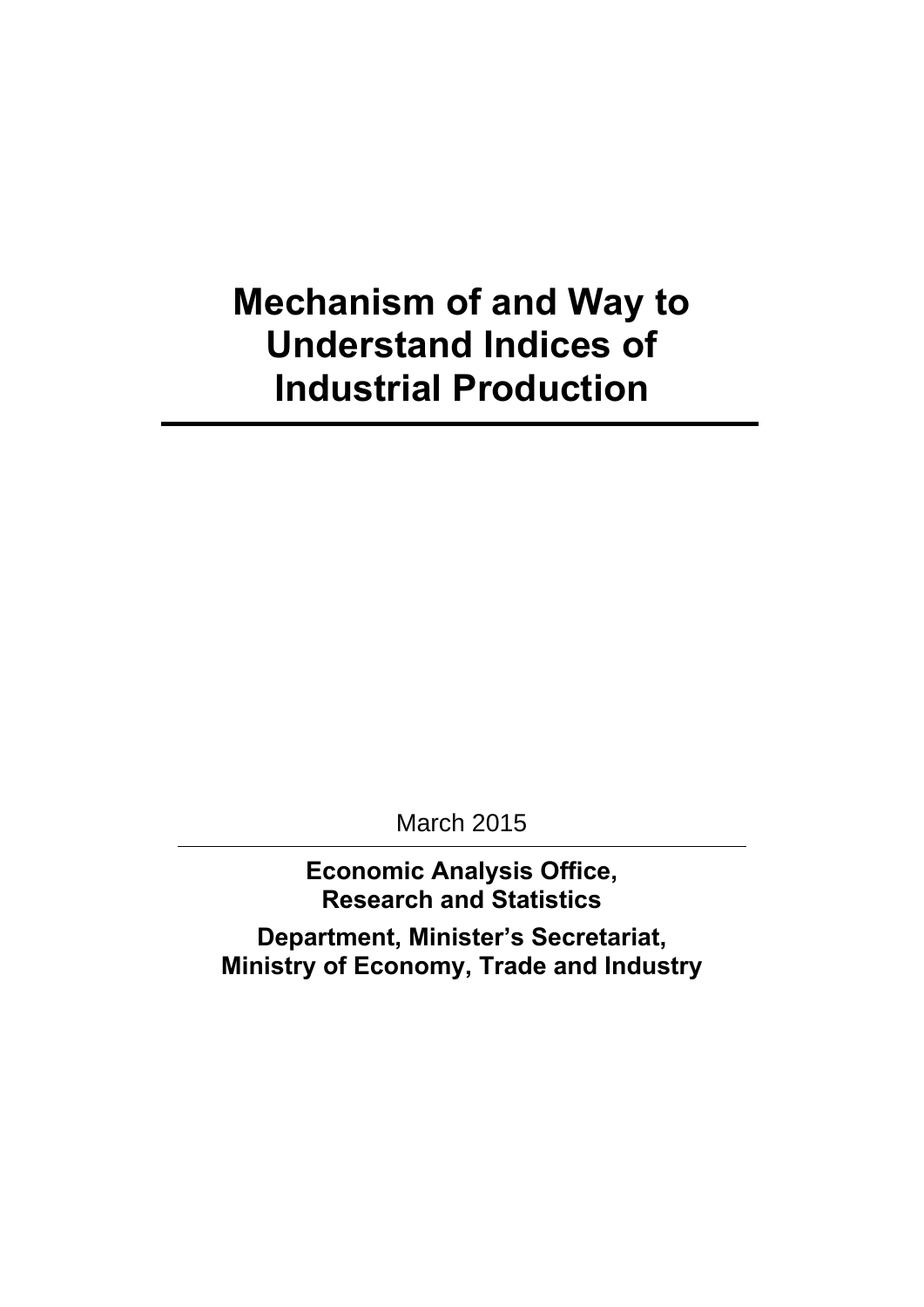## Table of Contents

| Introduction | Importance of the Indices of Industrial Production                            | 1              |
|--------------|-------------------------------------------------------------------------------|----------------|
|              |                                                                               |                |
| Chapter I    | Outline of the Indices of Industrial Production                               |                |
| Section 1    | Mechanism of the Indices of Industrial Production                             |                |
|              | 1. What is an index?                                                          | $\overline{2}$ |
|              | 2. Quantity Index and Price Index                                             | 3              |
|              | 3. What are the Indices of Industrial Production?                             | 4              |
|              | 4. Base Period for the Indices                                                | 5              |
|              | 5. Monthly Data and Selected Items                                            | 6              |
|              | 6. Number and Unit of Selected Items                                          | 7              |
|              | 7. Formula for Calculating the Indices                                        | 8              |
|              | 8. Calculation of Weights                                                     | 9              |
|              | 9. Individual Index and Integrated Index                                      | 11             |
|              | 10. Calculation of the Indices                                                | 12             |
|              | 11. Classification by Industry and the Japan Standard Industry Classification | 15             |
|              | 12. Classification by Use of Goods                                            | 17             |
| Section 2    | Explanation of the Indices of Industrial Production                           |                |
|              | 1. System of the Indices of Industrial Production                             | 18             |
|              | 2. Production Index                                                           | 20             |
|              | $\delta$ What is value added?                                                 | 21             |
|              | 3. Indices of Shipments, Inventory and Inventory Ratio                        | 22             |
|              | 4. Indices of Operating Ratio and Production Capacity                         | 23             |
|              | 5. Indices of Production Forecast                                             | 25             |
|              | Abolition of the Raw Materials Index                                          | 27             |
| Section 3    | Seasonal Adjustment                                                           |                |
|              | 1. Indices of Industrial Production and Seasonal Fluctuations                 | 28             |
|              | 2. Adjustment in Seasonal Fluctuations                                        | 29             |
|              | 3. Factors of Seasonal Fluctuations in Mining and Manufacturing               | 30             |
|              | 4. History of Seasonal Adjustment Method                                      | 32             |
| Section 4    | From Survey to Release                                                        |                |
|              | 1. Basic Data for the Indices                                                 | 33             |
|              | 2. Statistical Surveys for Calculation of Weights                             | 34             |
|              | 3. Data for the Calculation of the Monthly Indices                            | 35             |
|              | 4. Preliminary Report and Revised Report                                      | 37             |
|              | 5. Retrospective Calculation with Annual Revision and Base Revision           | 38             |
|              | 6. Connection of the Indices                                                  | 39             |
|              |                                                                               |                |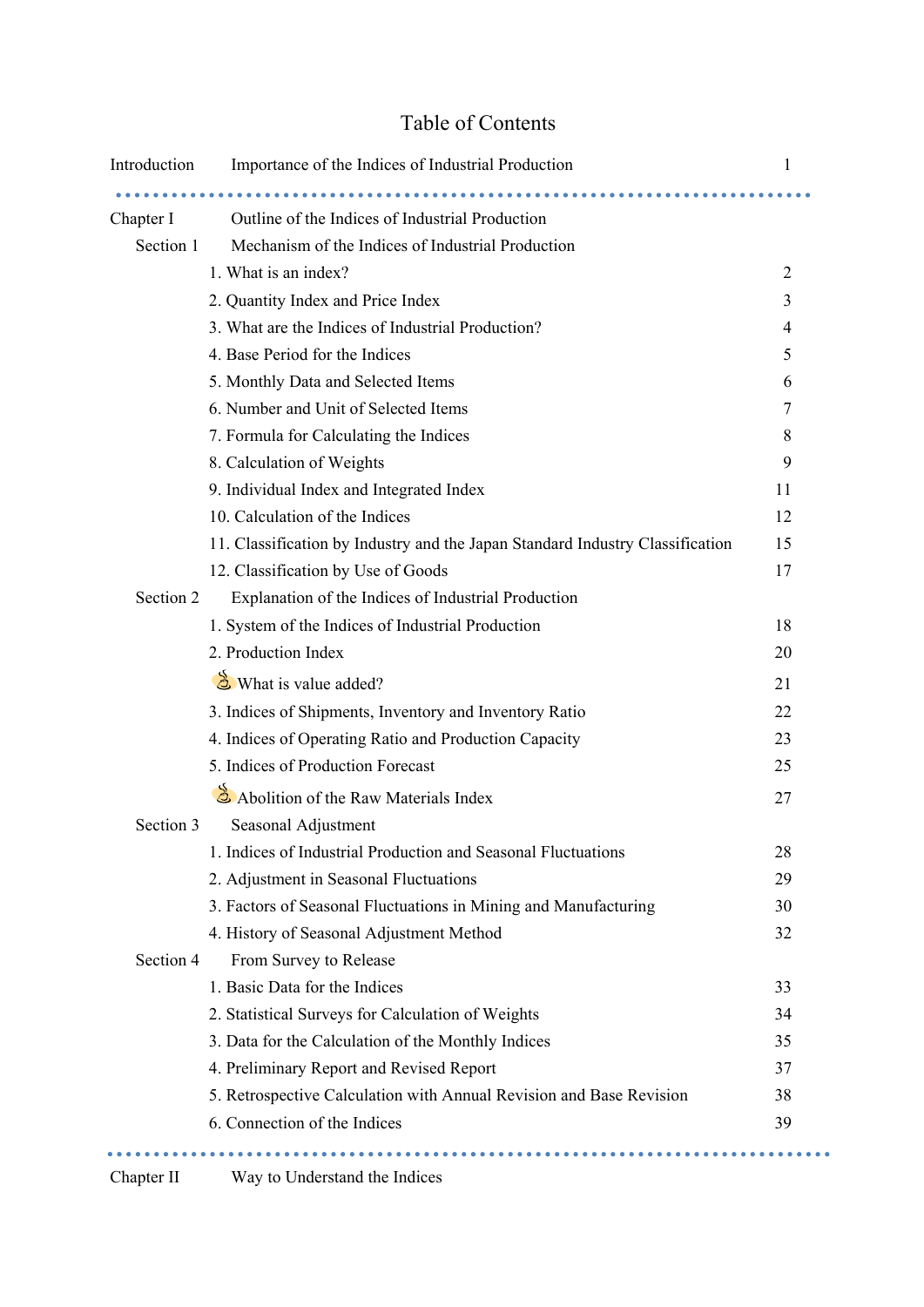| Section 1   | Method for Analyzing the Indices                                                                                   |    |
|-------------|--------------------------------------------------------------------------------------------------------------------|----|
|             | 1. Rate of increase                                                                                                | 40 |
|             | 2. Percent Change from the Previous Month and Percent Change<br>from the Same Month in the Previous Year           | 42 |
|             | 3. Average Rate of increase                                                                                        | 44 |
|             | 4. Moving Average                                                                                                  | 45 |
|             | 5. Annual Rate (Instantaneous Wind Velocity)                                                                       | 47 |
|             | 6. Carryover and Percent Change from the Previous Year                                                             | 48 |
|             | 7. Rise Contribution Ratio and Contribution Level                                                                  | 49 |
|             | 8. Economic Fluctuations and Inventory Trends                                                                      | 51 |
| Section 2   | Long-term Analysis with the Indices                                                                                |    |
|             | 1. History of the Preparation of the Indices of Industrial Production                                              | 52 |
|             | 2. Percent Change in the Indices of Industrial Production from the Previous Year                                   | 53 |
|             | 3. Transition of Production Activities in Mining and Manufacturing                                                 | 55 |
|             | 4. Economic Trends from the Aspect of Connected Indices                                                            | 56 |
|             | 5. Changes in the Industrial Structure from the Aspect of Indices                                                  | 57 |
|             | 6. Changes in Selected Items                                                                                       | 59 |
|             |                                                                                                                    |    |
| Chapter III | Regional Indices                                                                                                   |    |
|             | 1. Outline of Regional Indices                                                                                     | 60 |
|             | 2. Relation between the Nationwide Indices and Regional Indices                                                    | 61 |
|             | [Reference]                                                                                                        |    |
|             | (1) Table of Production Index Weights (Value Added)<br>by Industry, for Each Bureau of Economy, Trade and Industry | 62 |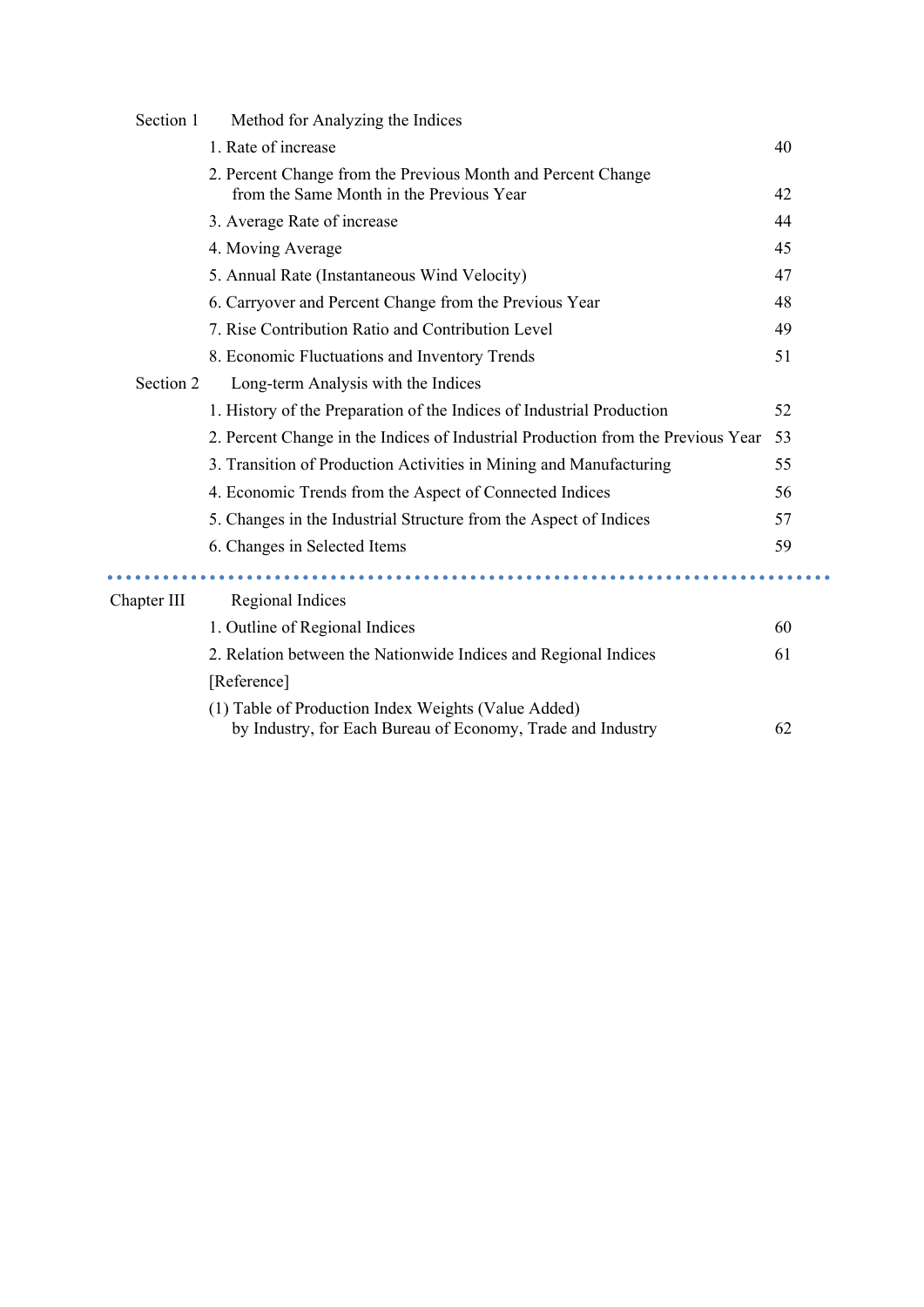#### **Introduction**

## **Importance of the Indices of Industrial Production**

The Indices of Industrial Production are to systematically grasp activities relating to production, shipment and inventory in Japan. Factories in Japan have manufactured various products, and the Indices of Industrial Production have been prepared as a comprehensive indicator of wide-ranging production activities for such products, and are regarded as some of the most important indices among economic indices.

As well as being used to grasp production trends in mining and manufacturing industries, the indices are utilized to grasp changes in the whole economy from economic activities relating to goods, such as whether products are used as Final Demand Goods or as Producer Goods. Why are the Indices of Industrial Production, such as the Production Index included in them, important for observing movements of the whole economy?

### **The first reason is that mining and manufacturing industries account for a large part of economic activities in Japan**

Though mining and manufacturing industries account for 18% (2012) of the entire economic activities of Japan (GDP), some industries, including the wholesale industry, the retail industry and the transport industry, closely connect with production activities of mining and manufacturing industries as they engage in the economic activity of distributing mining and manufacturing products. For this reason, with these relevant industries are taken into account, the weight of mining and manufacturing industries amounts to approximately 40% of the GDP of Japan.

### **The second reason is that the Indices of Industrial Production respond sensitively to economic conditions**

Production in mining and manufacturing industries shows huge fluctuations depending on economic conditions. Characteristically, it shows significant reactions to the economic situation; for example, production is reduced and inventory adjustment takes place when inventory piles up due to an economic depression. On the other hand, inventory is accumulated in prospect of an expansion of demand when the economic situation improves. Economic fluctuations, such as an inventory cycle, can be understood from the Indices of Industrial Production. On the other hand, tertiary industries such as the service industry do not indicate significant fluctuations, compared with secondary industries such as the manufacturing industry. For this reason, changes in the GDP tend to be generated from the category of mining and manufacturing industries, and movements in the Indices of Industrial Production can indicate the direction of change in the GDP.

### **The third reason is to do with the swiftness of the indices**

A preliminary report on the Indices of Production, Shipments and Inventory is published by late in the following month. Among indices which represent movements of the actual economic activities, these indices are among those published earliest. Further, the Indices of Production Forecast, which are a part of the Indices of Industrial Production, show a prospective Production Index for the next two months. For economic policies and corporate activities, it is extremely important to quickly judge the present economic situation, and the Indices of Industrial Production are widely utilized for this purpose.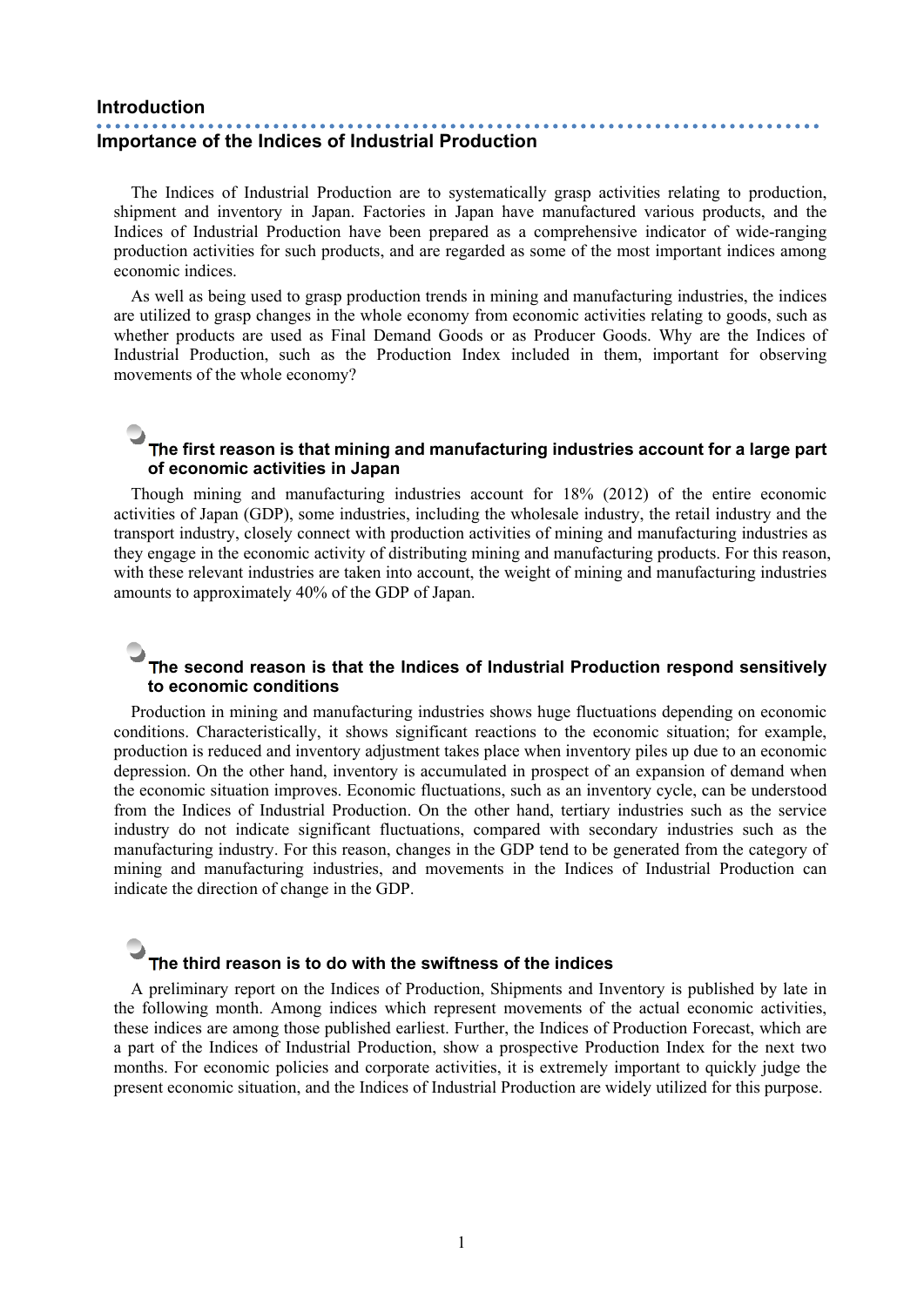### **Chapter I Outline of the Indices of Industrial Production**

**Section 1 Mechanism of the Indices of Industrial Production** 

**1. What is an index?** 

 **An index is a representation of the magnitude relation of statistics of the same type in the form of a ratio.** 

## **The merits are: [1] it is easy to compare [2] Measurements in different units can be aggregated**

For instance, in examining whether a particular economic activity has become active or sluggish, or whether a price has risen or lowered, it is relatively easy to do so in the case of individual items of individual factories and stores. Whether the production of a passenger car, Model A, has increased at a factory, or whether the price of a particular bland beer has risen at a liquor shop can be found out by examining changes in the respective items. However, in the case of a factory manufacturing trucks and motor vehicle parts in addition to passenger cars, an increase in the entire production cannot be observed in a simple manner. Similarly, it is not easy to observe price increase in the whole of a liquor shop whose, if the shop sells soy-sauce products, canned foods as well as beer. Besides, if one extends the geographical scope of his/her examination to the entire Japan or a prefecture in an attempt to cover the overall economic activities, the examination will be very complicated, as not only passenger cars and beer but also entirely different products are produced through different manufacturing processes and are sold through different trading forms under different price structures. To integrate and convert these into numerical data such as the level of production activity and the level of commodity prices in the whole mining and manufacturing industries, it is necessary to exercise statistical ingenuity in various ways.

Monetary amount are often used as a very useful method for expressing the entire scale of a specific activity. Despite different activity forms such as production, consumption and so forth depending on items, the conversion of such forms into monetary forms, namely a production value and an amount of consumption, is to organize them into common units, enabling the size of the entirety to be expressed by aggregating them. However, the method of conversion into monetary amounts does not help judge, for example, whether increase in the production value is due to increase in the production quantity or simply due to increase in the relevant prices. This is because monetary fluctuations are made up of quantitative changes as well as price changes. In addition, it is difficult to judge whether increase in the consumption expenditure of households is due to increase in the volume of consumption of goods or due to increase in prices. Indices such as the "quantity index" and the "price index" are regarded as some of the tools to be used to find out whether such fluctuations are due to increase in the volume of production or consumption, or due to increase in prices.

Furthermore, though indices are utilized mostly for temporal comparisons (for instance, the situation one month ago or one year ago), they are also employed for geographical comparisons (for instance, between Prefecture B and Prefecture C).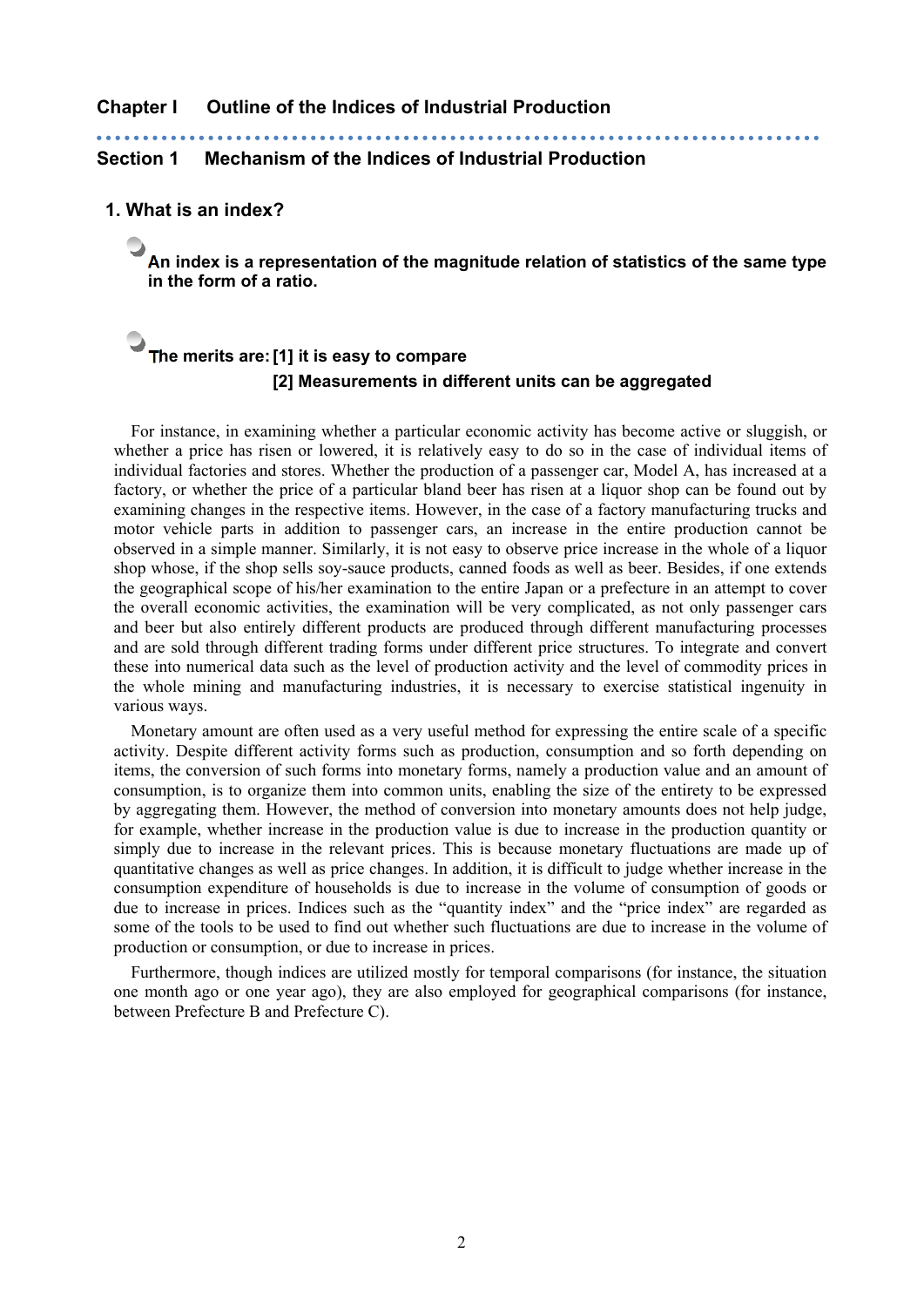### **2. Quantity Index and Price Index**

Monetary fluctuations are made up of price fluctuations and quantitative fluctuations. However, it is not clear whether a fluctuation is generated due to increase in the price or in the quantity.

### **Amount of Money = Quantity x Unit Price**

Consequently, indices are regarded as a statistical tool to express such fluctuations on an individual basis.

The index showing price fluctuations is called a price index (or goods price index). Typical indices of this type include the Corporate Goods Price Index (CGPI) and the Consumer Price Index (CPI). In contrast, the index showing quantitative fluctuations is called a quantity index. Typical indices of this type include the Indices of Industrial Production.

As monetary fluctuations are logically mixtures of quantitative fluctuations and price fluctuations, amounts of money are often divided by a price index to convert them into a series without price fluctuations contained in it. In this case, the original monetary series is called the "nominal amount," the series after the division by a price index is called the "real amount," and the price index used is called the "deflator." The monetary series is often converted into a ratio which is 100.0 in the base period, and the index using the monetary series is called the "Nominal Amount Index," and the index using the real amounts is called the "Real Amount Index." The Real Amount Index is the same as a quantity index on a conceptual basis. In the Indices of Industrial Production, this Real Amount Index is applied to some items.

However, the multiplication of the relevant goods price index by the quantity index does not necessarily accord with the Nominal Amount Index. This is because of the fact that the Indices of Industrial Production, and the goods price index which is a deflator observe different, respective economic activities, and thus the consistency of the weights and selected items among such indices is not secured. Consequently, as often it is not possible to find a price index whose defined scope of items corresponds to that of the Indices of Industrial Production, or which is applicable to an extent similar to the Indices of Industrial Production, nominal amounts are used for some items. It requires attention when these indices are observed together.

| <b>Real Amount</b>           | = | <b>Nominal Amount</b>        | ∸ | <b>Price Index</b> |
|------------------------------|---|------------------------------|---|--------------------|
|                              |   |                              |   |                    |
| Excluding price fluctuations |   | Including price fluctuations |   | <b>Deflator</b>    |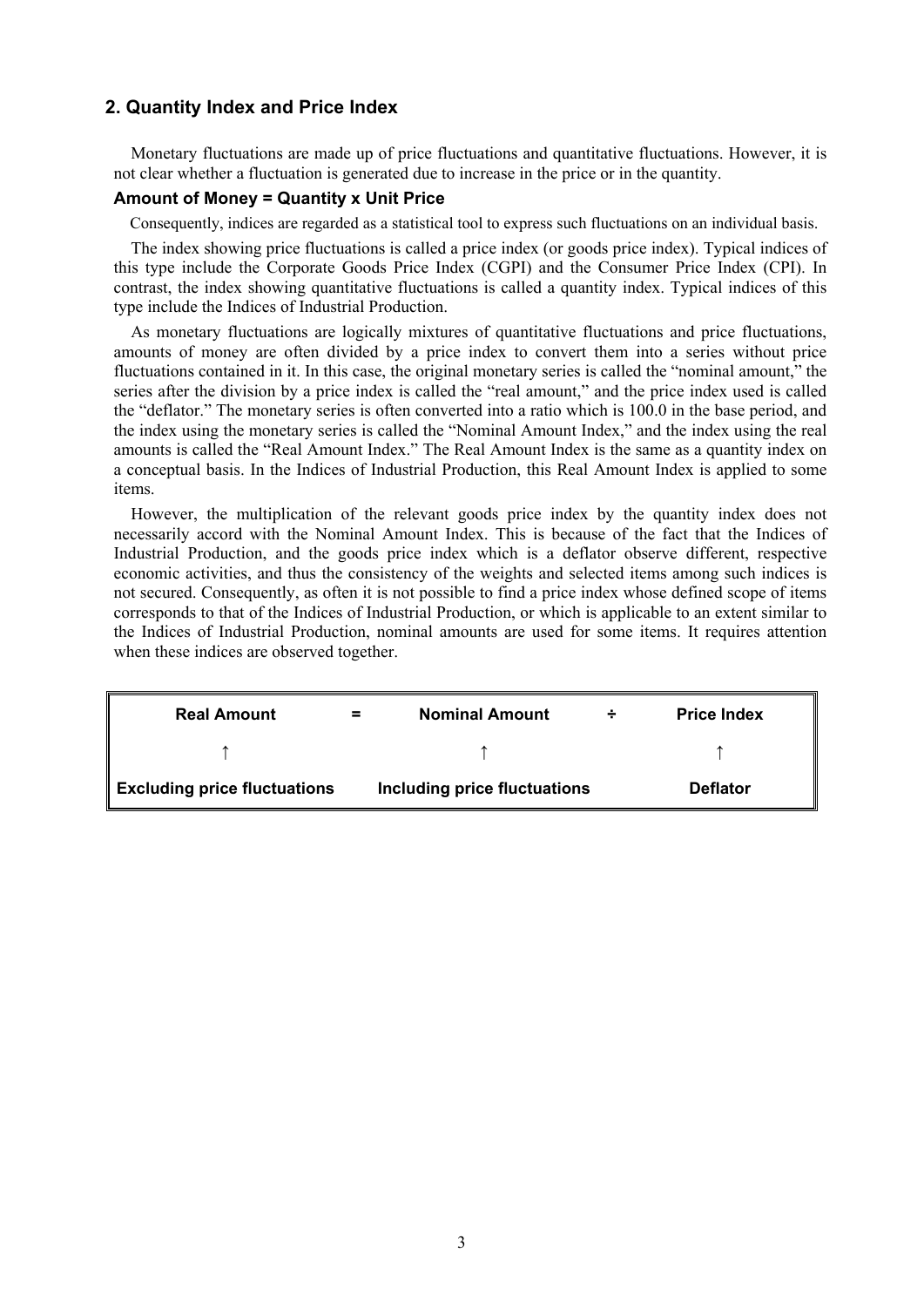### **3. What are the Indices of Industrial Production?**

The Indices of Industrial Production are quantity indices representing quantitative fluctuations excluding price fluctuations.

 It is expressed in the form of a ratio with 100.0 in the base period. The base period for the current Indices of Industrial Production is the year 2010.

Their coverage is mining and manufacturing industries, from which representative products are selected. In the indices, the levels of the production and shipment quantities of such products in the base period are set as 100.0.

 These indices created according to individual items are called "individual indices." The weights which indicate the importance levels of items and industries are applied to the individual indices to calculate their weighted averages, and the resultant indices representing the entire mining and manufacturing industries are called, "integrated indices." Weights are calculated on the basis of the monetary amounts in the base period.

 Apart from such individual indices and integrated indices, "indices by industry" are created, which include such industries as the iron and steel and the transport equipment as these constitute breakdowns of the integrated indices. Furthermore, "indices by use of goods" are created by restructuring goods according to economic usage of goods, which include the classification by Investment Goods and that by Consumer Goods.

### **Three Elements of Indices**

**1. Base Period** 

**2. Selected Items** 

**3. Weights**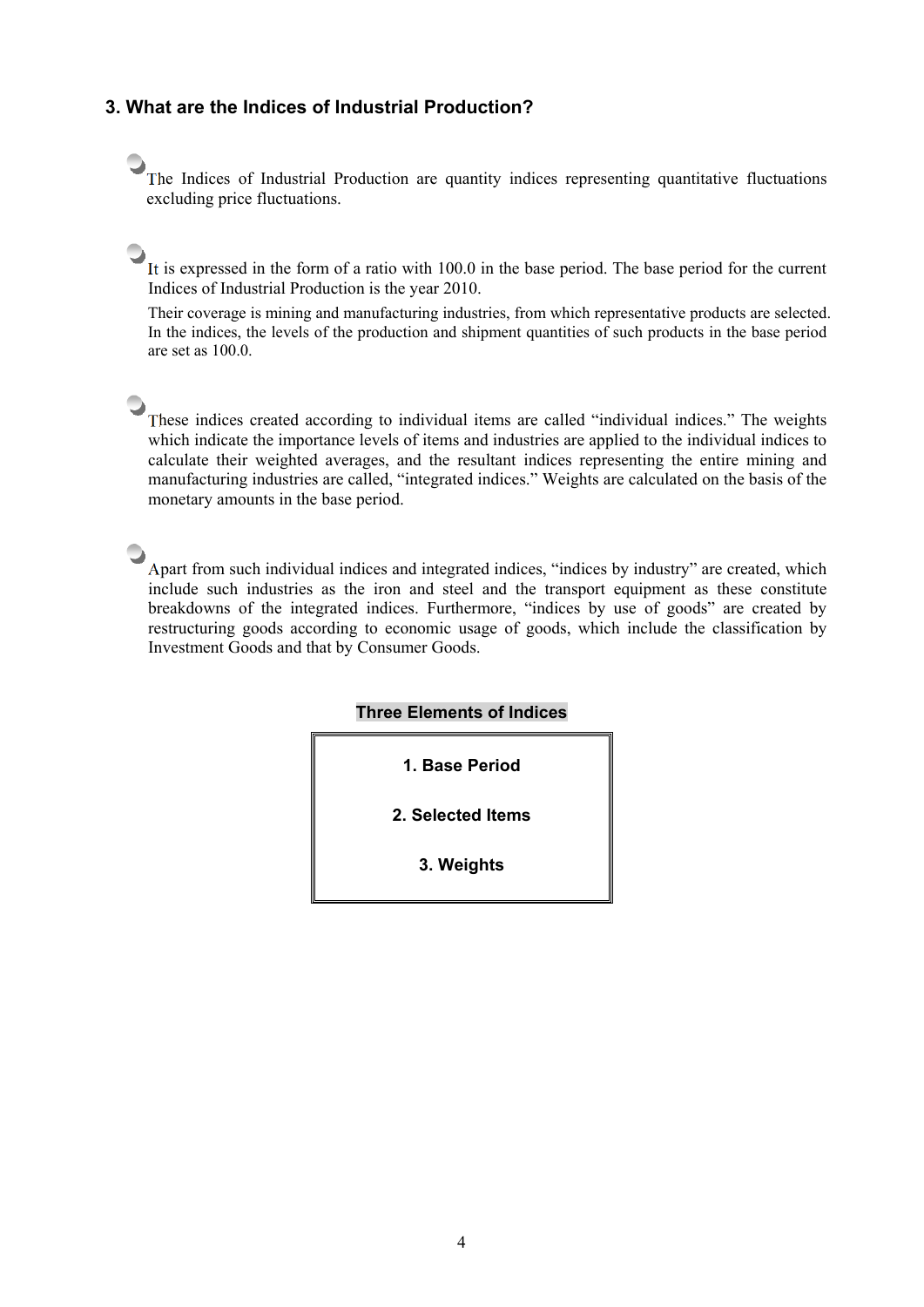### **4. Base Period for Indices**

### **The base year is 2010.**

Both individual indices which show changes in each item and integrated indices which show changes in the whole are expressed in the form of a ratio which is 100.0 in the base period. Further, weights are prepared on the basis of the statistics in 2010. The base period is set as the year 2010 uniformly not only for the Indices of Industrial Production but also for other indices such as the CGPI, CPI and Trade Index. The reason for this uniform base period is to enable comparisons and integration processing to be implemented smoothly when indices mutually refer to each other.

However, the base year of the Input-Output Table (Basic Table), which is created by using various statistics just like indices, has been changed, as the survey year of the Economic Census was set for 2011.

## **Grounds**

The "Statistical Standards for Indices as of the base period" (the Establishment of Statistical Standards in March 2010) have determined, "The base period for indices shall be updated every five years and shall be those years whose last digit in the western calendar is either 0 or 5."

Accordingly, the new base period was set for 2010 after the previous base year of 2005. Through the update of the base period, indices have been set as 100.0 as of the new base year. At the same time, weights have been revised to be adapted to the industrial structure in the new base year, and items have been replaced with those reflecting recent economic activities.

## **Necessity of Revision**

As weights are fixed at the base year, indices may lose touch with the actual industrial structure and represent a distorted version of the actual situation, since the prices of items and the industrial structure change each year. Besides, when those items which did not exist or had little effect on the whole at the time of the base year have developed significantly later, indices are required to be calculated with such items, otherwise indices may end up as an insufficient reflection of recent activities. Consequently, it is necessary to update the base period after an adequate period of time. For this reason, a revision takes place every five years. However, as changes in the industrial structure occur rapidly in recent years, weights are updated annually rather than being fixed for five years, in order to use them as reference to see whether the current indices accurately catch the actual situation. That is to say, the annual "chain index" which utilizes the weights of the year previous to the year concerned is prepared for reference.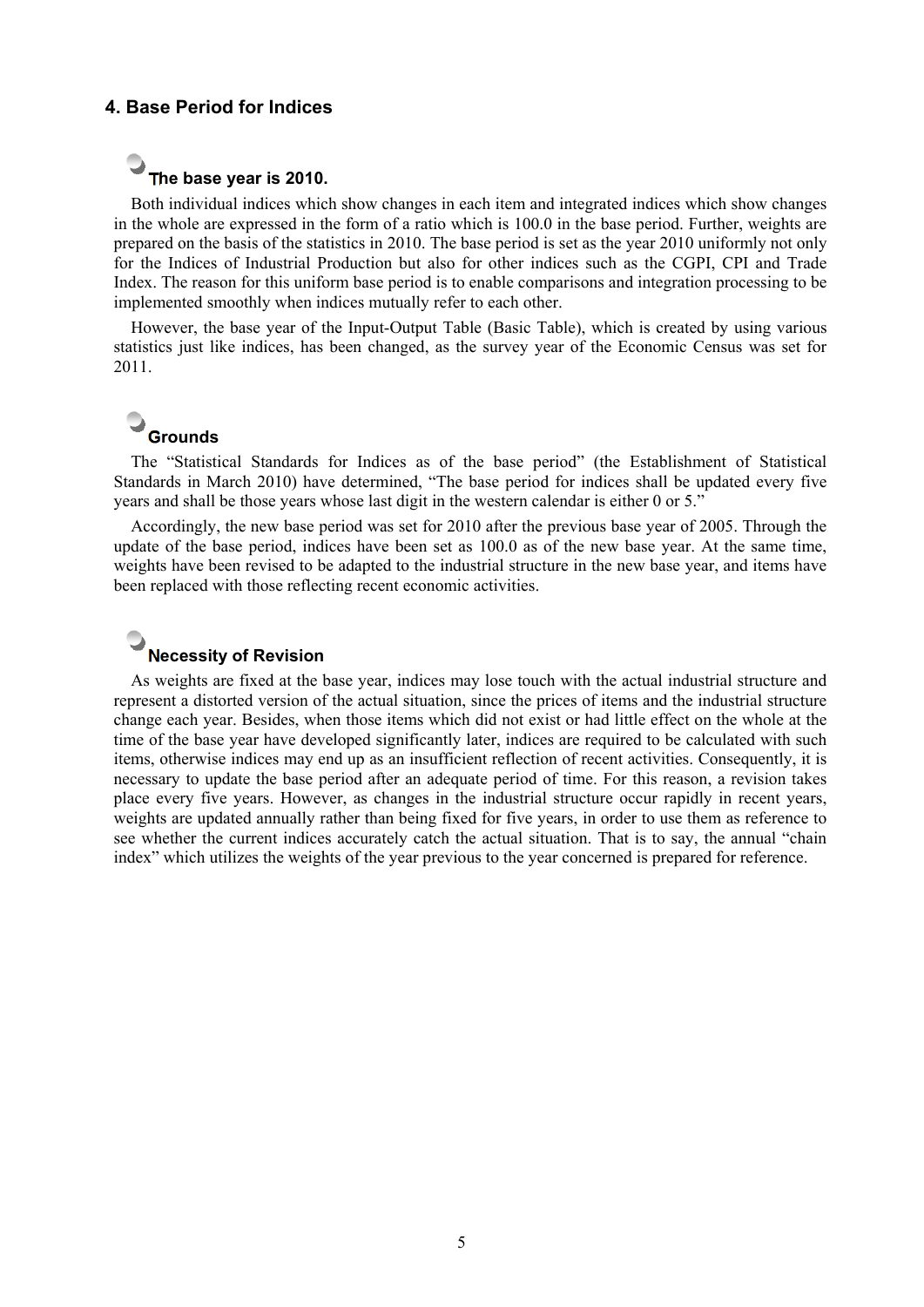### **5. Monthly Data and Selected Items**

### **Monthly data mainly originate from the Current Production Statistics**

There is an extremely wide range of product types produced from production activities of mining and manufacturing industries. It is virtually not possible to conduct a survey on all of such products monthly and prepare indices covering all the products. Therefore, among such products, main products representing respective economic activities are chosen as the selected items. Indices are prepared to express transitions of the whole on the basis of changes in these particularly selected items.

"The Current Production Statistics Survey" conducted monthly by the Ministry of Economy, Trade and Industry (METI) is a large-scale statistical survey on production activities for products of mining and manufacturing industries. This statistical survey covers a very wide range: the production of products of those mining and manufacturing industries under the control of the METI, the actual shipments, inventory and production capacity with regard to such products, the status of facilities, etc. A large part of the monthly basic data for the Indices of Industrial Production is obtained from the aggregate values of the statistical survey. However, for the purpose of preparing the Indices of Production Forecast, the "Survey on Production Forecast in Manufacturing" is conducted separately.

### **Selection of Items**

With work efficiency taken into account, the Indices of Industrial Production adopt over 60% of the number of the items used in the Current Production Statistics as the items for the indices, in order to make the indices represent activities of the whole with as few items as possible. Specifically, all the items of the Current Production Statistics are lined up in descending order of their production values according to industry type, the items are added up in that order until the aggregate value reaches approximately 90% of the whole industry, and those added items are adopted as the selected items. As the Current Production Statistics covers approximately 60% of the domestic manufacturing industry, the representativeness rate of the Indices of Industrial Production in the entire mining and manufacturing industries amounts to approximately 57%.

Moreover, items are examined comprehensively in the selection; items expected to develop or decline and future trends of new products are taken into consideration. However, although this approach is sufficient in terms of its coverage of the entire mining and manufacturing industries, items must be selected in a way that ensures the representativeness of the indices from the aspect of its classification by industry as well as by use of goods. The distribution condition of items is not the same for each classification, and thus the further the classification is sub-divided, the more it is necessary to increase the number of the selected items.

### **Items outside Jurisdiction**

In relation to items not covered by the Current Production Statistics, the statistical data of such items are obtained in cooperation with other ministries and agencies (the Ministry of Agriculture, Forestry and Fisheries, the Ministry of Land, Infrastructure, Transport and Tourism, and the Ministry of Health, Labour and Welfare) and private organizations (brewers' associations, Japan Sugar Refiners' Association, etc.) taking relevant statistics.

Nearly 10% of the entire items of the 2010-based indices are data from other organizations, which include items relating to rail vehicles, medicinal products and foods.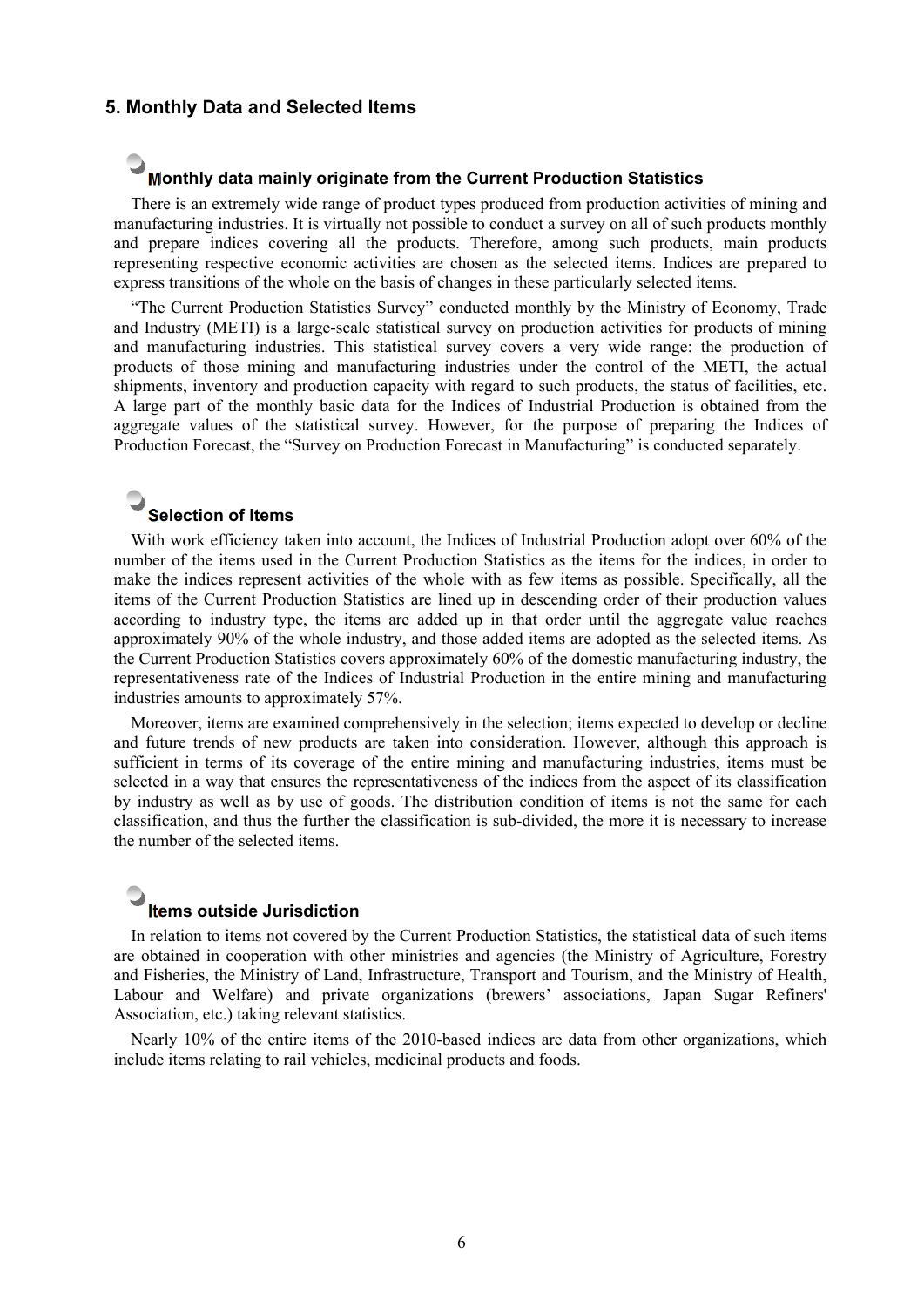### **6. Number and Units of Selected Items**

### **Number of Selected Items**

The number of the selected items for the Production Index is 487 items for the entire mining and manufacturing industries. Among these items, the Current Production Statistics prepared by the METI are used for 447 items, and other sources are used for 40 items. The number of the selected items for the Production Index is the same as the number for the Index of Shipments, however the same number for the Index of Inventory is 348 items, relatively fewer than the number for the Production Index etc. This is because there are some made-to-order products whose inventory is not required and those items whose inventory data cannot be obtained. Furthermore, the Index of Inventory Ratio excludes those items with peculiar changes and thus contains 336 items, which is 12 items less than the number for the Index of Inventory.

## **Units of Selected Items**

With regard to the measurement units of 487 items adopted to the Production Index, weight units such as ton are used for nearly 50% of the items, and the number of machines, pieces and so forth are used as units for nearly 30% of the items. In addition, volume units, such as kiloliter and square meter, and monetary amounts are used as measurement units. Among the items, approximately 10% use monetary amounts as their measurement units. The reason for using monetary amounts as a unit is that a simple aggregation of quantities may be regarded as inappropriate for expressing production activities in the case of a mix of things with different qualities existing under one item. However, as fluctuations in monetary amounts include fluctuations in both quantity and price, price fluctuations are also contained in this case. Hence, the CGPI of the Bank of Japan is used to exclude price fluctuations, thereby adjusting monetary amounts to reflect only quantitative fluctuations.

(Refer to p.3 "1-1-2 Quantity Index and Price Index")

## **Long-term Products**

The production of some industrial products takes two months or sometimes one year or longer from start to completion. Such products are called "long-term products." In the Current Production Statistics Survey, such products are appropriated as production at the time of the completion of their production. However, appropriating all of the production activities at the time of completion is not appropriate, since the activities are carried out throughout the period from the start of production to the completion. From the series of the Production Index, the monthly production quantity (the quantity of activities) is required to be used. Consequently, the "monthly progress quantity" is surveyed in the Current Production Statistics Survey.

Among all the items of the Production Index, four items adopt the "monthly progress quantity."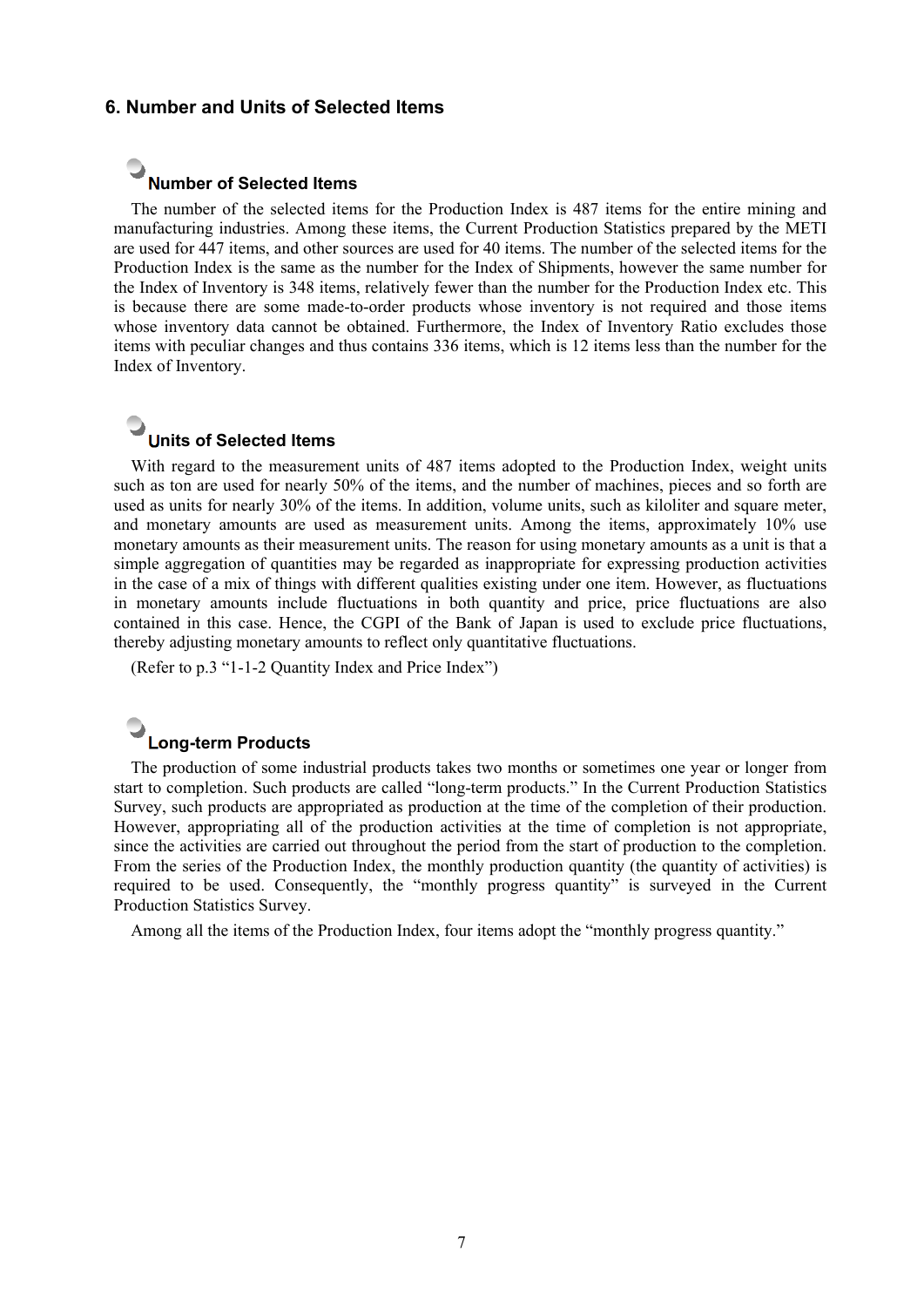### **7. Formula for Calculating the Indices**

There are some different formulas for indices such as the "Laspeyres formula," the "Paasche formula" and the "Fisher formula." For the Indices of Industrial Production, the Laspeyres Formula is adopted.

Firstly, given that *p*: Price, *q*: Quantity, *n*: Number of Items, *t*: Compared Time and Base Period: *t* = 0, the total value in the base period is:

 $\sum_{i=1}^{n} p_{i0} q_{i0} = p_{10} q_{10} + p_{20} q_{20} + p_{30} q_{30} + p_{40} q_{40} + \cdots + p_{n0} q_{n0}$ After omitting the number of items (*n*),

 $= \sum p_0 q_0$ 

Next, when a given compared time is *t*, the total value at the compared time is:

 $\sum_{i=1}^{n} p_{it}q_{it} = p_{1t}q_{1t} + p_{2t}q_{2t} + p_{3t}q_{3t} + p_{4t}q_{4t} + \cdots + p_{nt}q_{nt}$ 

After omitting the additional character for items in the same manner,

 $= \sum p_{\rm t} q_{\rm t}$ 

Accordingly, when the value index is *Vt* at the time of *t*, then:

$$
Vt = \frac{\sum_{i=1}^{n} p_{it}q_{it}}{\sum_{i=1}^{n} p_{io}q_{io}} = \frac{\sum p_{t}q_{t}}{\sum p_{o}q_{o}}
$$

Meanwhile, changes in the value  $(=$  the quantity x the price) can be limited to quantitative changes by replacing the price at the compared time with the price in the base period. This formula is called the "weighted arithmetic average method based on weights fixed in the base period" = the Laspeyres formula, which is expressed in the following formula:

$$
Q_t^L = \frac{\sum p_0 q_t}{\sum p_0 q_0}
$$

For the Indices of Industrial Production, this formula is adopted.

The Laspeyres formula index calculates prices at the compared time by using the prices in the base period, and consequently the index does not express the status of activities in the case of significant changes in price between the base period and the compared time. A distortion of this kind is called "bias", and on the basis of the formula, it is called "Laspeyres bias."

Normally, as prices tend to lower often due to mass production, overvalues may be caused by using the prices in the base period in which the relevant unit prices are higher than those at the compared time. Therefore, it is usual that there will be upward bias. The Indices of Industrial Production have also upward bias when a time point is far from the base period. For this reason, a base revision takes place every five years.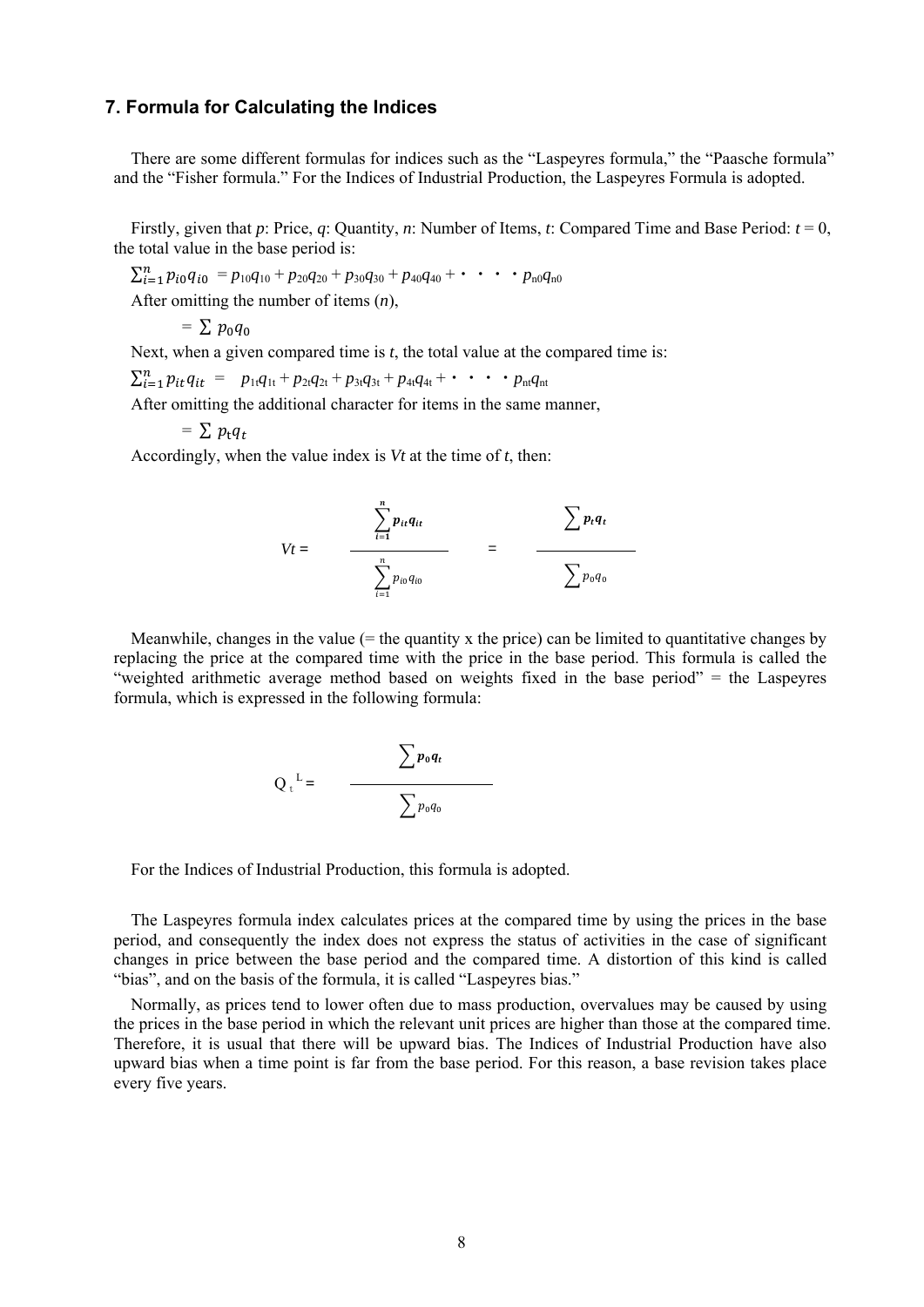### **8. Calculation of Weights**

Weights indicate the importance levels of items and industries relative to the entire mining and manufacturing industries. Specifically, it is the composition ratio of the values of economic activities to be observed, such as production and shipment, in the base period. Weights are calculated from the composition ratio of the relevant monthly average value in the base period: for the Production Index based on value added weights, the monthly average value added in 2010; for the Index of Shipments, the monthly average of the shipment value in 2010. As reference data, the Census of Manufactures is used in preparing weights for the manufacturing industry, and the "Economic Census for Business Activity<sup>7</sup> is used in preparing weights for the mining industry. Besides, some parts are calculated with supplementary materials such as the Current Production Statistics with some improvements and adjustments. The value added and the production value of the manufacturing industry are calculated in the following manner on the basis of the survey items of the Census of Manufactures. For the mining industry, the calculation of weight is performed in line with the Trends of the Japanese Mining Industry.

## **Formulas for Production Value and Value Added**

|                 | Production value = Value of shipments etc.                                                                                                                                    |
|-----------------|-------------------------------------------------------------------------------------------------------------------------------------------------------------------------------|
|                 | $+$ (Year-end value of product inventory                                                                                                                                      |
|                 | - Value of product inventory at the year beginning)                                                                                                                           |
|                 | + (Year-end value of semi-manufactured goods and unfinished products                                                                                                          |
|                 | - Value of semi-manufactured goods and unfinished products at the year<br>beginning)                                                                                          |
| Value added $=$ | Production value - Internal excise tax included in Value of shipments<br>- Cost of raw materials, fuels and electricity consumed, and subcontracting orders<br>- Depreciation |
|                 |                                                                                                                                                                               |

## **Inflation**

l

In preparing the Indices of Industrial Production, not all the products of the domestic mining and manufacturing industries can be adopted as the selected items. Accordingly, an issue arises as to how to deal with no-selected industries (those industries whose item is not selected) and the value of the items of non-selected industries. In the Indices of Industrial Production, non-selected industries are represented by the selected industries.

Specifically, the "inflation of industry" and the "inflation of individual items" are performed in the calculation of weights. The inflation of industry is to add non-selected industries to the selected industries (inflating the selected industries). The inflation of individual items is to add the weights of non-selected items of an industry to the selected items of the same industry. If weights are calculated only on the basis of the selected items, the weights of those industries with a high number of the selected items become large. As a result, changes in products of the industries of Iron and steel and Chemicals are reflected in the whole more than the actual situation, as the two industries adopt items meticulously for each of their production stages. On the other hand, changes in products of Machinery industry are reflected rather weakly in the whole, as its selected items are relatively rough despite an actually high number of its product items. For this reason, changes in non-selected items of Machinery industry, such as the item on intermediate processed products, are represented by changes in finished products by using inflated weights. The same applies to industries; inflated weights allow changes in non-selected industries to be reflected in the whole.

The "Trends of the Japanese Mining Industry" was an annual survey conducted until 2005, and now it is conducted every five years within the framework of the "Economic Census."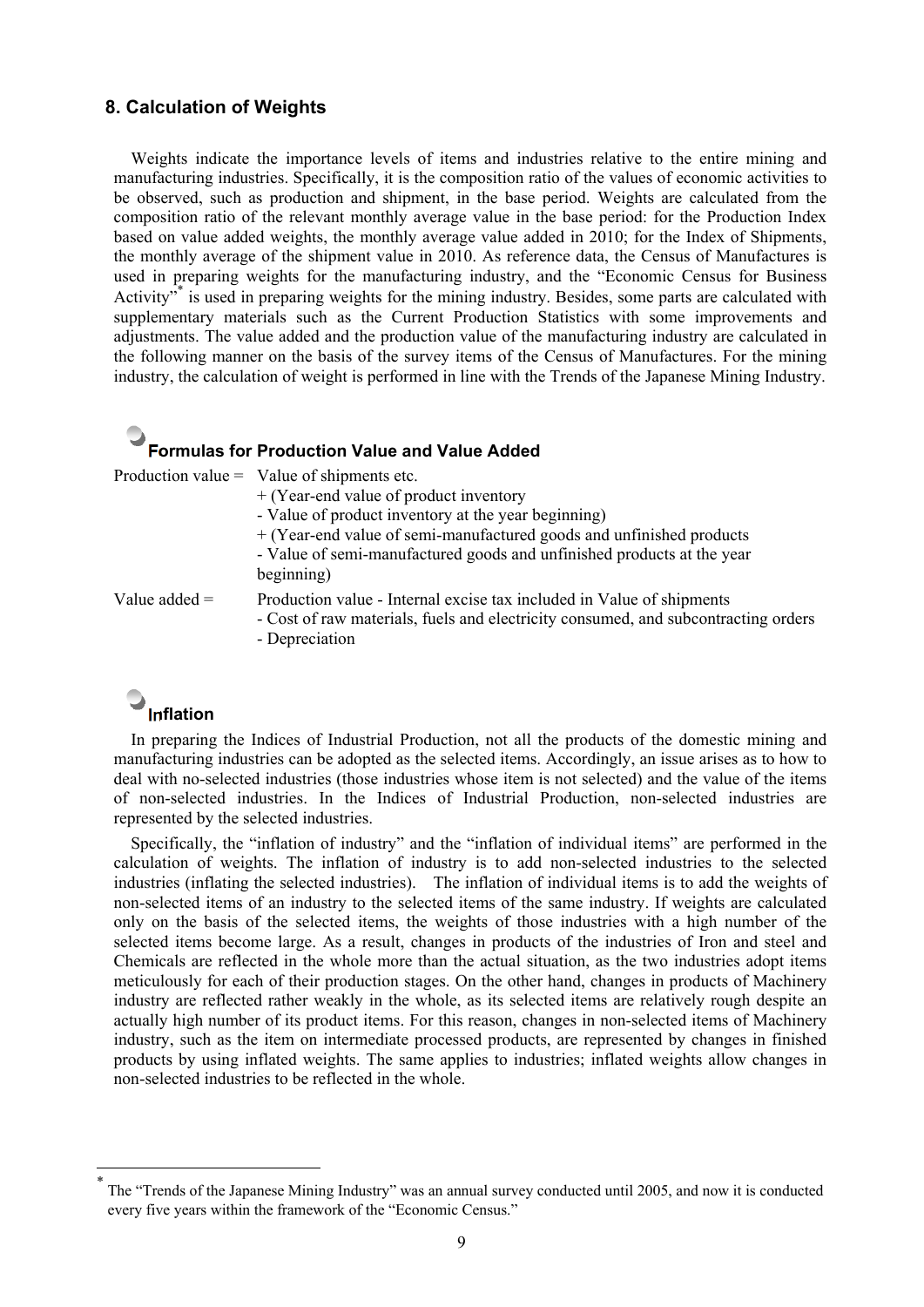## **[Reference] Weights by Industry for Indices of Production, Shipments, Inventory and Inventory Ratio**

| <b>Industry Type</b>                                                                 | Production<br>(Value Added) | Shipments | Inventory | Inventory<br>Ratio |
|--------------------------------------------------------------------------------------|-----------------------------|-----------|-----------|--------------------|
| Mining and manufacturing                                                             | 10000.0                     | 10000.0   | 10000.0   | 9617.5             |
| Manufacturing                                                                        | 9978.9                      | 9985.7    | 9988.1    | 9690.8             |
| Iron and steel                                                                       | 391.1                       | 638.7     | 1382.7    | 1327.4             |
| Non-ferrous metals                                                                   | 232.5                       | 322.5     | 306.5     | 306.5              |
| Fabricated metals                                                                    | 418.1                       | 366.7     | 435.0     | 410.7              |
| General-purpose, production and business oriented<br>machinery                       | 1273.1                      | 1085.6    | 1127.1    | 1082.5             |
| Electronic parts and devices                                                         | 818.6                       | 711.1     | 368.3     | 368.3              |
| Electrical machinery                                                                 | 667.7                       | 570.5     | 371.0     | 235.6              |
| Information and communication electronics equipment                                  | 453.4                       | 489.5     | 234.2     | 234.2              |
| Transport equipment                                                                  | 1912.4                      | 2218.9    | 1013.1    | 1013.1             |
| Ceramics, stone and clay products                                                    | 315.8                       | 221.6     | 643.2     | 624.3              |
| Chemicals                                                                            | 1277.4                      | 1040.9    | 1413.1    | 1413.1             |
| Petroleum and coal products                                                          | 175.8                       | 624.8     | 497.5     | 497.5              |
| Plastic products                                                                     | 507.5                       | 421.2     | 661.4     | 661.4              |
| Pulp, paper and paper products                                                       | 203.6                       | 212.2     | 340.3     | 321.5              |
| Textiles                                                                             | 183.4                       | 133.4     | 421.3     | 421.3              |
| Foods and tobacco                                                                    | 613.9                       | 579.3     | 326.5     | 326.5              |
| Other manufacturing                                                                  | 534.6                       | 348.8     | 446.9     | 446.9              |
| Rubber products                                                                      | 161.0                       | 126.7     | 141.2     | 141.2              |
| Furniture                                                                            | 67.3                        | 54.7      | 100.9     | 100.9              |
| Printing                                                                             | 197.1                       | 68.1      |           |                    |
| Wood and wood products                                                               | 58.4                        | 57.4      | 126.4     | 126.4              |
| Other products                                                                       | 50.8                        | 41.9      | 78.4      | 78.4               |
| Mining                                                                               | 21.1                        | 14.3      | 11.9      | 11.9               |
| <reference></reference>                                                              |                             |           |           |                    |
| Industries (Mining and manufacturing,<br>Electricity and gas, Heat supply and Water) | 10607.1                     | 10837.4   | 10000.0   | 9702.7             |
| Electricity and gas                                                                  | 560.0                       | 692.9     |           |                    |

Note: Although the weights of the "Index of Inventory Ratio" by item are the same as those of the Index of Inventory, the value for "Mining and manufacturing" is not 10000.0 because some items are not the selected items.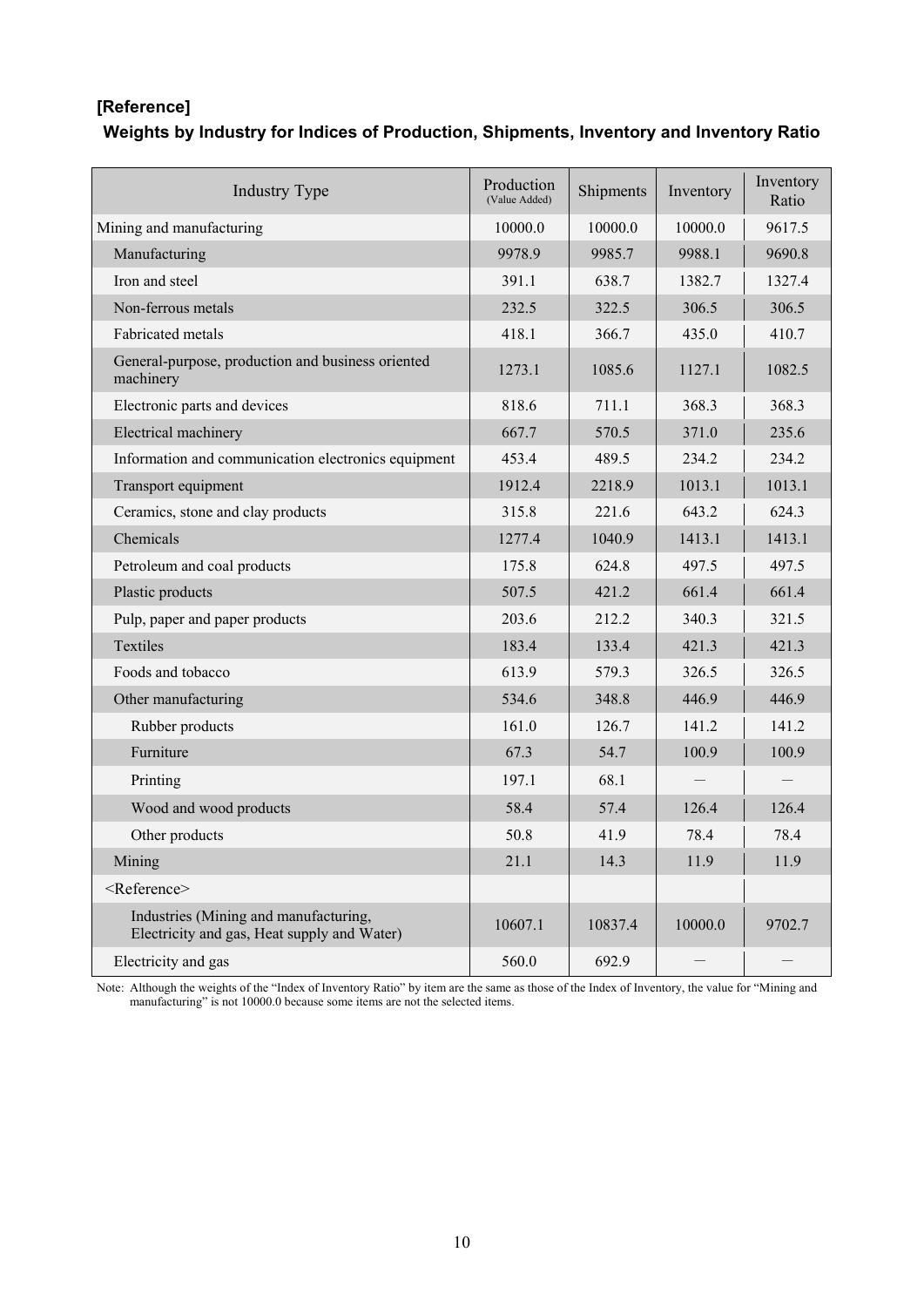### **9. Individual Index and Integrated Index**

## **Individual Index**

The index for an individual item can be easily calculated by dividing its production quantity or price by its actual value in the base period and subsequently by multiplying it by 100. This actual value in the base period is called the "base quantity" or "base price," and the index of the quantity or price of such individual item is called the "individual index".

## **a**Integrated Index

The index which organizes individual indices into overall values is called an "integrated index," and the method for this organization is called the "integration formula" or simply a formula. There are various methods devised for the integration formula, and calculation results vary depending on which formula is adopted. Quantity and price fluctuations of individual items can be obtained from actual values, such as the production quantities and prices, without making such values into an index. That is to say, an index is devised originally for the purpose of preparing an integrated index, and an individual index is just an element for preparing an integrated index.

### **Selection of Formula**

To more appropriately express the status of those economic activities for which observation is desirable, and to prepare an index which enables operational efficiency, the selection of a formula to adopt is an extremely important matter. The Indices of Industrial Production adopts the weighted arithmetic average method based on weights fixed in the base period, which comprehensively calculates the weighted averages of individual indices on the basis of the weights of the base period. This formula is called the Laspeyres formula, used for the CGPI and the CPI. Alternatively, there is a method called the Paasche formula whose comprehensive calculation involves the replacement of weights for each observation time point rather than fixing them in the base period. However, it usually requires a huge workload and time to calculate weights in order to adopt the Paasche formula, and thus the release timing is significantly affected. The advantage of the Laspeyres formula is that weights are not required to be calculated for each calculation as it fixes weights in the base period. Accordingly, the Laspeyres formula does not take time to calculate indices and enables efficient preparation of timely indices.

(Refer to p.8 "1-1-7 Formula for Calculating the Indices")

# **Original Indices and Seasonally-Adjusted Indices**

Those indices which are calculated from actual monthly values are called "original indices," and further called "individual original indices" or "integrated original indices." Meanwhile, those indices from which seasonal fluctuations repeating in the same manner every year in a one-year cycle are removed are called "seasonally-adjusted indices," and further called "seasonally-adjusted individual indices" or "seasonally-adjusted integrated indices." Seasonally-adjusted integrated indices are calculated directly from integrated original indices. (Refer to p.28 "Chapter I Section 3 Seasonal Adjustment")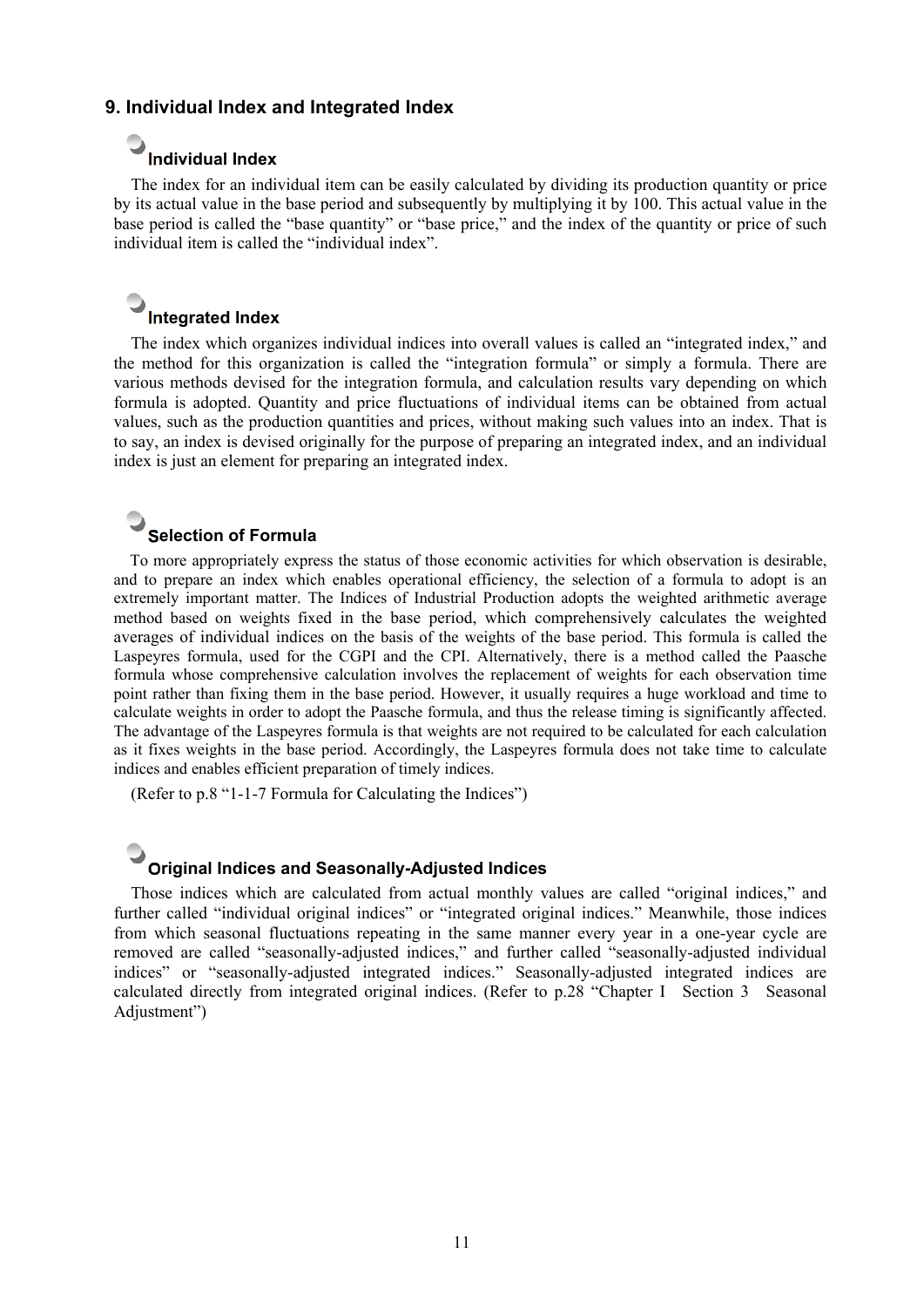### **10. Calculation of the Indices**

There are two methods for preparing an integrated index by adding up individual indices: one is "weighted average method" with use of weights, and the other is the "method of summation" that adds up amounts of money. The calculation procedure of each of the two methods are explained below with specific example values.

Suppose that the production of steel materials and passenger cars in one region in October and November 2013 would be as follows. Also, suppose that there would be no production of other items, or, even if there was such production, the level of its effects on the production of the whole would be ignorable. How much would the mining and manufacturing production in this region increase in November in comparison with the previous month? Compare it by calculating the Production Index based on the production value weights.

|                                        | <b>Production Quantity</b><br>of Steel Materials | Production Quantity of<br>Passenger Cars | Individual Index<br>for Steel<br>materials | Individual Index<br>for Passenger<br>Cars |
|----------------------------------------|--------------------------------------------------|------------------------------------------|--------------------------------------------|-------------------------------------------|
| October 2013                           | 8496 thousand tons                               | 932 thousand cars                        | 105.4                                      | 110.3                                     |
| November 2013                          | 7989 thousand tons<br>864 thousand cars          |                                          | 99.1                                       | 102.2                                     |
| Monthly average quantities<br>in 2010  | 8058 thousand tons                               | 845 thousand cars                        | 100.0                                      | 100.0                                     |
| Monthly average unit prices<br>in 2010 | 52 thousand yen/ton                              | 1420 thousand yen/car                    |                                            |                                           |

### **(1) Weighted average method**

### **[1] Calculation of Weights**

Calculate weights from the composition ratio of the production values by item in 2010. Suppose that the monthly average production quantity of steel materials in 2010 was 8058 thousand tons and that of passenger cars was 845 thousand cars. Also, suppose that their average prices in the same period were 52 thousand yen per ton and 1420 thousand yen per car, respectively.

The monthly average production values in 2010 were:

| Production value for steel materials | 8,058 thousand tons $\times$ 52 thousand yen/ton =                               | 419,016 million yen $(25.9\%)$    |
|--------------------------------------|----------------------------------------------------------------------------------|-----------------------------------|
| Production value for passenger cars  | 845 thousand cars $\times$ 1420 thousand yen/car = 1,199,900 million yen (74.1%) |                                   |
| Total                                |                                                                                  | 1,618,916 million yen $(100.0\%)$ |

Accordingly, the production value weights were 25.9% for steel materials and 74.1% for passenger cars.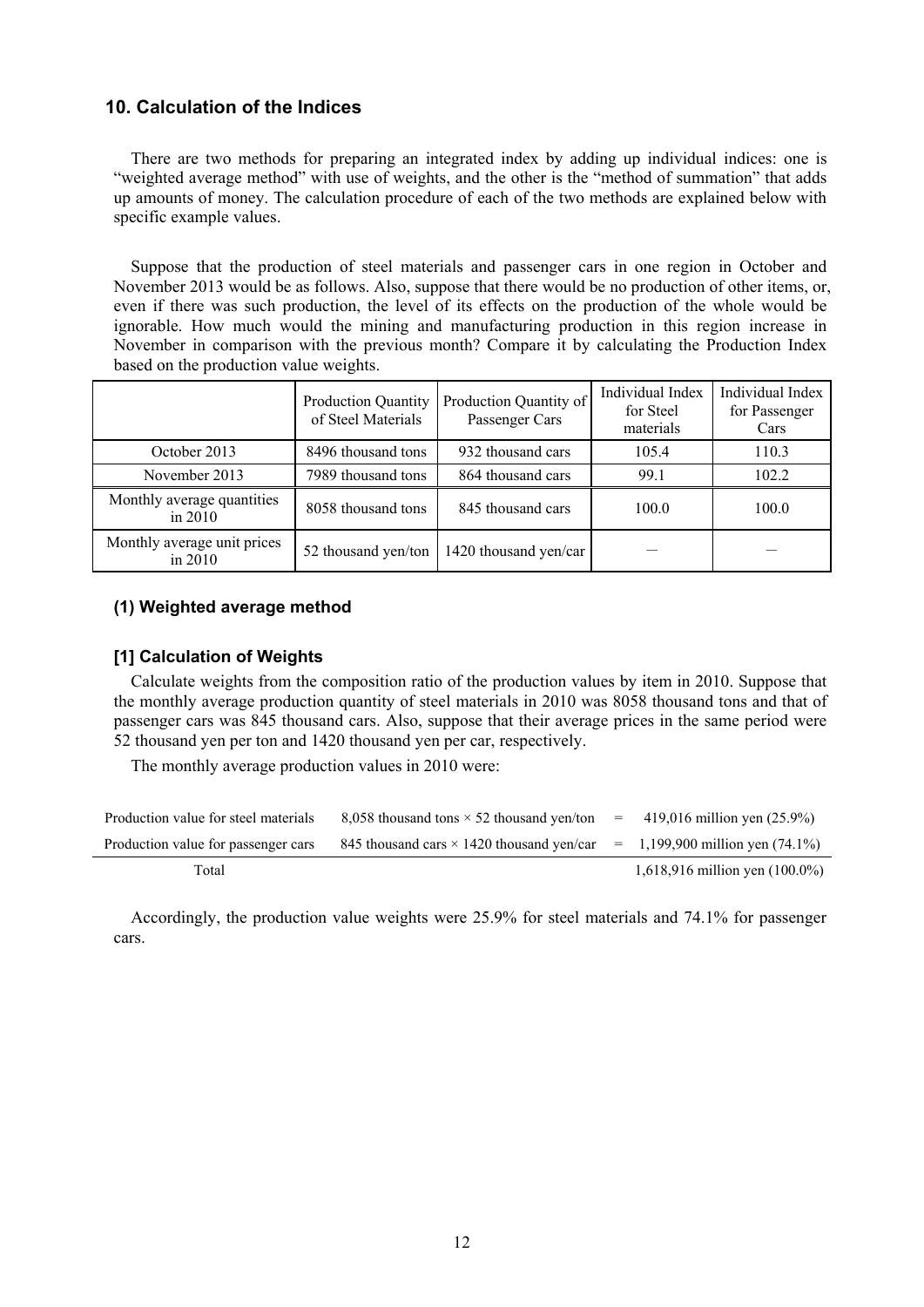### **[2] Calculation of the Individual Indices**

Next, calculate the 2010-base individual indices for steel materials and passenger cars in October and November 2013. As the base is 2010, divide the actual values of each month by the respective monthly average production quantities in 2010. In so doing, the actual values in the base period are called "base quantities" (or "base prices" in the case of a price index). Indices are usually rounded off to one decimal place and expressed up to one decimal place.

[Individual Indices]

|                           | October 2013                                                       | November 2013                                                     |
|---------------------------|--------------------------------------------------------------------|-------------------------------------------------------------------|
| <b>Steel</b><br>materials | 8496 thousand tons<br>$\times$ 100.0 = 105.4<br>8058 thousand tons | 7989 thousand tons<br>$\times$ 100.0 = 99.1<br>8058 thousand tons |
| Passenger<br>cars         | 932 thousand cars<br>$\times$ 100.0 = 110.3<br>845 thousand cars   | 864 thousand cars<br>$\times$ 100.0 = 102.2<br>845 thousand cars  |

### **[3] Calculation of the Integrated Index**

By using the weights calculated in [1], weight and average the individual indices to calculate the integrated index.

[Integrated Index]

|                 | October 2013                | November 2013               |
|-----------------|-----------------------------|-----------------------------|
| Steel materials | $0.259 \times 105.4 = 27.3$ | $0.259 \times 99.1 = 25.7$  |
| Passenger cars  | $0.741 \times 110.3 = 81.7$ | $0.741 \times 102.2 = 75.7$ |
| Total           | I 09 O                      | 1014                        |

As a result, the integrated Production Index for Mining and manufacturing in the region were 109.0 in October 2013, and 101.4 in November 2013. Compared with the previous month, the production in November was  $101.4 \div 109.0 = 0.930$ , meaning that a fall by 7.0% was indicated.

The method of preparing an integrated index by creating weights from the composition ratio of values in the base period and subsequently by multiplying the individual indices at the compared time by such weights is called the "weighted average method."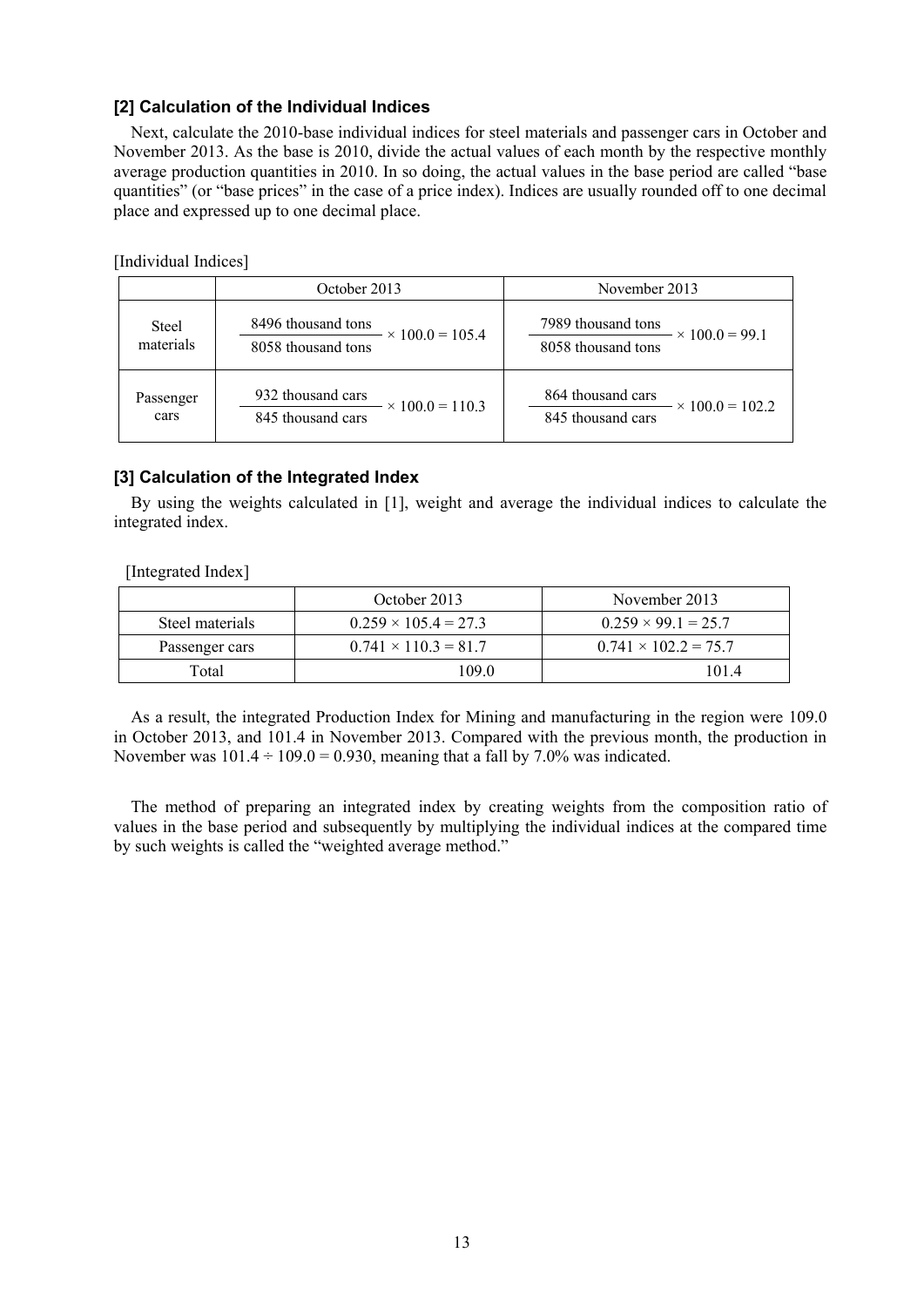#### **(2) Method of Summation**

#### **[1] Calculation of Production Values**

Calculate the production values by multiplying the production quantities in each month by the average prices in the base period in 2010, and add them up.

|                 | October 2013                                                                  | November 2013                                                             |
|-----------------|-------------------------------------------------------------------------------|---------------------------------------------------------------------------|
| Steel materials | 8496 thousand tons $\times$ 52 thousand yen/ton<br>$= 441,792$ million yen    | 17989 thousand tons $\times$ 52 thousand yen<br>$= 415,428$ million yen   |
| Passenger cars  | 932 thousand tons $\times$ 1420 thousand yen/ton<br>$= 1,323,440$ million yen | 864 thousand tons $\times$ 1420 thousand yen<br>$= 1,226,880$ million yen |
| Total           | $1,765,232$ million yen                                                       | $1,642,308$ million yen                                                   |

Therefore, the actual production values as of October and November 2013 on the basis of the price assessment of 2010 were 1,765,232 million yen and 1,642,308 million yen, respectively.

#### **[2] Indexation of Production Values**

The monthly average production value in 2010 was 1,618,916 million yen. Convert the actual production values calculated in [1] into 2010-base indices.

| October 2013                                      | November 2013                                                        |
|---------------------------------------------------|----------------------------------------------------------------------|
| $1,765,232$ million yen<br>$\times 100.0 = 109.0$ | $1,642,308$ million yen<br>$\frac{100 \text{ m}}{2}$ × 100.0 = 101.4 |
| $1,618,916$ million yen                           | $1,618,916$ million yen                                              |

As shown above, the method for preparing an integrated index by assessing the quantities at the time point to be observed on the basis of the prices in the base period, converting them into amounts of money and subsequently adding them up is called the method of summation.

#### **(3) Methods of Summation and Weighted Average**

Please compare the calculation results of the two integrated indices. Despite the two different calculation methods, the results are the same. This means that, in the integrating calculation of quantity indices, the two methods concerned are the same: the method that calculates the weighted arithmetic averages of individual indices on the basis of weights from the composition ratio of values in the base period, and the method that converts the quantity of each item into an amount of money according to its price in the base period, adds up such amounts and divides them by the amounts in the base period.

$$
Q_{t} = \frac{\sum p_{0} q_{t}}{\sum p_{0} q_{0}} = \frac{\sum p_{0} q_{0} \times \left(\frac{q_{t}}{q_{0}}\right)}{\sum p_{0} q_{0}} = \sum \frac{p_{0} q_{0}}{\sum p_{0} q_{0}} \times \left(\frac{q_{t}}{q_{0}}\right) = \sum \frac{w_{0}}{\sum w_{0}} \times \left(\frac{q_{t}}{q_{0}}\right)
$$
\n
$$
\uparrow
$$
\nMethod of Summation

\nThe method to integrate individual indices by using weights

 $q_0$  = Individual quantity in the base period  $p_0$  = Individual unit price in the base period  $q_t$  = Individual quantity at the compared time  $w_0$  = Individual weight (composition ratio of  $w_0$  = Individual weight (composition ratio of values by item in the base period)

In actual calculation of indices, the weighted average method is employed in many cases with the simplicity of its calculation and its controllability taken into consideration. The Indices of Industrial Production are also calculated with this method.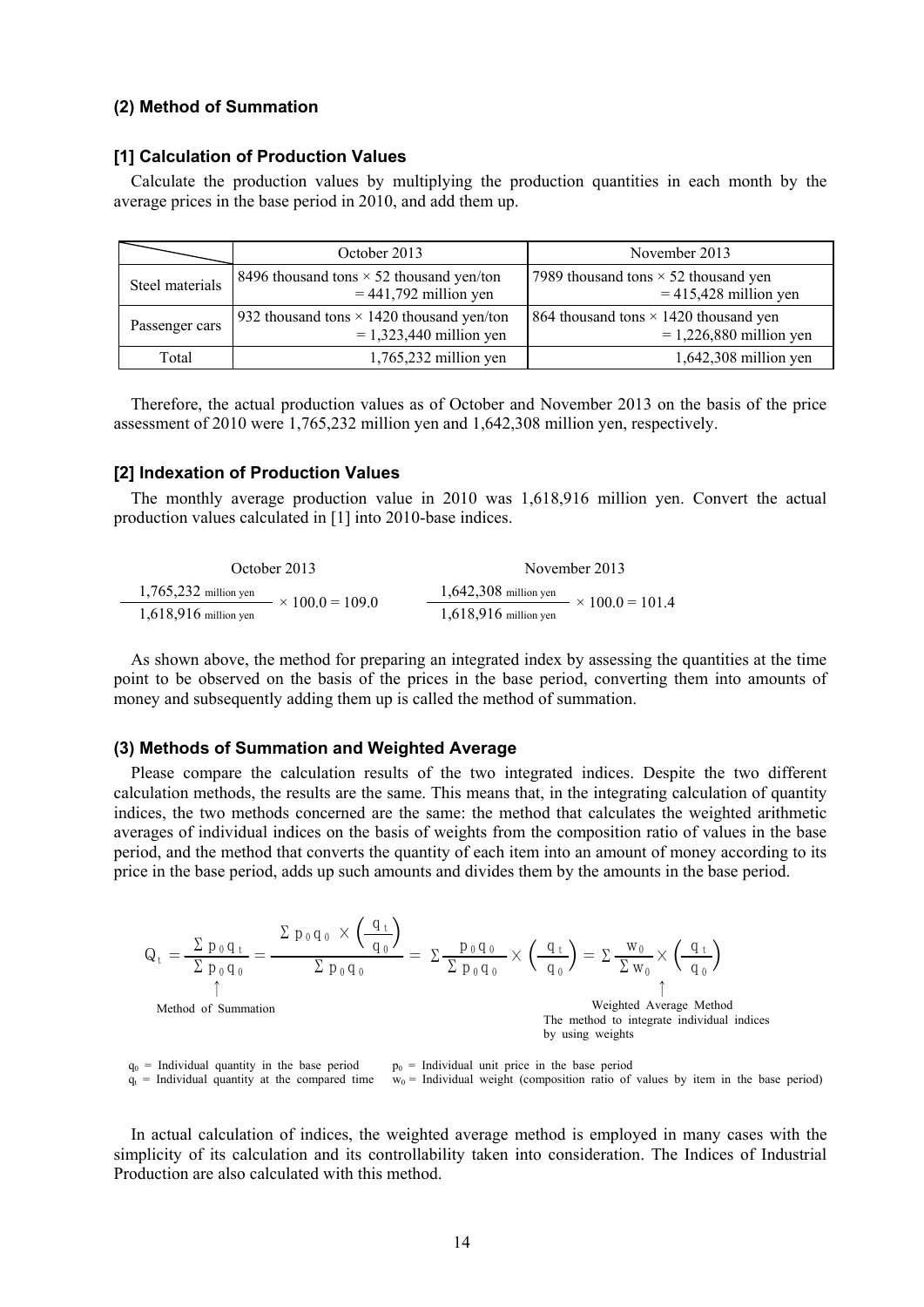### **11. Classification by Industry and the Japan Standard Industry Classification**

The basic classification used for the Indices of Industrial Production is the classification by industry. This is created in conformity with the "Japan Standard Industry Classification."\* The Japan Standard Industry Classification was established as the uniform classification standard to make mutual comparisons of industrial statistics easy, which classifies industries according to the types of products, production facilities, technology, the types of raw materials, etc. In general, a statistical survey targeting business establishments classifies them into an industry according to their main activity despite the fact various economic activities are conducted in such business establishments. However, the classification of indices by industry is a system to show activities of industries through activities of these industries' items by classifying each of such items into the industry which primarily produces the item.

The main classification system by industry for the Indices of Industrial Production is prepared with the indices' characteristics, such as their convenience of use and limitation with regard to data, taken into account. "Mining" which is a Division under the Japan Standard Industry Classification is an industry in the indices, and the Major groups of "Manufacture of general-purpose machinery," "Manufacture of production machinery" and "Manufacture of business oriented machinery" are organized into an industry. Further, "Rubber products" "Wood and wood products" and so forth whose weights are small, which are organized into the industry of "Other manufacturing." With "Mining and manufacturing" and "Manufacturing," the number of industries in the classification by industry is 19 in total, counting "Other manufacturing" and "Mining" as one industry respectively.

Industrial classification classes are set as sub-levels of the main industrial classification. Such Classes are composed of those according to the detailed classification of the Japan Standard Industry Classification (for instance, "Boilers and power units" under "General-purpose, production and business oriented machinery," and "Household electrical machinery" under "Electrical machinery"), and those restructured for specific analytical purposes (for instance, "(Specially listed) Passenger cars, buses and trucks" and "Transport equipment [excluding ships and ship engines, rail vehicle and aircraft]"). As a result, the number of the main industries and industrial classification classes released in the Indices of Production and Shipments has reached 150. This number is less for the Indices of Inventory and Inventory Ratio, as some industries do not contain a series of sub-classifications relating to inventory.

In addition to "Mining and manufacturing" that represents the activities of the whole mining and manufacturing industries, the reference series named "Industries (Mining and manufacturing, Electricity and gas, Heat supply and Water)" is released, which is composed of the mining and manufacturing industries and the industry sectors of electricity, gas, heat supply and water supply.

The Japan Standard Industry Classification was revised in March 2009 which led mainly "General machinery" and "Precision instruments" to be reorganized into "General-purpose machinery," "Production machinery" and "Business oriented machinery." Despite this, they are listed as reference series in the base revision of 2010 with consideration for their usability in past industrial classifications.

 $\overline{\phantom{a}}$ 

<sup>\*</sup> Prepared by the Ministry of Internal Affairs and Communications As a statistical standard for showing results of a statistical survey by industry, this Classification is to classify all economic activities relating to production or provision by business establishments, aiming to improve the objectivity, mutual comparability and use of statistics.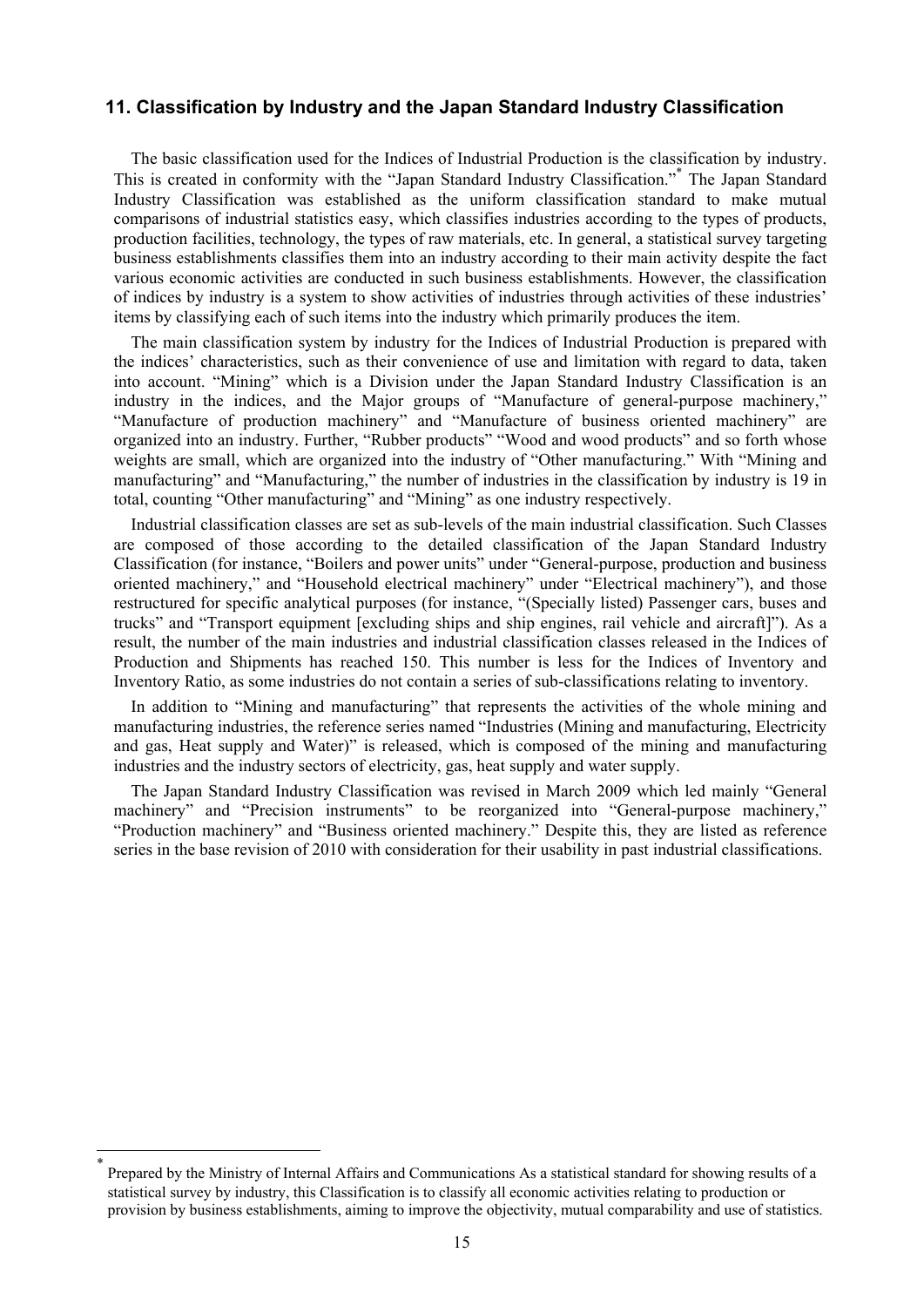## [Reference]

### **Main Classifications and Classes by Industry for the Indices of Production, Shipments and Inventory**

| 2000             | Mining and manufacturing                                                          | 2AI0             | Ceramics, stone and clay products                                              |
|------------------|-----------------------------------------------------------------------------------|------------------|--------------------------------------------------------------------------------|
| 2A00             | Manufacturing                                                                     | 2AIA             | Glass and glass products                                                       |
| 2AA0             | Iron and steel                                                                    | 2AIB             | Cement and cement products                                                     |
| 2AAA             | Crude steel (incl. Semi-finished steel)                                           | 2AIC             | Ceramics wares                                                                 |
| 2AAB             | Hot rolled steel                                                                  | 2AID             | Fine ceramics                                                                  |
| 2AAC             | Steel pipes and tubes                                                             | 2AIE             | Other ceramics, stone and clay products                                        |
| 2AAD             | Cold finished steel                                                               | 2AJ0             | Chemicals                                                                      |
| 2AAE             | Metallic coated steel                                                             | 2AJ0             | Chemicals (excl. Drugs)                                                        |
| 2AAF             | Steel castings and forgings                                                       | 2AJA             | Fertilizers                                                                    |
| 2AAZ1            | (Specially listed: Ordinary steel)                                                | 2AJB             | Industrial sodium chemicals                                                    |
| 2AAZ2            | (Specially listed: Special steel)                                                 | 2AJC             | Industrial inorganic chemicals, pigment and catalyst                           |
| 2AB0             | Non-ferrous metals                                                                | 2AJD             | High compressed gas                                                            |
| 2ABA             | Refining of non-ferrous metals                                                    | 2AJE             | Aromatic hydrocarbons (Petroleum origin)                                       |
| 2ABC             | Copper and copper-base alloys and aluminum rolling products                       | 2AJF             | Cyclic chemicals and synthetic dyes                                            |
| 2ABD<br>2ABE     | Electric wires and cables<br>Non-ferrous metal castings                           | 2AJG             | Industrial organic chemicals<br>Plastic                                        |
| 2AC0             | Fabricated metals                                                                 | 2AJH<br>2AJI     | Synthetic rubbers                                                              |
| 2ACA             | Fabricated structural metal products                                              | 2AJJ             | Sensitive materials for photography                                            |
| 2ACB             | Metal products of building                                                        | 2AJK             | Soap, synthetic detergent and surface-active agents                            |
| 2ACC             | Equipment for heating and kitchen                                                 | 2AJL             | Cosmetics                                                                      |
| 2ACD             | Other metal products                                                              | 2AJM             | Paints and printing inks                                                       |
| 2AD0             | General-purpose, production and business oriented machinery                       | 2AJN             | Drugs and medicines                                                            |
| 2ADA             | General-purpose machinery                                                         | 2AJZ             | Specially listed: Petroleum chemical products)                                 |
| 2ADAA            | Boilers and power units                                                           | 2AK0             | Petroleum and coal products                                                    |
| 2ADAB            | Fans, pumps and oil hydraulic equipment                                           | 2AKA             | Petroleum products                                                             |
| 2ADAC            | Conveying machinery                                                               | 2AKB             | Coal products                                                                  |
| 2ADAD            | Refrigerating machines and appliances                                             | 2AL0             | Plastic products                                                               |
| 2ADAE            | Parts of general-purpose machinery                                                | 2AM0             | Pulp, paper and paper products                                                 |
| 2ADB             | Production machinery                                                              | 2AM0             | Pulp                                                                           |
| 2ADBA            | Engineering and construction machinery                                            | 2AM0             | Paper                                                                          |
| 2ADBB            | Chemical machinery                                                                | 2AM <sub>0</sub> | Paperboard                                                                     |
| 2ADBC            | Daily lives industry machinery                                                    | 2AM <sub>0</sub> | Converted and processed paper                                                  |
| 2ADBD            | Semiconductor and flat-panel display manufacturing equipment                      | 2AN <sub>0</sub> | Textiles                                                                       |
| 2ADBE            | Industrial robots                                                                 | 2ANA             | Carbon fiber                                                                   |
| 2ADBF            | Agricultural machinery                                                            | 2ANB             | Chemical fiber                                                                 |
| 2ADBG            | Metal cutting machinery                                                           | 2ANC             | Spun yarn                                                                      |
| 2ADBH            | Metal forming machinery                                                           | 2AND             | Woven fabrics                                                                  |
| 2ADBI            | Textile machinery                                                                 | 2ANE             | Dyeing and finishing processes                                                 |
| 2ADBJ            | Molds and dies                                                                    | 2ANF             | Clothes                                                                        |
| 2ADBK            | Tools for machines                                                                | 2ANG             | Other textile products                                                         |
| 2ADBL<br>2ADC    | Other production machinery                                                        | 2AO0<br>2AOA     | Foods and tobacco<br>Meat products                                             |
| 2ADCA            | Business oriented machinery<br>Measuring machine and instruments                  | 2AOB             | Dairy products                                                                 |
| 2ADCB            | Optical equipment                                                                 | 2AOC             | Processed marine products                                                      |
| 2ADCC            | Other business oriented machinery                                                 | 2AOD             | Processed vegetables and fruits products                                       |
| 2AE0             | Electronic parts and devices                                                      | 2AOE             | Oils and fats, seasoning                                                       |
| 2AEA             | Electronic parts                                                                  | 2AOF             | Other foods                                                                    |
| 2AEB             | Semiconductor devices                                                             | 2AOG             | Beverages                                                                      |
| 2AEC             | Integrated circuits                                                               | 2AOH             | Alcohol                                                                        |
| 2AED             | Semiconductor parts                                                               | 2AOI             | Tobacco                                                                        |
| 2AF <sub>0</sub> | Electrical machinery                                                              | 2AP0             | Other manufacturing                                                            |
| 2AFA             | Electrical rotating machinery                                                     | 2APA             | Rubber products                                                                |
| 2AFB             | Electrical stationary machinery                                                   | 2APB             | Furniture                                                                      |
| 2AFC             | Switching devices                                                                 | 2APBA            | Metal furniture                                                                |
| 2AFD             | Household electrical machinery                                                    | 2APBB            | Wooden furniture                                                               |
| 2AFE             | Wiring devices and luminaries                                                     | 2APC             | Printing                                                                       |
| 2AFF             | Associated electronic equipment                                                   | 2APD             | Wood and wood products                                                         |
| 2AFG             | Electrical measuring instruments                                                  | 2APE             | Other products<br>Watches and clocks                                           |
| 2AFH             | <b>Batteries</b>                                                                  | 2APEA            | Musical instruments                                                            |
| 2AFI<br>2AG0     | Other electrical machinery<br>Information and communication electronics equipment | 2APEB<br>2APEC   | Stationery                                                                     |
| 2AGA             | Communication equipment                                                           | 2APED            |                                                                                |
| 2AGB             | Household electronic machinery                                                    | 2APEE            | Toys<br>Leather products                                                       |
| 2AGC             | Electronic computers                                                              | 2B00             | Mining                                                                         |
| 2AGD             | Other information and communication electronics equipment                         | 2C01             | Industries (Mining and manufacturing, electricity and gas)                     |
| 2AH <sub>0</sub> | Transport equipment                                                               | 2C02             | Industries (Mining and manufacturing, electricity, gas, heat supply and water) |
| 2AH <sub>0</sub> | Transport equipment (excl. ships and ship engines, rail vehicle and aircraft)     | 2CAA             | Electricity and gas                                                            |
| 2AHA             | Passenger cars                                                                    | 2CAB             | Heat supply                                                                    |
| 2AHB             | <b>Buses</b>                                                                      | 2CAC             | Water                                                                          |
| 2AHC             | Trucks                                                                            |                  |                                                                                |
| 2AHD             | Bodies for motor vehicles                                                         | 3410             | Machinery industry                                                             |
| 2AHE             | Motor vehicle parts                                                               | 3411             | Machinery industry (excl. ships and ship engines, rail vehicle and aircraft)   |
| 2AHF             | Motorcycles                                                                       | 3412             | Electrical machinery (former classification)                                   |
| 2AHG             | Industrial vehicles                                                               | 3416             | General machinery (former classification)                                      |
| 2AHH             | Aircraft                                                                          | 3417             | Precision instruments (former classification)                                  |
| 2AHI             | Ships and ship engines                                                            | 3413             | Information and technical electronics equipment for capital goods              |
| 2AHJ             | Rail vehicle                                                                      | 3414             | Information and technical electronics equipment for consumer goods             |
| 2AHZ             | (specially listed: Passenger cars, buses and trucks)                              | 3415             | Information and technical electronics equipment for producer goods             |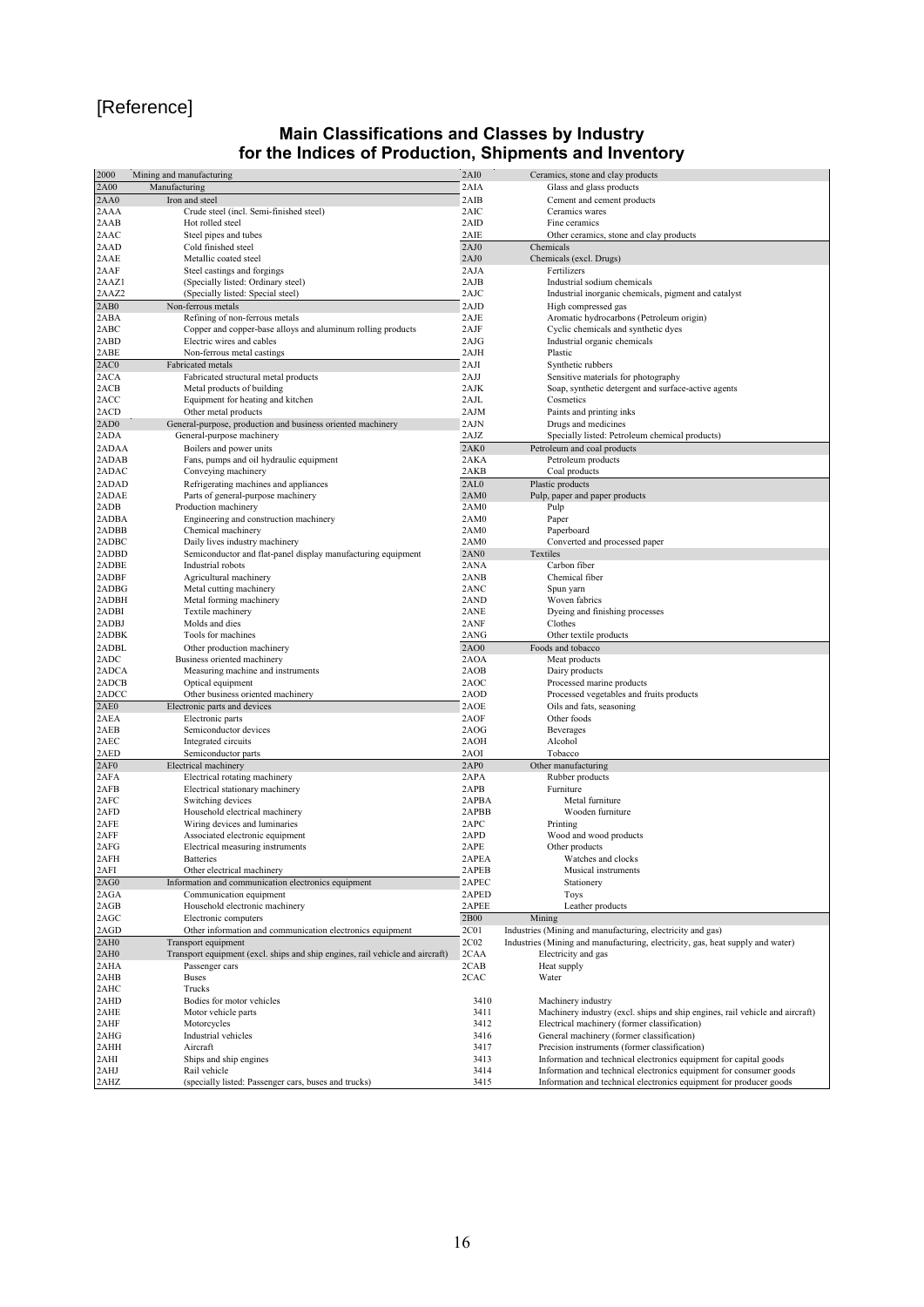### **12. Classification by Use of Goods**

Apart from the classification by industry, the "Goods Classification Index" is prepared for the Indices of Industrial Production as a special classification system which classifies and reorganizes products according to their original economic usage. This classification divides products of the mining and manufacturing industries into "Producer Goods" which are to be re-input into production activities as intermediate products, and into "Final Demand Goods" which depart from production and are handled as final products.

"Producer Goods" are those goods which are to be reused as raw materials in production activities, and its recipients include not only the mining and manufacturing industries but also widely defined production activities including agriculture, service industries and public services. Those goods used in production activities of the mining and manufacturing industries, such as crude steel which is a raw material for steel materials, pig iron which is the raw material of crude steel, and various parts of electrical products and passenger cars, are classified as "Producer Goods for Mining and Manufacturing." Further, such goods as jet fuel oil used for air transport are classified as "Producer Goods for Other Uses." "Final Demand Goods" are divided into "Investment Goods" for capital formation and "Consumer Goods" for consumption mainly by households. Furthermore, "Investment Goods" are divided into "Capital Goods" for equipment investment which include chemical machinery, metal processing machinery and computers, and "Construction Goods" for construction investment which include cement and aluminum sashes. "Consumer Goods" are also divided into "Durable Consumer Goods" such as television sets, watches and clocks, and into "Nondurable Consumer Goods" such as socks, beer and cosmetics.

Although products to be exported depart from production activities in Japan, they are classified according to their original, economic use in the same manner as above. Therefore, those goods to be used for overseas production activities as raw materials are classified as "Producer Goods."

**Classifications Definitions** 

|                                         |                           |                                                 | Capital Goods                                                                                      | <b>Final Demand Goods</b>                         | Goods which are not input as materials, into<br>mining and manufacturing or other industries.                                                                                                                         |
|-----------------------------------------|---------------------------|-------------------------------------------------|----------------------------------------------------------------------------------------------------|---------------------------------------------------|-----------------------------------------------------------------------------------------------------------------------------------------------------------------------------------------------------------------------|
|                                         | <b>Final Demand Goods</b> | <b>Investment Goods</b>                         | <b>Construction Goods</b>                                                                          | Investment<br>Goods                               | Total of capital goods and construction goods                                                                                                                                                                         |
| Products of Mining<br>and Manufacturing | Producer Goods            | Consumer Goods<br>Producer Goods for Other Uses | Durable Consumer goods<br>Nondurable Consumer Goods<br>Producer Goods for Mining and Manufacturing | Capital Goods                                     | Products which are purchased by the sectors<br>except for households, provided that, in principle,<br>they have one or more years of an assumed<br>durable term and are purchased at a relatively high<br>unit price. |
|                                         |                           |                                                 |                                                                                                    | Construction<br>Goods                             | Building materials and fixtures accompanying<br>buildings, such as sanitary ceramic wares, and<br>materials for civil engineering projects                                                                            |
|                                         |                           |                                                 |                                                                                                    | <b>Consumer Goods</b>                             | Products for households                                                                                                                                                                                               |
|                                         |                           |                                                 |                                                                                                    | Durable<br>Consumer<br>Goods                      | Consumer goods purchased by household, which,<br>in principle, have one or more years of assumed<br>durability and are purchased at a relatively high<br>unit price.                                                  |
|                                         |                           |                                                 |                                                                                                    | Nondurable<br>Consumer<br>Goods                   | Consumer goods which, in principle, are assumed<br>to have a durable term less than a year, and are<br>purchased at a comparatively low unit price.                                                                   |
|                                         |                           |                                                 |                                                                                                    | Producer Goods                                    | Products which are re-input into mining and<br>manufacturing and other industries as raw<br>materials, including enterprise consumption goods<br>but excluding construction goods                                     |
|                                         |                           |                                                 |                                                                                                    | Producer Goods<br>for Mining and<br>Manufacturing | Products which are re-input into mining and<br>manufacturing in the process of production as raw<br>materials, fuels, parts, containers, expendables,<br>tools, etc.                                                  |
|                                         |                           |                                                 |                                                                                                    | Producer Goods<br>for Other Uses                  | Raw materials, fuels, parts, containers,<br>expendables and enterprise consumption goods for<br>industries other than mining and manufacturing                                                                        |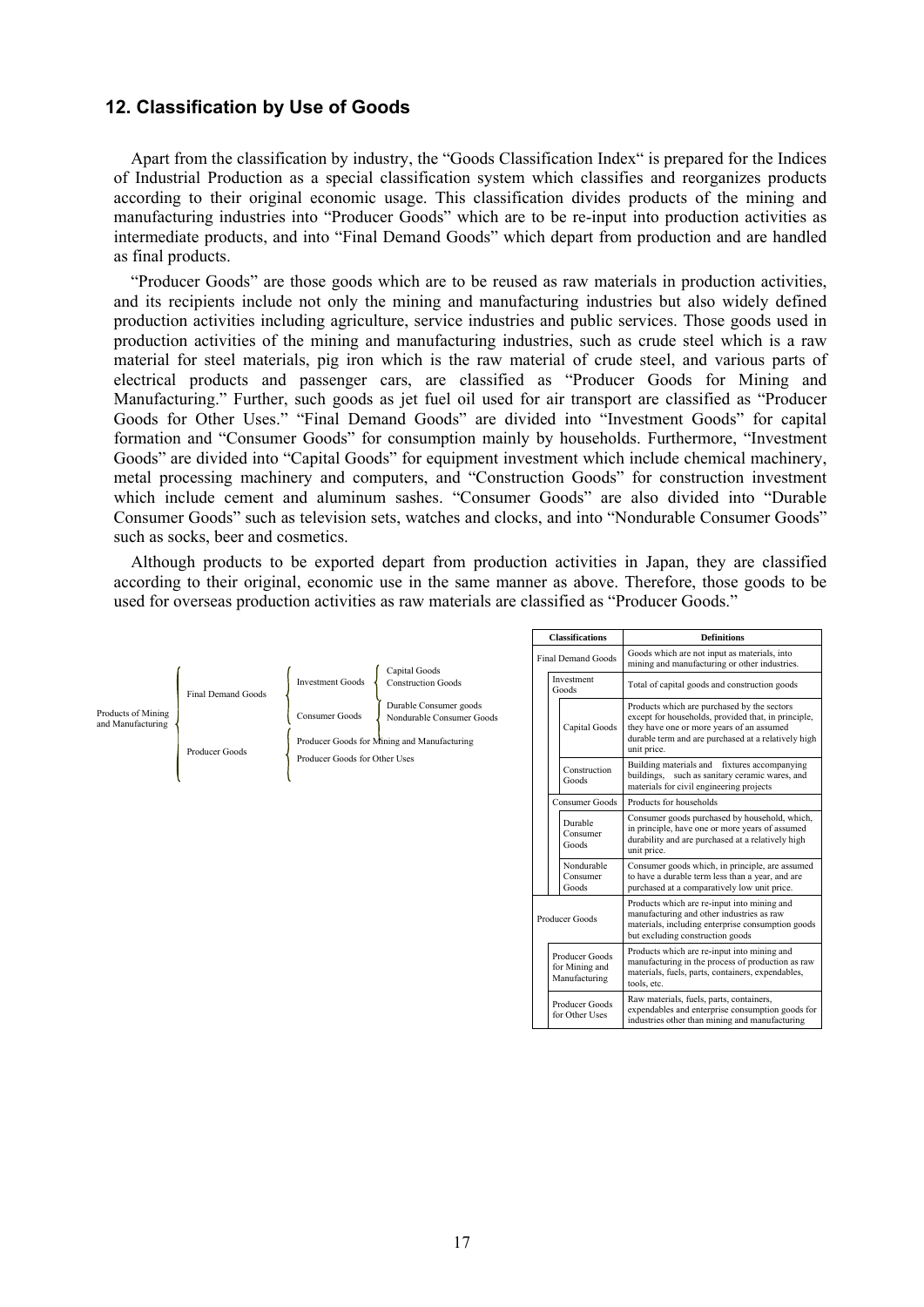### **Section 2 Explanation of the Indices of Industrial Production**

### **1. System of the Indices of Industrial Production**

### **(1) Flow of industrial production activities**

In Japan, approximately 430 thousand mines and factories<sup>\*</sup> engage in various forms of production activity. The manufacture of products requires facilities and raw materials, depending on production activities. Manufactured products are shipped domestically or overseas directly or through commercial activities. Some products are not shipped and remain as inventory, while the inventory of products manufactured in the previous month or before is shipped. Shipped products can be largely divided into intermediate products to be reused as raw materials or fuels in production activities, and into final products which are, for example, consumed by individuals, or used as construction materials or as parts of production facilities.



### **Flow of Industrial Production Activities**

(Note) The numbers in brackets correspond to "Types of the Indices of Industrial Production" on the next page.

l

<sup>\*</sup> From the survey results of the Census of Manufactures in 2010 etc. (Ministry of Economy, Trade and Industry)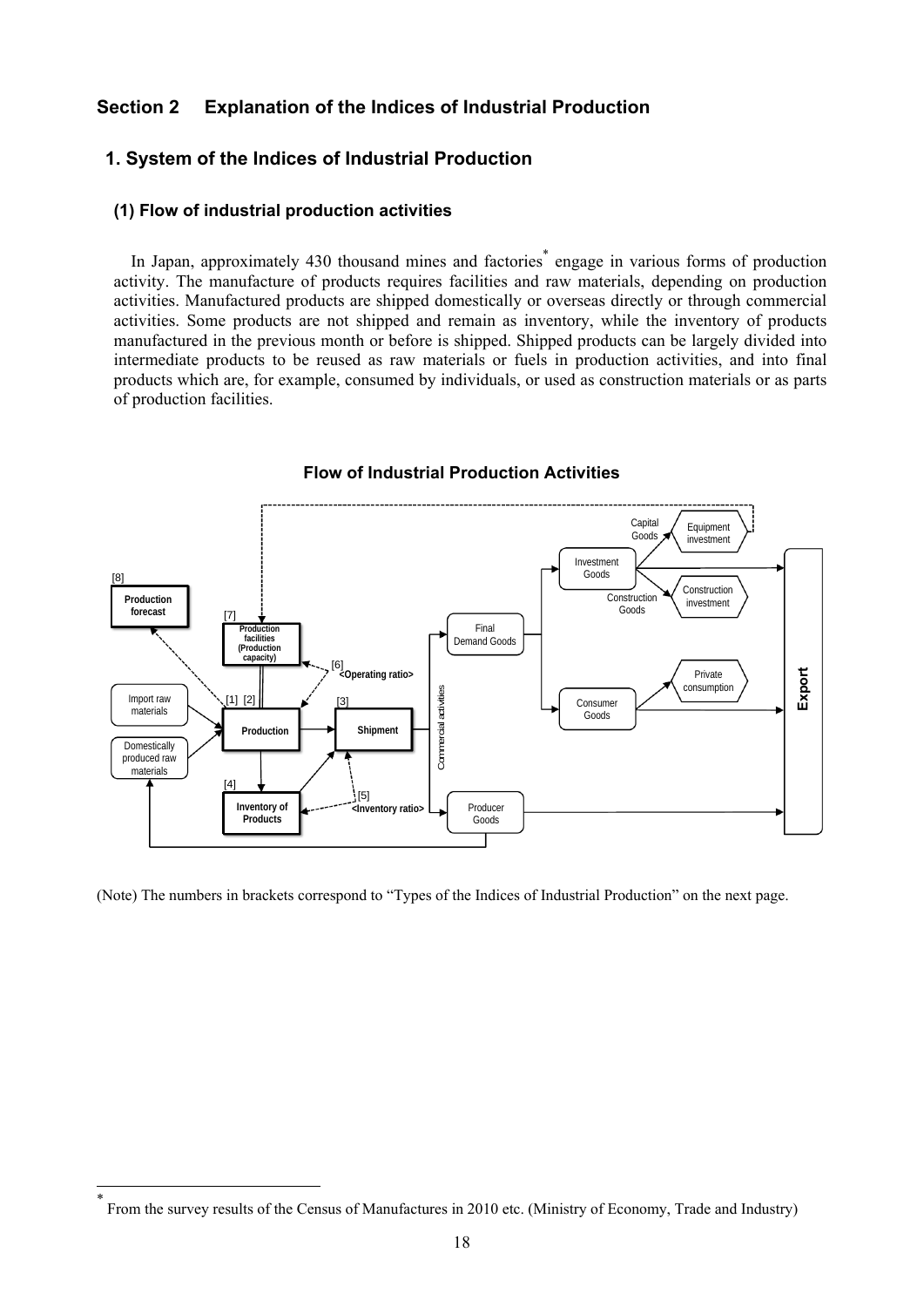### **(2) Types of the Indices of Industrial Production**

The eight types of the Indices of Industrial Production listed in the table below have been prepared as a single system to observe transitions of the whole mining and manufacturing activities.

The METI prepares and publishes these indices monthly. Further, eight Bureaus of Economy, Trade and Industry, which are local branch offices of the METI, and each of the prefectures prepare indices covering their own areas. (The METI prepares only [1] and [3] to [5].) (Refer to p.61 "Chapter III Regional Indices")

|                                                              | Numbers of Selected Items                              | Time for Release      |                   |  |
|--------------------------------------------------------------|--------------------------------------------------------|-----------------------|-------------------|--|
| Index Types                                                  | for the Indices<br>(at the time of Preliminary Report) | Preliminary<br>Report | Revised<br>Report |  |
| [1] Production Index (value added weight)                    | 487 (459)                                              | ∩                     | ∩                 |  |
| [2] Production Index (production value weight)               | 487 (459)                                              | ∩                     | ∩                 |  |
| [3] Index of Producer's Shipments                            | 487 (459)                                              |                       | ∩                 |  |
| [4] Index of Producer's Inventory of Finished Goods          | 348 (341)                                              |                       | ∩                 |  |
| [5] Index of Producer's Inventory Ratio of Finished<br>Goods | 336 (329)                                              | O                     | ∩                 |  |
| [6] Index of Operating Ratio                                 | 160                                                    |                       | $\bigcap$         |  |
| [7] Index of Production Capacity                             | 160                                                    |                       | ∩                 |  |
| [8] Index of Production Forecast in Manufacturing            | 195                                                    | ∩                     |                   |  |

### **Types of the Indices of Industrial Production**

(Note) The numbers in brackets correspond to "Flow of Industrial Production Activities" on the previous page.

Though the term, the "Indices of Industrial Production," means these eight indices in a broad sense, in many cases, it means the Indices of Production, Shipments and Inventory. Further, it may only mean the Production Index (value added weight) in some cases. Moreover, the Indices of Production (production value weight) and Production Forecast in Manufacturing are not designated as key indices.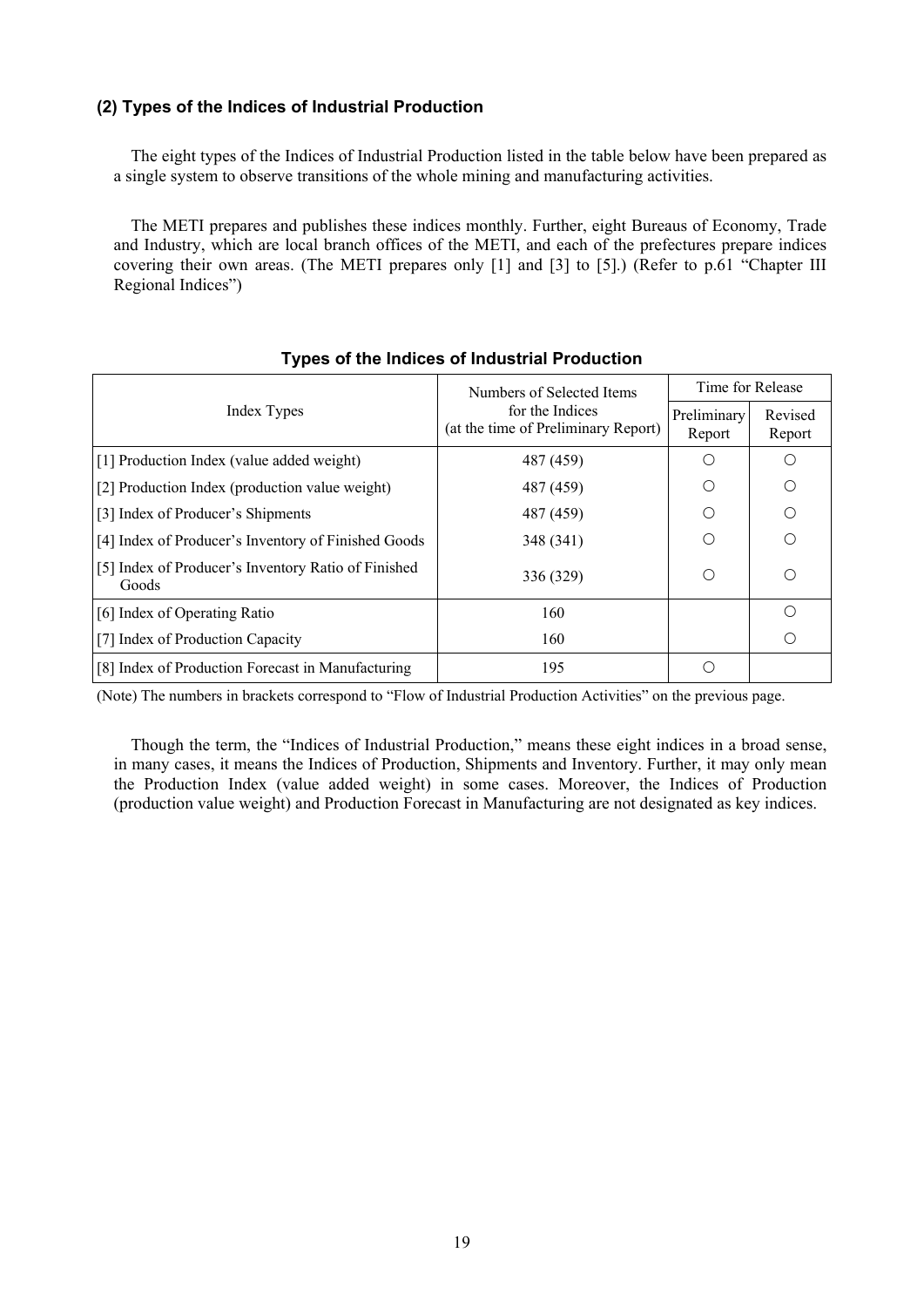### **2. Production Index**

It is an index indicating transitions of the level of the entire mining and manufacturing activities, regarded as a main index for the Indices of Industrial Production. It is called "IIP," which is the abbreviation of its English name, "Index of Industrial Production." However, the "IIP" generally means the "Indices of Industrial Production" containing the Indices of Shipments and Inventory.

When the economy in and outside Japan improves, domestic and overseas demand will increase, energizing domestic production activities to meet such demand. On the other hand, when the economy goes into a recession, the situation will become sluggish. As the Production Index accurately represents the status (size) of production activities in each month in Japan, the observation of the index enables the situation of production activities in Japan to be grasped. On this basis, it is regarded as one of the important economic indices.

There are two types of the Production Index: the production value weight type and the value added weight type. As these types of the Production Index actually behave very much in a similar way, it is usual that the Production Index based on value added weights is used, unless in the case of a rigorous analysis. Normally, the Production Index means the one with value added weights, and it is the one published in all newspapers and the like monthly, unless specially stated otherwise.

It converts production quantities classified by item into individual indices and calculates their weighted averages with production value weights or value added weights.

# **Production Index Based on Production Value Weights**

This index involves the values of mining and manufacturing products produced at factories which are aggregated as weights without any change. It is created for the purpose of observing movements of production in an integrated manner by associating them with shipment and inventory.

## **Production Index Based on Value Added Weights**

A value added is the value of a mining and manufacturing product (production value) after the costs of raw materials, fuel, electricity and so forth produced by other industries are subtracted from the value. As this index excludes the part of the product's value which is produced by other industries, it leads to the pure production value (the newly created value) of the industry concerned (item). It is possible to find out how much new value is produced by which industry by creating weights with value added. In the case of production value weights, it is difficult to find out how much new value is actually generated, as the production value increases even due to an increased input of raw materials.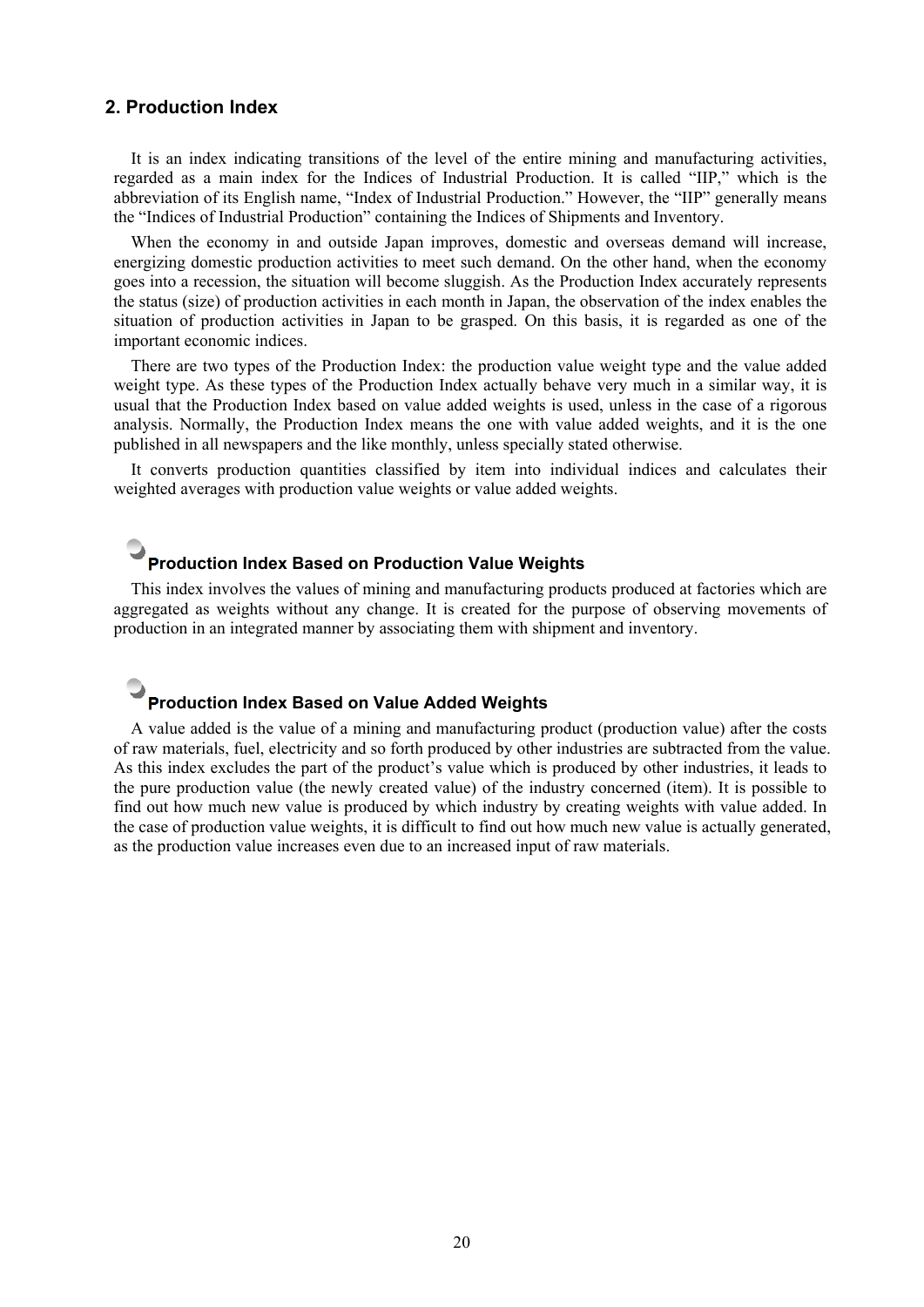

Value added is a monetary expression of value newly added in the process of production activities. It is an amount of money after the costs of raw materials and fuel consumption required for production activities are subtracted from the production value and further the amount of wear-and-tear of the machines and equipment used for such production activities is subtracted from the production value. For instance, in the case of the production of passenger cars, steel and painting materials produced by production activities of the industries of Iron and steel and Chemicals are used as raw materials, and the value of these materials is included in the production value. With regard to energy such as electricity and fuel, the cost of the consumption of such energy is also included in the production value. Furthermore, machines and equipment is worn down when production activities are carried out. Accordingly, the true size of production activities cannot be shown unless the costs of raw materials and fuel consumption and the amount of wear-and-tear of machines and equipment are subtracted from the production value of the relevant item. On this basis, the Production Index based on value added weights is used as the index to represent the true picture of production activities.



### **Relation between Production Value and Value Added**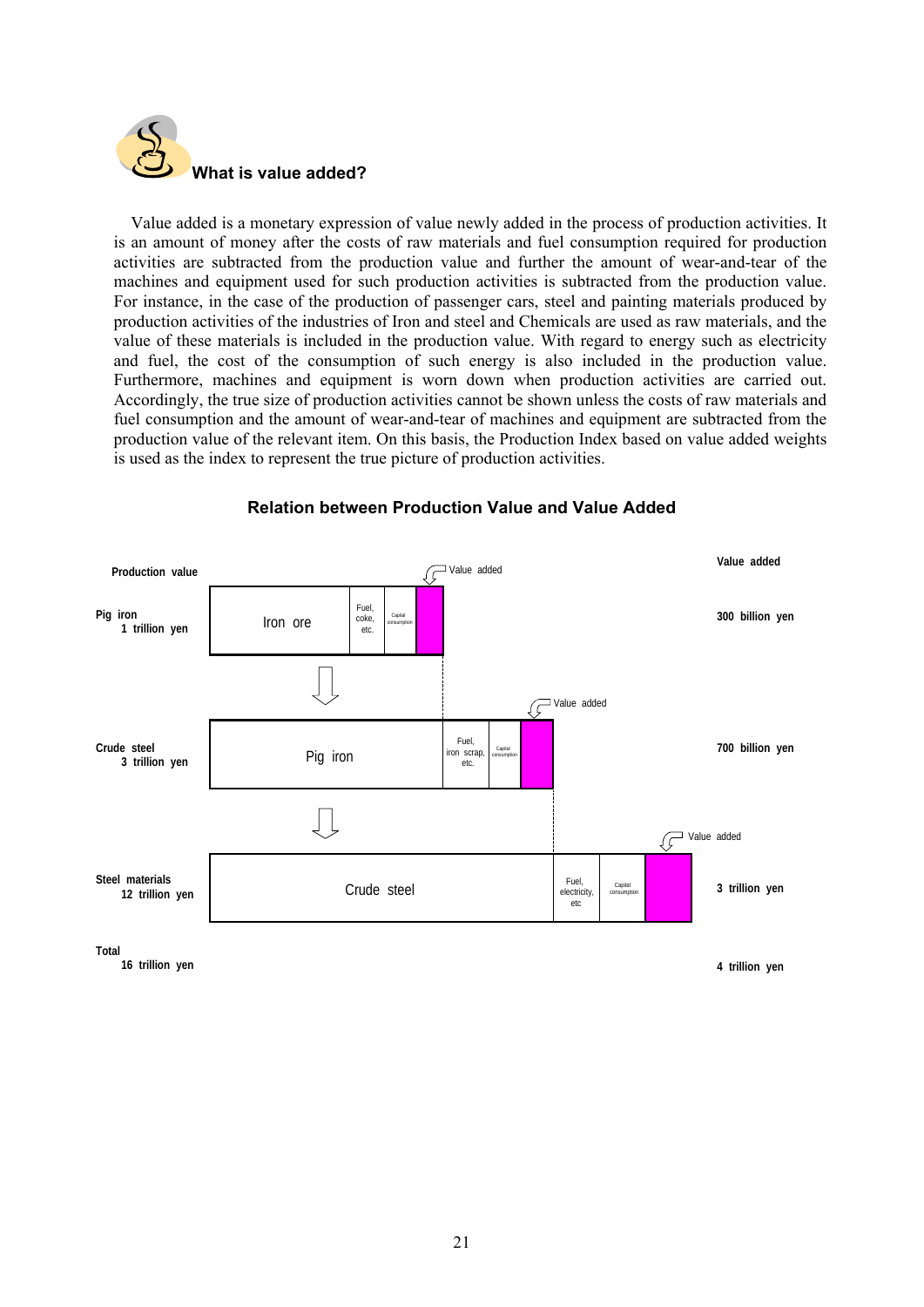### **3. Indices of Shipments, Inventory and Inventory Ratio**

As is the case for the Production Index, these are important indices indicating trends in the shipment of products manufactured through production activities of the mining and manufacturing industries and the status of inventory of such products.

## **Index of Producer's Shipments**

This index shows the status of trade of mining and manufacturing products (shipment from factories) at the level of the producer. Shipments increase as demand for products grows strong during a period of economic expansion, whereas such demand becomes weak during an economic slowdown leading to decline in shipment. Consequently, it is possible to observe trends in demand by using the Index of Shipments. This index is calculated by converting the shipment quantity by item at the level of the producer into an individual index and by calculating its weighted averages with a shipment value weight.

## **a** Index of Producer's Inventory of Finished Goods

This index shows the status of inventory of products remaining in the hands of the producers. Inventory level falls as shipment rises with an economic expansion, and consequently it is necessary to accumulate inventory by activating production. On the other hand, inventory level rises as shipment declines due to an economic slowdown, which requires inventory adjustment by suppressing production. This is what is called an inventory cycle, and movements of the inventory of products are very important in observing the situation of production activities. In addition, as the characteristics of the index, it moves slightly later than economic performance. This index is calculated by creating an individual index of a quantity of inventory classified by item and by calculating its weighted average with an inventory value weight.

(Refer to p.52 "2-1-8 Economic Fluctuations and Inventory Trends")

# **OLITER INDUCATE: Inventory Ratio of Finished Goods**

This is an index to plainly show trends in demand for mining and manufacturing products by associating movements of shipment with those of inventory and by observing these movements. With regard to the timing of economic performance, a peak of economic performance tends to antecede an economic trough, and a cyclical bottom tends to slightly antecede a business peak. Consequently, this index is extremely important as a lead indicator of economy in observing economic performance. The calculation of an integrated index employs the method that finds a ratio of the shipment quantity and the inventory quantity for each item, converts it into an individual index and calculates its weighted average based on an inventory value weight.

These indices are simply called "Index of Shipments," "Index of Inventory" and "Index of Inventory Ratio," omitting the words "Producer's" and "Finished Goods."

In addition to such series as indices classified by industry and the index for the overall industry, the classification of these indices by use of goods is prepared, just as is the case for the Production Index.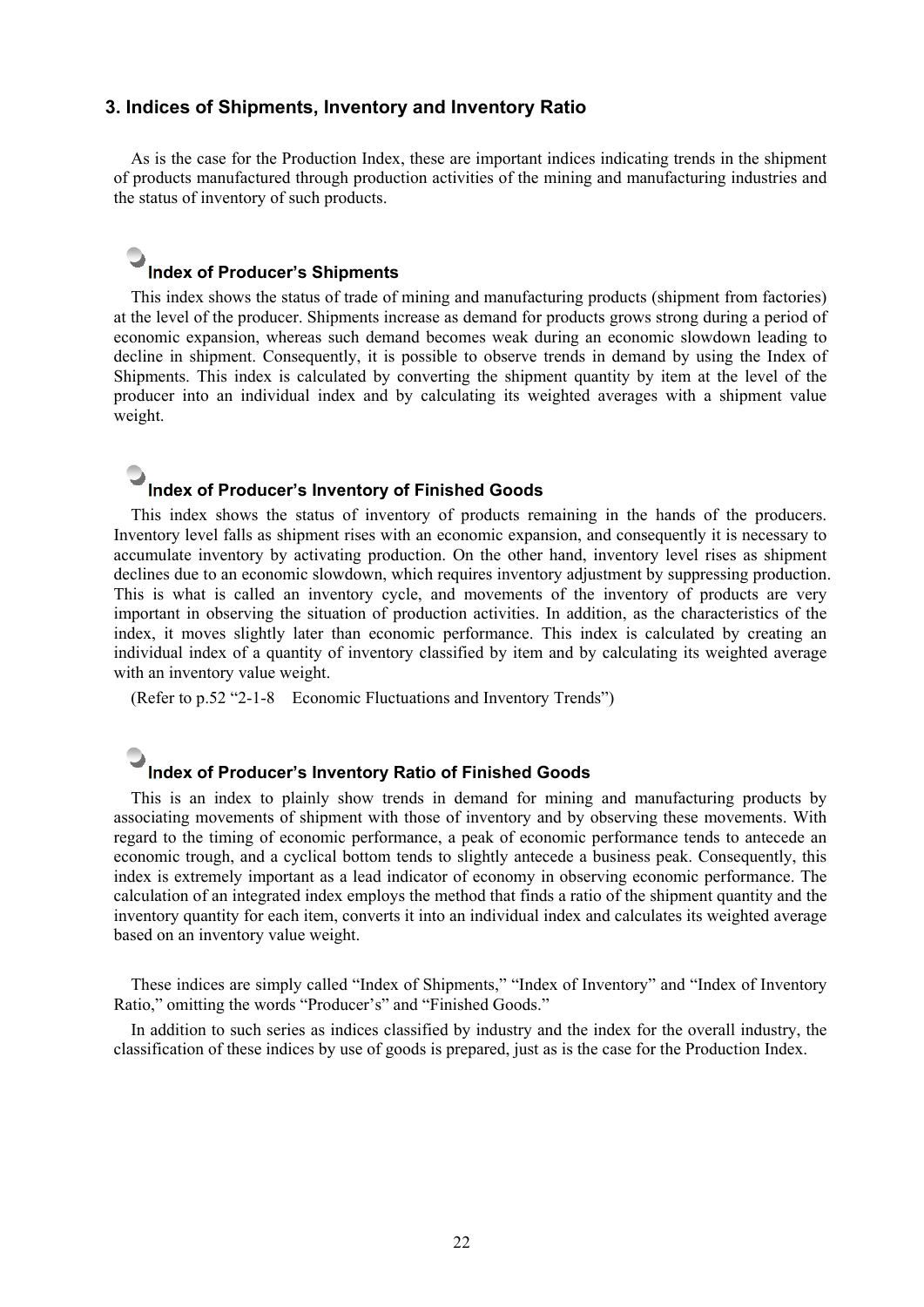### **4. Indices of Operating Ratio and Production Capacity**

The Index of Operating Ratio indicates the operation status of each type of facility in business establishments, and the Index of Production Capacity is the indexation of production capacity when various facilities are in full operation. Both of the indices are important in relation to the economic climate and trends in the capital investment of corporations. Their coverage is manufacturing industries, and the mining industry is not covered.

Only the indices classified by industry are released, which cover 35 industries including "Manufacturing." However, their classification by use of goods is not prepared.

# **a** Index of Operating Ratio

For each item, the ratio of the potential production quantity with use of the facilities owned by business establishments and the actually produced quantity is calculated and made into an individual index which is set to be 100.0 = the base year. Subsequently, its weighted average is calculated with a value added weight.

Despite a request for the publication of an actual operating rate level which shows full operation as 100, instead of an index form, such level is not currently released. The reason for not releasing it is that although the current Index of Operating Ratio is very much sufficient as an index to observe rise and fall of the monthly operating rate, its precision is not sufficient to examine the overall level of the actual operating rate. However, in a trial calculation, the average actual operating rates in the base period of 2010 were 76.7% for Manufacturing, 77.6% for Machinery industry and 75.3% for Manufacturing excluding Machinery industry. By multiplying these rates by the Index of Operating Ratio as of the relevant time point, it is possible to find a rough indication of the actual operating rate level.

## **Index of Production Capacity**

For each item, an individual index is calculated from the relevant production capacity. Its weighted average is calculated on the basis of the separately estimated, value added production capacity (the value added by item for the relevant unit, which is used in creating the Production Index based on value added weights,  $\times$  the production capacity) as a weight. Production capacity by item is obtained from the survey item "Production Capacity" of the Current Production Statistics Survey etc. In such survey, a specific calculation method is set for each item after setting uniform calculation standards which are common to the entire production facilities of the manufacturing industry, with an eye on individual activities of the apparatus industry, the processing and assembling industry, etc.

### **Operating Ratio = Production Quantity ÷ Production Capacity**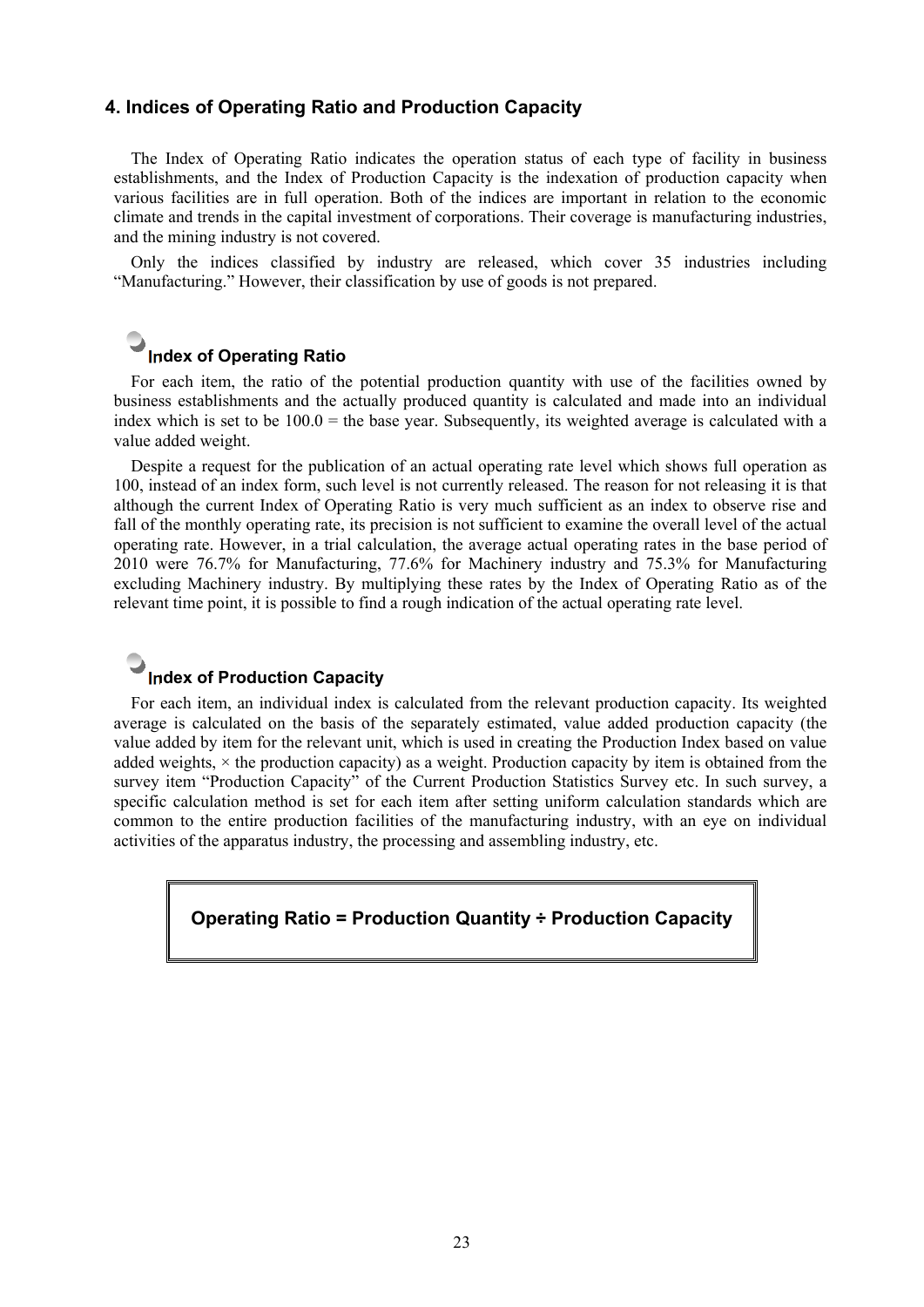#### [Reference]

### **Mechanism of the Indices of Operating Ratio and Production Capacity**

Most of the items whose facilities or capacities are surveyed in the Current Production Statistics Survey are the selected items for the Indices of Operating Ratio and Production Capacity. Although their selected items do not correspond to the number of the items for the Production Index due to discrepancies in the item definition, the number of the selected items for each of the Index of Operating Ratio and the Index of Production Capacity is 160.

Wide ranging production facilities are actually used depending on items, such as furnaces, ethylene plants, assembly lines and weaving machinery. Further, there are cases where one facility is used for producing multiple types of item, and where various facilities are used for producing one type of item. On this basis, it is not easy to measure an operating ratio and production capacity with specific figures, compared with production, shipment or inventory. For this reason, for a production capacity survey, minimum conditions to be unified and standardized are taken into consideration, uniform calculation standards for measurement are set, and on these bases, a calculation method for specific production capacity is determined in accordance with the actual situation of production activities. In light of this, business establishments are asked to report. However, the number of the selected items has become significantly less than that of the Production Index, reflecting the difficulty of the survey.

The Indices of Operating Ratio and Production Capacity covers the industry of Manufacturing, but not Plastic products or Foods and tobacco, though these two industries are covered by the Production Index. Among the industries under "Other manufacturing," only the industries of Rubber products, Furniture and Stationery are covered. Further, ships and rail vehicle under the industry of Transport equipment, and drugs under the industry of Chemicals are excluded. Regarding classification, only the classification by industry is prepared. As their representativeness rates are lower than that of the Production Index, and their coverage is narrower.

Their weights are as follows: the monthly average value added in 2010 for the Index of Operating Ratio; and the monthly average, estimated, value added production capacity in 2010 (the estimate made by calculating the potential production quantity of each item = capacity, and subsequently by multiplying it by the average unit price and the percentage of the value added) for the Index of Production Capacity.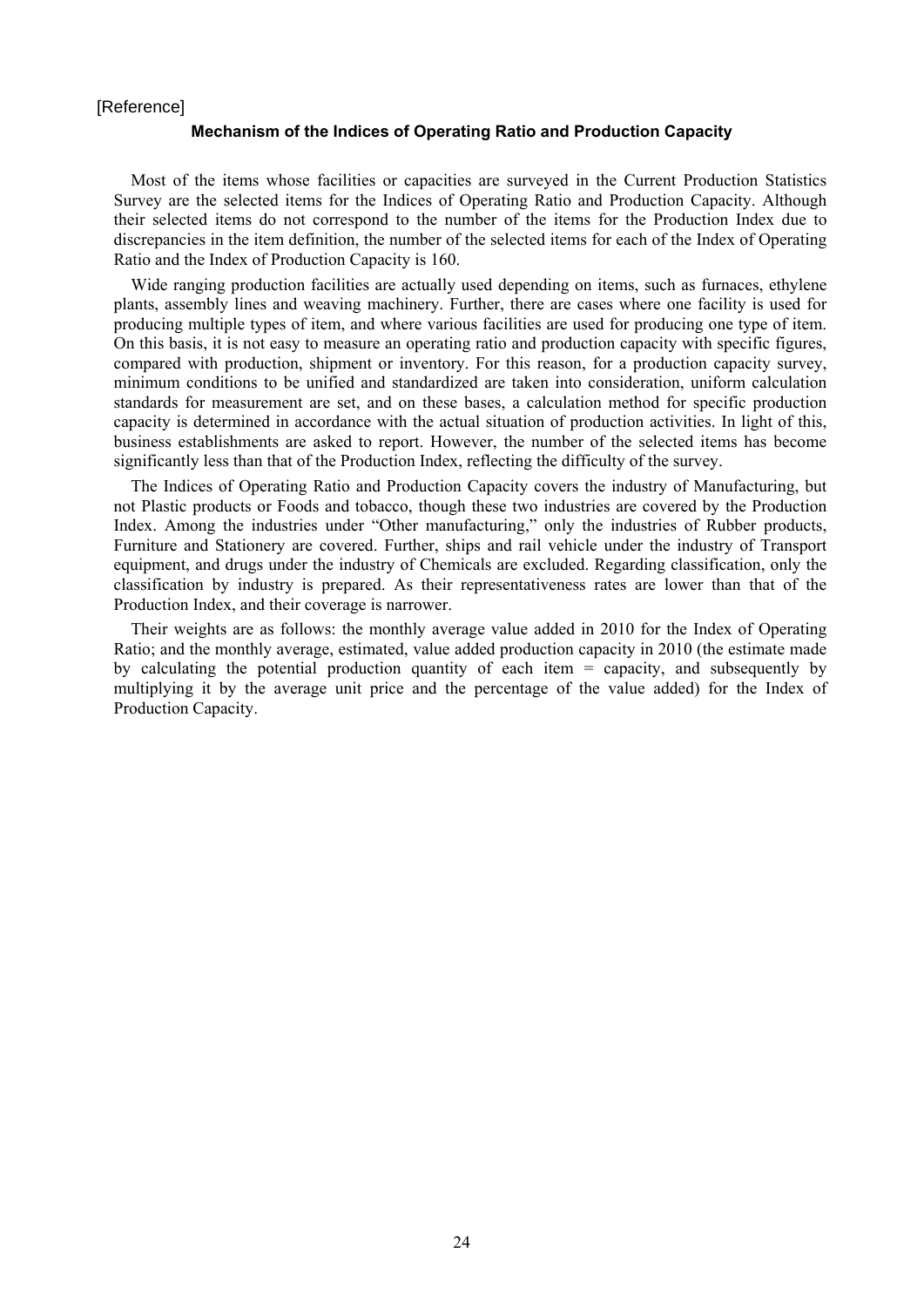### **5. Indices of Production Forecast**

The Indices of Production Forecast are to forecast the production in the next two months on the basis of production plans of companies, and are the only indices that quantitatively forecast prospect. Their coverage is Manufacturing, and Mining is not covered.

Although the Indices of Production, Shipments and Inventory are all those indices with regard to past records, the Indices of Production Forecast show companies' present production prospect and their prospective production levels in accordance with their plans. For this reason, the indices are used to judge the prospect of production activities. Each company is asked to monthly report its future production prospect and plans with specific figures, such as the number of machine units, the quantity and weight of its products and so forth. The indices are calculated on the basis of such figures.

With regard to the method of creating the indices, a survey which targets companies actually conducting production activities relating to the main 195 items of Manufacturing is conducted to look into the following production quantities known/expected on the 10th day of each month: "the actual amount in the previous month," "the forecasted amount for the current month" and "the forecasted amount for the following month." With the results of this survey, the Indices of Production Forecast are calculated by creating individual indices and by calculating their weighted averages based on value added weights.

Only the Indices of Production Forecast classified by industry that cover 12 industries including "Manufacturing" are released. Further, the Indices of Production Forecast classified by use of goods are released for reference since the 2010 base. In addition, the Realization Ratio and the Amendment Ratio are calculated and released.

## **Realization Ratio**

This Ratio shows to what extent the amount for the current month forecasted in the previous month has been actualized after one month when the actual figure for the current month is available.

> Realization Ratio  $=$   $\frac{1}{2}$  Forecasted production amount for the current month Actual production amount for the previous month in the current forecast survey in the previous forecast survey

> > (Note) Calculated from the integrated index

## **Amendment Ratio**

The Amendment Ratio shows to what extent the current month's amount forecasted in the previous month has been revised as the forecasted amount for the current month after one month has passed.

> Amendment Ratio = Forecasted production amount for the current month in the current forecast survey Planned production amount for the following month in the previous forecast survey

> > (Note) Calculated from the integrated index

Each company may not always accomplish the forecasted production, changing its production plan according to economic conditions. Therefore, it is possible to observe changes in corporate sentiment with regard to production activities by referring to transitions of the Realization Ratio and the Amendment Ratio.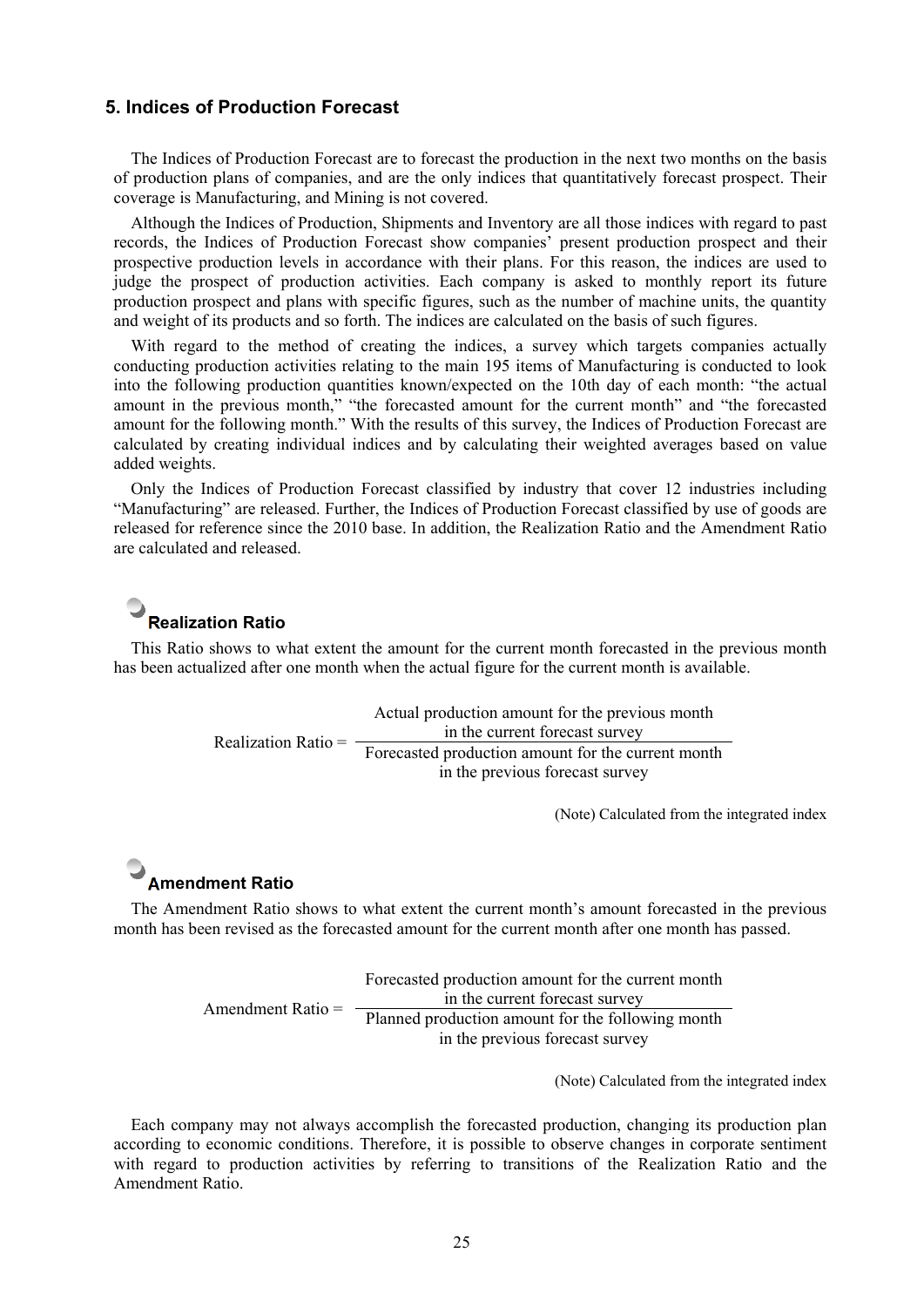### [Reference]

## **Comparison of Indices Classified by Industry**

| 2010-based Classification by Industry                                                | Indices of Production,<br>Shipments, Inventory<br>and Inventory Ratio | Indices of Operating<br>Ratio and Production<br>Capacity | Indices of Production<br>Forecast in<br>Manufacturing |
|--------------------------------------------------------------------------------------|-----------------------------------------------------------------------|----------------------------------------------------------|-------------------------------------------------------|
| Mining and manufacturing                                                             | О                                                                     | X                                                        | $\times$                                              |
|                                                                                      |                                                                       |                                                          |                                                       |
| Manufacturing                                                                        | O                                                                     | О                                                        | O                                                     |
| Iron and steel                                                                       | О                                                                     | Ω                                                        | $\bigcirc$                                            |
| Non-ferrous metals                                                                   | Ο                                                                     | Ω                                                        | O                                                     |
| Fabricated metals                                                                    | $\bigcirc$                                                            | $\bigcirc$                                               | $\bigcirc$                                            |
| General-purpose, production and<br>business oriented machinery                       | Ω                                                                     | Ω                                                        | Ω                                                     |
| Electronic parts and devices                                                         | Ω                                                                     | Ω                                                        | О                                                     |
| Electrical machinery                                                                 | О                                                                     | ∩                                                        | О                                                     |
| Information and communication electronics<br>equipment                               | О                                                                     | Ω                                                        | О                                                     |
| Transport equipment                                                                  | О                                                                     | O                                                        | $\bigcirc$                                            |
| Ceramics, stone and clay products                                                    | O                                                                     | О                                                        | $\times$ (*)                                          |
| Chemicals                                                                            | О                                                                     | O                                                        | $\circ$                                               |
| Petroleum and coal products                                                          | О                                                                     | O                                                        | $\times$ (*)                                          |
| Plastic products                                                                     | О                                                                     | $\times$                                                 | $\times$                                              |
| Paper, pulp and paper products                                                       | О                                                                     | О                                                        | $\triangle$ (Pulp and paper)                          |
| Textiles                                                                             | О                                                                     | $\bigcirc$                                               | $\times$ (*)                                          |
| Foods and tobacco                                                                    | О                                                                     | ×                                                        | $\times$                                              |
| Other manufacturing                                                                  | О                                                                     | $\bigcirc$                                               | $\bigcirc$ (Other)                                    |
| Rubber products                                                                      | O                                                                     | $\times$ (*)                                             | $\times$ (*)                                          |
| Furniture                                                                            | Ο                                                                     | $\times$ (*)                                             | X                                                     |
| Printing                                                                             | О                                                                     | ×                                                        | $\times$                                              |
| Wood and wood products                                                               | О                                                                     | $\times$                                                 | $\times$                                              |
| Other products                                                                       | О                                                                     | $\times$ (*)                                             | $\times$ (*)                                          |
| Mining                                                                               | $\bigcirc$                                                            | ×                                                        | X                                                     |
| (Reference)                                                                          |                                                                       |                                                          |                                                       |
| Industries (Mining and manufacturing, electricity<br>and gas)                        | $\bigcirc$                                                            | ×                                                        | $\times$                                              |
| Industries (Mining and manufacturing, electricity<br>and gas, heat supply and water) | О                                                                     | X                                                        | X                                                     |
| Manufacturing (excl. Machinery industry)                                             | X                                                                     | О                                                        | $\times$                                              |
| Machinery industry                                                                   | О                                                                     | О                                                        | $\times$                                              |
| Electrical machinery (former classification)                                         | O                                                                     | O                                                        | $\times$                                              |
| General machinery (former classification)                                            | O                                                                     | X                                                        | $\times$                                              |
| Precision instruments (former classification)                                        | О                                                                     | $\times$                                                 | $\times$                                              |
| Electricity and gas                                                                  | O                                                                     | X                                                        | $\times$                                              |
| Heat supply                                                                          | $\bigcirc$                                                            | $\times$                                                 | $\times$                                              |
| Water                                                                                | $\bigcirc$                                                            | $\times$                                                 | $\times$                                              |

(Note) The industries with "\*" indicate that they are partly or wholly included in "Other manufacturing" or "Other."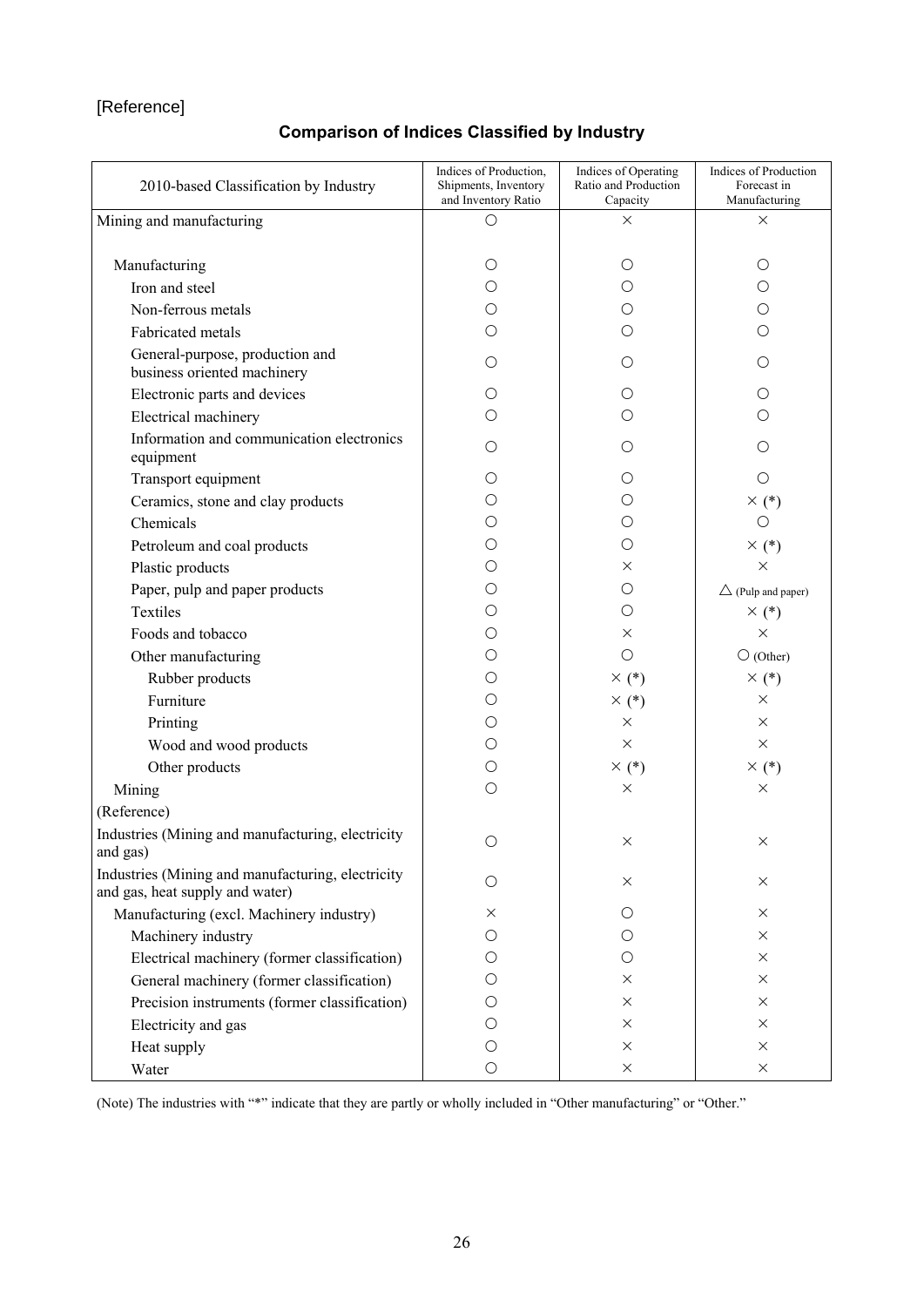

Among the Indices of Industrial Production, the Raw Materials Index that was prepared to observe trends in raw materials for production activities was abolished after the last index prepared as of December 2000.

The Raw Material Index consisted of the three indices of Raw Material Consumption, Raw Material Inventory and Raw Material Inventory Ratio, covering the industry of Manufacturing.

These indices were created and released for the purpose of precisely grasping the inventory of import raw materials as it was essential to observe the import quantity of such materials and movements of the inventory under the import quota system during and 1960s, which led the indices to focus on material-based industries. On the other hand, despite the fact that processing industries tended to use a wide range of components and items which were handled as raw materials, in comparison with material-based industries, only limited items such as integrated circuits and cathode-ray tubes were regarded as raw materials. As various forms of supply of such component raw materials were available, and as their quality could change significantly, it was extremely difficult to accurately understand them with limited data from the Current Production Statistics Survey.

Meanwhile, the environment surrounding statistical surveys grew tough as there was a strong demand for reduction of the burden on participants required to fill in survey sheets, which further rendered an enhancement of surveys on raw materials difficult.

Against this background, the system of the Raw Material Index turned out to stand apart from the actual situation of industrial activities, with changes in the industrial structure within the economy of Japan. Moreover, the significance of grasping the actual industrial activities through trends in raw materials became small.

For those reasons, the 45-year long Raw Material Index was abolished after the 1995-based index was prepared.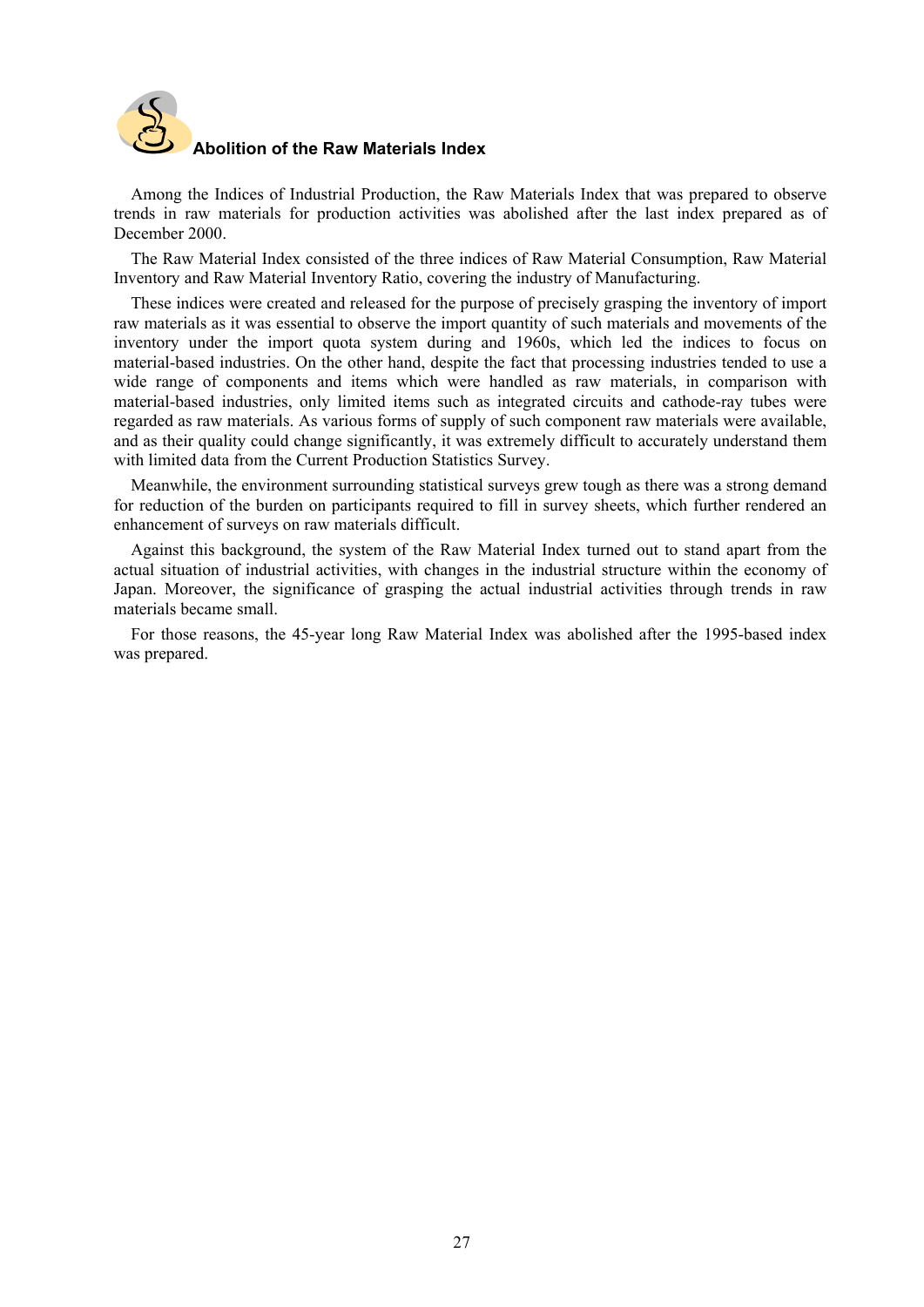### **Section 3 Seasonal Adjustment**

### **1. The Indices of Industrial Production and Seasonal Fluctuations**

The solid line shown in the graph below indicates monthly transitions of the Indices of Industrial Production during a period of some years. From the graph, it is not easy to understand trends in recent production activities as the monthly fluctuating range was wide. The first glance of the graph gives us an impression that the level of the indices in Year 2 was higher than the level in Year 4, and that the production activities were growing weak from Year 3 through into Year 4. However, a close look at the monthly movements indicates that the level was lower in January of Year 2 than March of Year 4. This does not support the first impression of the graph.

Let us track back the graph more in detail. The level was extremely low in January, May and August of Year 4 (with a star), compared with the months surrounding these. Further tracking-back of the graph shows that the level was also low in January, May and August of Year 3, compared with the months surrounding these. The same trend appeared in Year 1 and Year 2. In contrast, the level in March of Year 4 (with a circle) was higher than in the months surrounding March. A closer look reveals that the level in March was higher than February and April in all Year 3, Year 2 and Year 1. Hence, it is clear that the production activities of the mining and manufacturing industries have a pattern; they fall in January, May and August from the respective previous months every year (they rise in the respective following months: February, June and September from the respective previous months), and rise in March compared with February (they fall in April). Movements repeating in the same manner during a year according to the months every year are called "seasonal fluctuations."



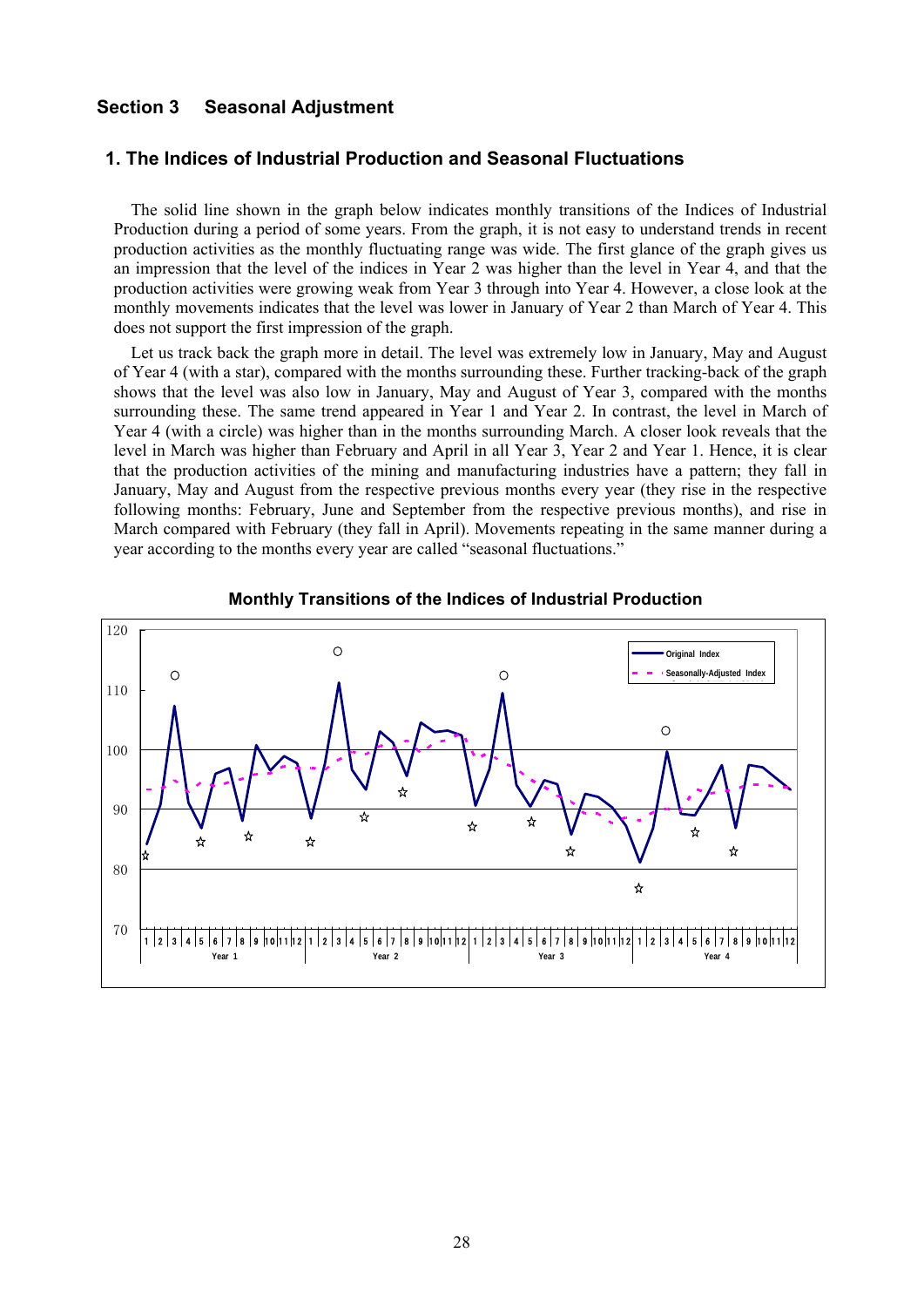### **2. Adjustment in Seasonal Fluctuations**

When we look at the graph on the previous page again, it shows that the production activities in January of Year 2 were surely lower than those in March of Year 4. However, in terms of seasonality, the production was the highest in March during a year, whereas it was the lowest in January during a year. In many cases, we observe the indices every month for judging not only the seasonality of the indices but also whether recent trends are upward or downward. A valid conclusion cannot be reached by attempting to judge trends through simply comparing the production level at the bottom in January and at the peak month in March according to its seasonality.

On this basis, how about using some method to pre-estimate a one-year seasonal fluctuation pattern and observing whether the level is high or low on that basis? That is to say, as the production in January is the lowest in comparison with the other months, it is regarded as in good shape despite decline from December if the extent of such decline is smaller than the decline in the average year. In the same manner, when the extent of increase in March is smaller than the increase in the average year, the production is considered to slow down. In this way, it is possible to observe trends without seasonality. This is the concept of "seasonal fluctuation adjustment,"

The most common method of seasonal fluctuation adjustment is to prepare an index to express the annual season pattern in advance (this is called a "seasonal index") and adjust fluctuations by employing this index. In general, a pre-adjustment index is divided by a seasonal index to adjust seasonal fluctuations. An index after seasonal fluctuation adjustment is called a "seasonally-adjusted index," and an index before such adjustment is called an "original index."

The dot-line in the graph on the previous page shows the result of the seasonal adjustment made by the method developed by the U.S. Census Bureau, "the U.S. Census Bureau's method (X-12-ARIMA)." According to the graph, the bottoms in January, May and August and the peak in March in each year were adjusted, and the level in March of Year 4 was considerably lower than the level in and around January of Year 2.

### [Reference] Fluctuating Factors of Time-Series Data

Fluctuations in economic time-series data such as the Indices of Industrial Production are caused by a variety of factors, which can be in general classified into the following four types of elements.

- Trend factor: those fluctuations which persist in one direction (rise or fall) for a long term
- Cyclical factor: typical fluctuations for the economy which are mainly long-term ones (a cycle of three to fifteen years) undulating and repeating rise and fall
- Seasonal factor: regular waves with a one-year cycle
- Irregular factor: irregular fluctuations generated in a short period of time due to an unexpected factor

When economic time-series data (original index) is O, it can be expressed as the following multiplication (multiplication model) in general.

|                | $=$ |                     |                         |                         |                          |
|----------------|-----|---------------------|-------------------------|-------------------------|--------------------------|
| Original index | $=$ | rend<br>fluctuation | Cyclical<br>fluctuation | Seasonal<br>fluctuation | Irregular<br>fluctuation |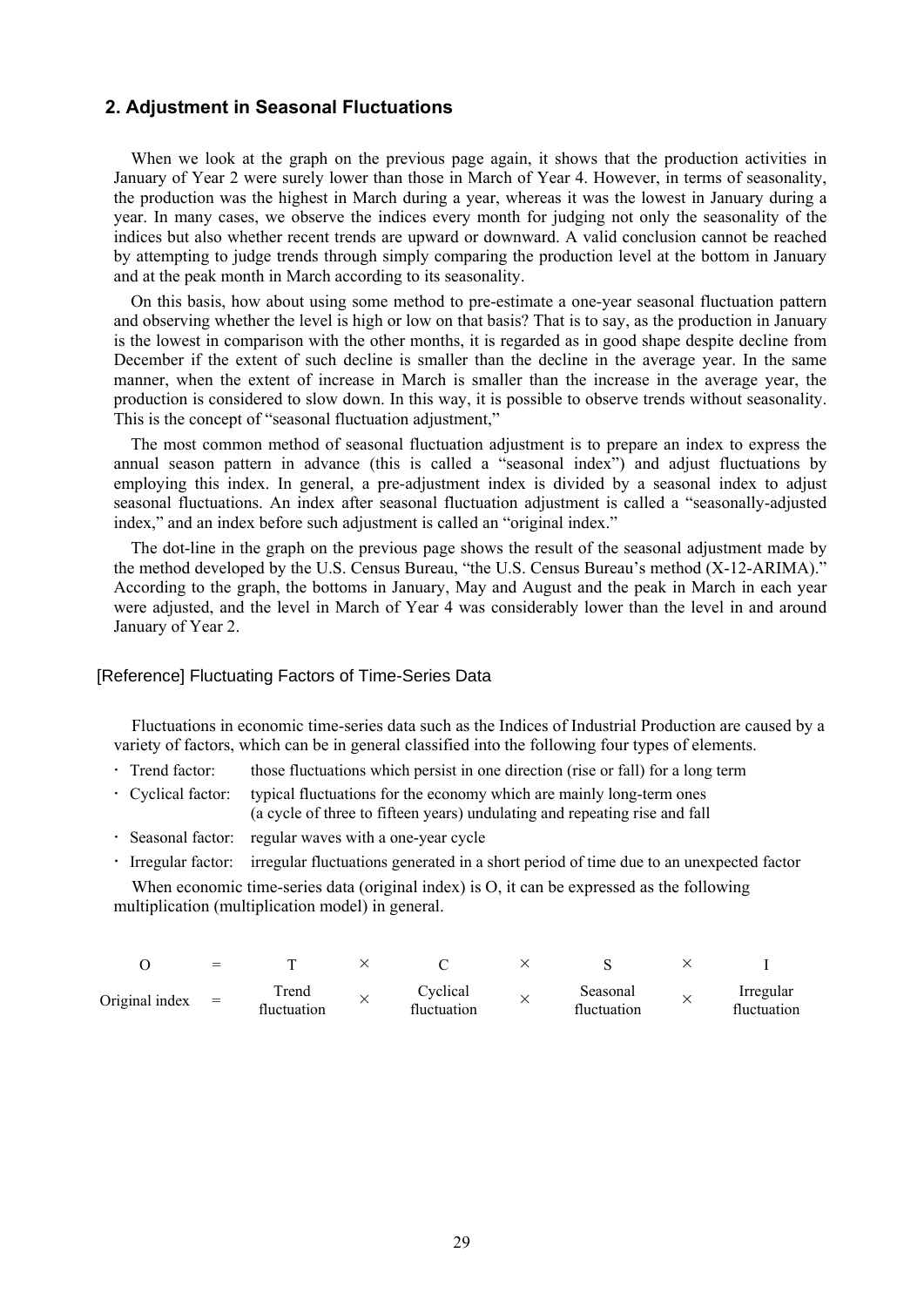### **3. Factors of Seasonal Fluctuations in Mining and Manufacturing**

Seasonal fluctuations can be generated by various factors. The production activities of the mining and manufacturing industries include a wide range of forms, such as petroleum refinery, yarn spinning, steel rolling and IC assembly, and accordingly factors for their seasonal fluctuations also differ. Seasonal fluctuations of the entire mining and manufacturing industries are formed through being multiplied by or offset against seasonal fluctuations of these individual production activities. Of course, there are cases where such fluctuations are formed by factors common to the whole industry.

### **Common Factors**

The first factor is the difference in the monthly number of operating days. The most significant reason for a seasonally low production level in January and August as shown above is that there are many work sites reducing their production during the New Year's break and summer holidays. Further, the production in May is also low due to the consecutive holidays called the "Golden Week."

Another common factor is the division of fiscal years and quarterly periods. The finance of the national government and the local governments is based on the fiscal year system in which various policies including budget use are implemented in each fiscal year. This influences, directly or indirectly, the seasonal pattern of production activities. Moreover, the introduction of the quarterly settlement system in corporate accounting has led production plans and demand forecast to be prepared quarterly and revised frequently by individual industries. In particular, as March is the end of a fiscal year and thus the annual settlement period, many companies increase their production and shipments. Consequently, the production activities of the entire mining and manufacturing industries draw a seasonal peak in March.

### **Seasonal Fluctuation Factors Peculiar to Industries and Individual Items**

Factors of seasonal fluctuations peculiar to individual industries and items differ in distinctive ways. Although the climate does not affect production conditions in comparison with its effects on agricultural products, it causes fluctuations to such production activities as foods in which agricultural products are used as raw materials. On the other hand, factors regarding demand include air-conditioning equipment and carbonated drinks whose peak comes in summer, and lamp oil and oil burners whose peak comes in winter. Furthermore, there are various products, demand for which grows strong seasonally due to social practice and customs such as midyear gifts (Chugen), year-end gifts (Seibo), Christmas and new school years. Apart from these, the production of some products of the apparatus industry is suspended in the season when the demand for them is not strong, and instead regular repair is conducted during that season.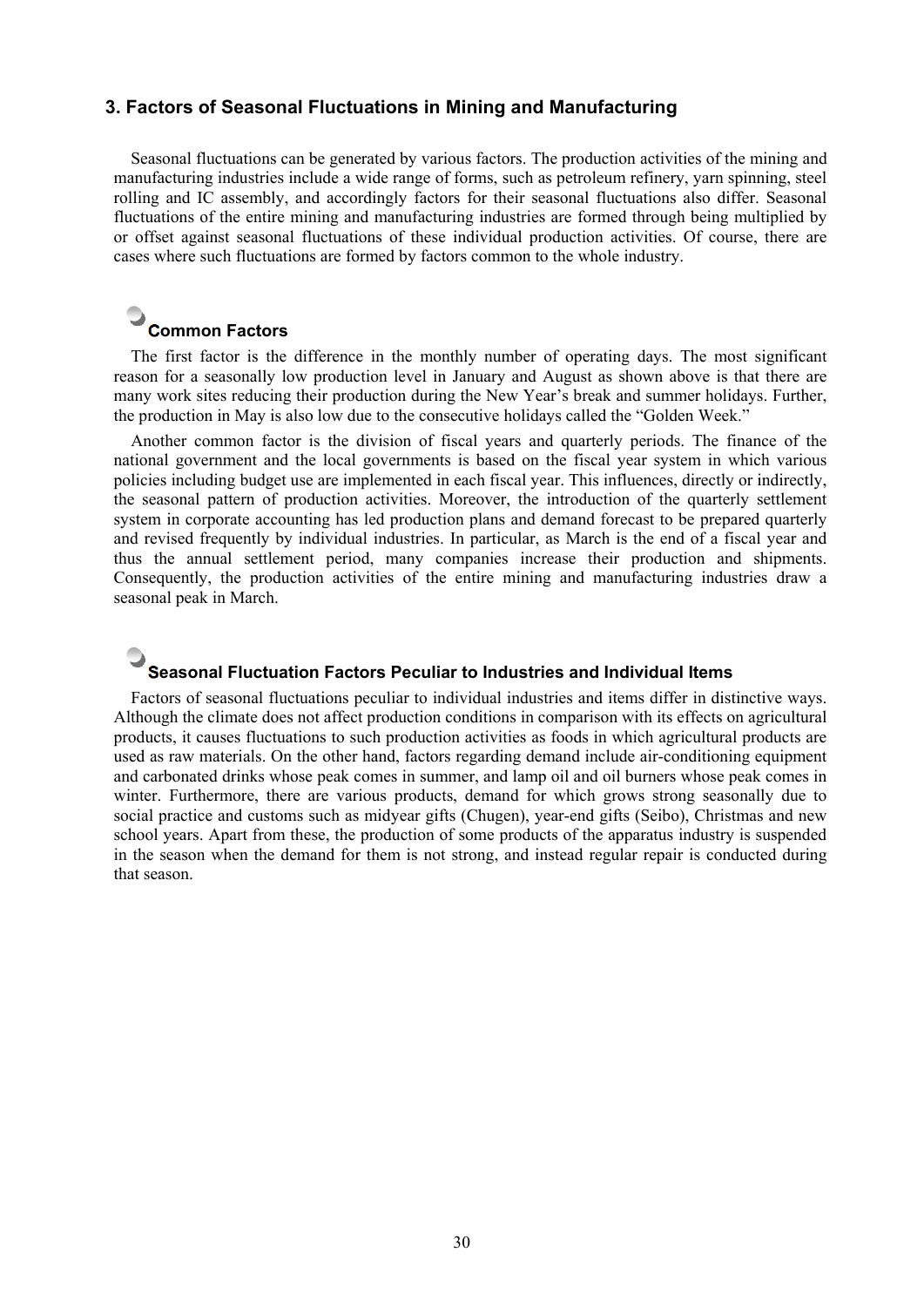

### **Seasonal Fluctuations in Main Industries of the Indices of Industrial Production**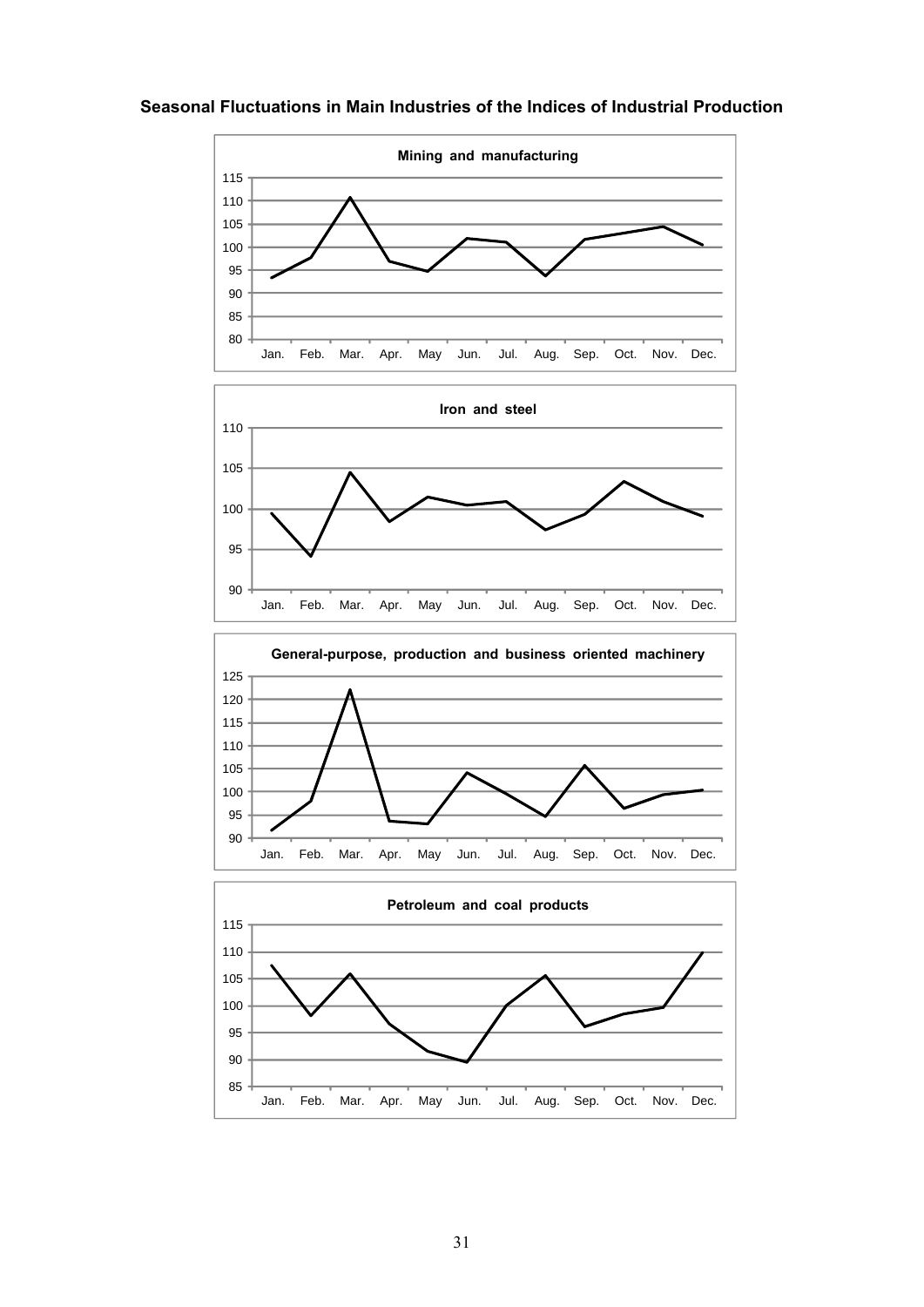### **4. History of Seasonal Adjustment Method**

Although the current method for seasonal adjustment is "the U.S. Census Bureau's method  $(X-12-ARIMA)$ ," the "MITI Method,"<sup>\*1</sup> uniquely developed by the former Ministry of International Trade and Industry, was used as the method for seasonal adjustment until the 1990-based indices. This was a method developed when the 1960-based indices were revised. It was improved within the base revision in 1975 and renamed the "MITI Method III," and further improved partially in the base revision in 1985 and renamed the "MITI Method III R." It was used until the base year of 1990. Subsequently, the U.S. Census Bureau's method has been employed since the 1995-based indices.

The "Seasonal Adjustment Study Group" was established to revise the "MITI Method III R" for the following reasons: it was the time to revise the "MITI Method III R" since a long time had passed from the start of its use; questions arose concerning whether or not fluctuations generated from the different configuration of the day<sup>\*2</sup> significantly affected seasonally-adjusted indices more than before, as the economy had entered a period of low growth; and further, with the release of the "X-12-ARIMA," an improved version of "the U.S. Census Bureau's method (X-11)" that had been widely used worldwide, there was a growing expectation that a day adjustment program would be developed in Japan by using the "X-12-ARIMA." As a result of the deliberation by this Study Group as a key group, it was changed to the X-11 Default of the U.S. Census Bureau's method of X-12-ARIMA from the base year of 1995. Later, from the Revised Report for March 2000 in the course of the 1995 base period, it was further changed to the X-12-ARIMA. The same adjustment method has been used since the 2000 base.

The U.S. Census Bureau's method is a general-purpose method aiming to be applied to a very wide range of indices, which is a more complex calculation system than the MITI Method. Its features are:

- [1] It estimates outliers and fluctuations due to the day configuration by using time-series models and removes them from the original series.  $\rightarrow$  Preliminary adjustment part
- [2] To supplement missing items due to a moving average, it estimates forecasted values of the original series and adds such values to the original series.  $\rightarrow$  Moving average part with X-11
- [3] All diagnosis results are outputted: for instance, whether or not seasonality is removed, and whether or not option results are valid.  $\rightarrow$  Ex-post judgment part

The X-12-ARIMA was developed in order to improve the X-11, and the effectiveness of its function of adjusting outliers and the day is considered to be more stable than the X-11. Until the base revision in 2005, leap years as well as the day configuration has been adjusted in the Indices of Industrial Production. In order to respond to huge economic changes such as those caused by Lehman's fall, the detection of outliers has been conducted since the annual amendment of 2009.

l

The abbreviation of the Ministry of International Trade and Industry

The "MITI Method III R" was also to calculate fluctuated values generated from the day configuration, just as was the case for the U.S. Census Bureau's method (X-11). However, the Indices of Industrial Production consisted of those series which were adjustable according to time points and those which were not. Consequently, this adjustment was not made.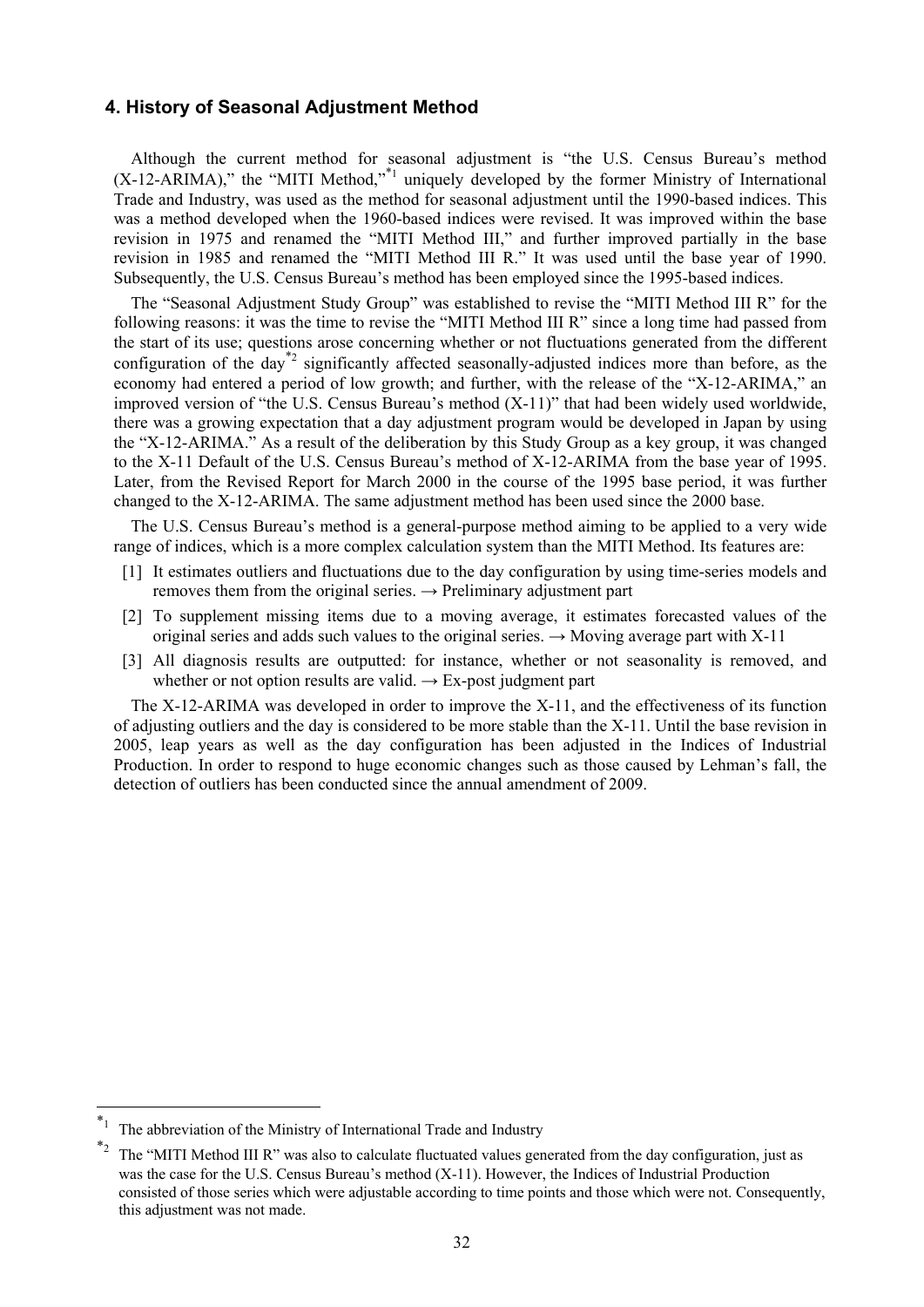### **Section 4 From Survey to Release**

### **1. Basic Data for the Indices**

In preparation of the Indices of Industrial Production, results and operational data of approximately 27 types of statistical surveys are used, which include the "Current Production Statistics Survey" conducted by the METI and other surveys conducted by other ministries and agencies and private organizations. These surveys are prepared in cooperation with a great number of people such as survey participating business establishments, statistical investigators, and the personnel of the local governments.

The main statistical data monthly used for preparing the Indices of Industrial Production are from the Current Production Statistics Survey. This survey is a statistical survey not only for the purpose of creating indices but also for an overall purpose taking account of individual administrative needs, such as grasping of trends in the demand for individual items and the status of facilities. In this regard, the Indices of Industrial Production are fundamentally different from the CGPI and the CPI, because unique statistical surveys are conducted for the preparation of the latter two.

In addition to the aforementioned statistical surveys, results of various other statistical surveys conducted by other ministries and agencies and private organizations are used as the basic data for preparing the Indices of Industrial Production.

In relation to the basic data for the calculation of weights for the 2010-base indices, as reference, results of the "Census of Manufactures" are used for the industry of Manufacturing, and results of the "Economic Census for Business Activity" are used for Mining.

Such statistical surveys as the Current Production Statistics Survey and the Census of Manufactures which are prepared by requiring reports directly from survey targets are called "primary statistics." Those statistics, such as indices, that are created by compiling or estimating various primary statistics are called "processed statistics" or "secondary statistics." The precision of such processed statistics largely depends on the specific details and precision of their primary statistics, which are their basic data, let alone the theoretical meticulousness of their construction. The advantages and disadvantages of primary statistics are naturally reflected in processed statistics. The mechanisms and precision of the Current Production Statistics Survey and the Census of Manufactures are closely associated with those of the Indices of Industrial Production.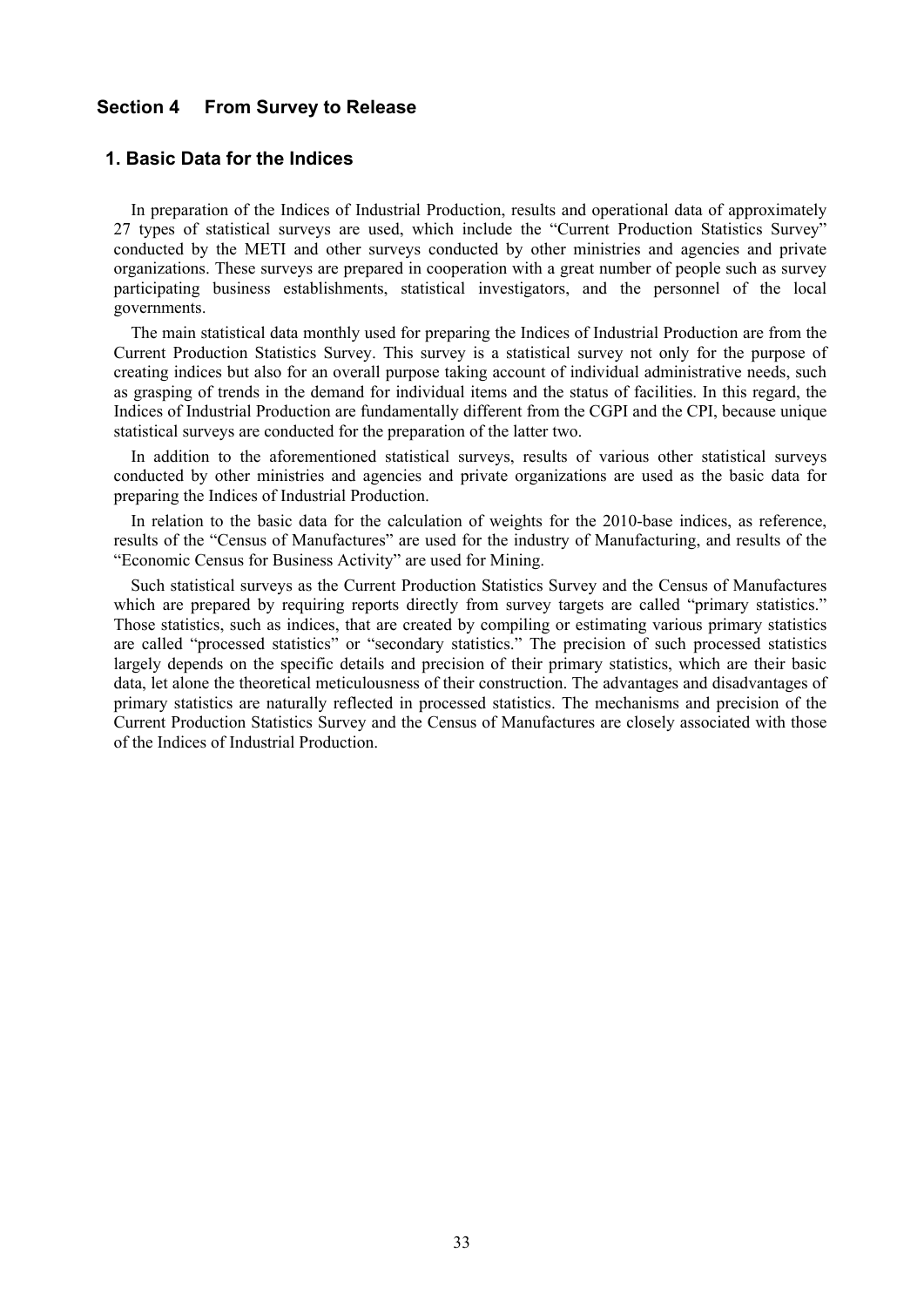### **2. Statistical Surveys for Calculation of Weights**

Mainly, the "Census of Manufactures" and so forth are used for the calculation of weights for the Indices of Industrial Production.

## **Census of Manufactures**

As the current Indices of Industrial Production is based on the 2010 base, the value added, production value, shipment value and inventory value, which are the weights of the indices, are calculated on the basis of the monthly average values of these in 2010.

Being the main basic data for the calculation of weights for the industry of Manufacturing, the Census of Manufactures is a survey that the METI currently implements at the end of December every year, targeting business establishments under the category of Manufacturing. It is commonly known as "the Industrial Census." The survey is conducted in years ending with "0" or "5," which are to be the base years for indices, and in the middle years ending with "3" or "8." All business establishments under Manufacturing were surveyed in the past. However, since 2010, business establishments with four or more employees are surveyed. For this reason, figures for business establishments with one to three employees are estimated for use. The survey items are extremely wide-ranging, including the value of manufactured goods shipments, the value of raw materials consumption, the value of inventory of manufactured goods, raw materials and fuels and the value of inventory of semi-manufactured goods and unfinished products. There are two types of survey sheets on the basis of the number of employees: the type for business establishments with 30 or more employees and the type for business establishments with 29 employees or less. The details of the latter type are simplified. The survey method is as follows; the investigator collects the self-enumerated survey sheet filled in by the reporting person (the target business establishment), and the sheet is submitted to the METI (our ministry) through the municipality or prefecture. The preliminary report of the survey results are released in late September in the following year. The revised report is divided into some types, which are released from March to August in the second year after the survey year.

## **Trends in the Japanese Mining Industry**

For the calculation of weights for Mining, the Trends of the Japanese Mining Industry were used. This survey was implemented every year by the METI, targeting mainly those business establishments to which the Mining Act applied to find out about their production values, values of raw materials consumption, values of materials, fuels and electricity consumption, and their employees.

The Trends of the Japanese Mining Industry was implemented every year until 2005. Subsequently, it has been incorporated into the "Economic Census" held every five years, and is implemented with its coverage extended to the entire industries under Mining.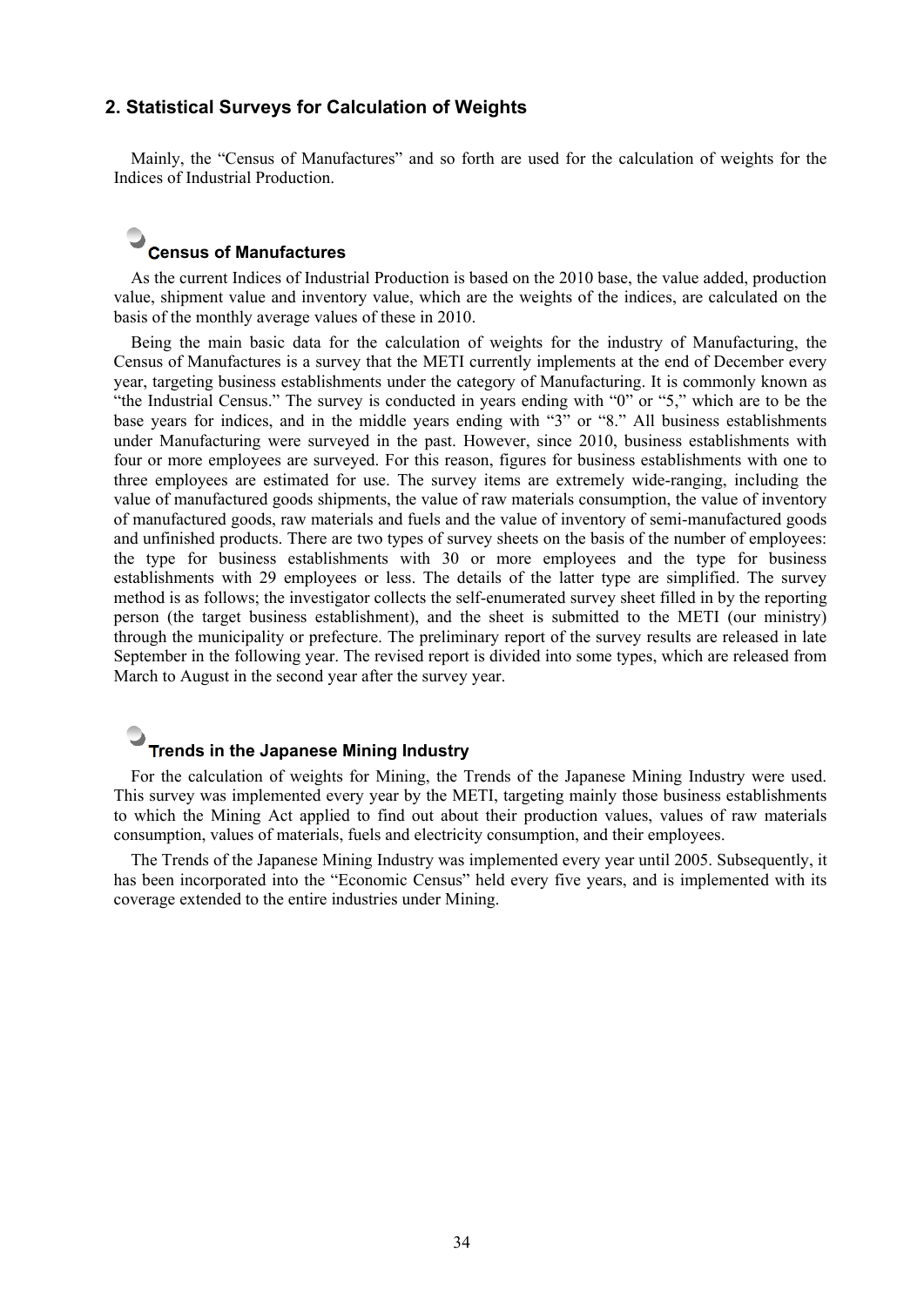### **3. Data for the Calculation of the Monthly Indices**

The data for the calculation of monthly indices include statistical data from the Current Production Statistics and from outside the METI, and such data is used for the Indices of Production, Shipments and Inventory and for the Indices of Operating Ratio and Production Capacity. Also, data from the Survey of Production Forecast is used for the Indices of Production Forecast.

## **Current Production Statistics Survey**

A large part of the monthly quantity data by item for the Indices of Industrial Production is obtained from results of the Current Production Statistics Survey conducted by the METI. This is a very large-scale statistical survey to inquire into the production, shipment, inventory, production capacity and facilities of business establishments, such as factories and mines, producing approximately 1,800 target mining and manufacturing products. The forms and production processes of such manufactured products differ among them, and thus the survey is conducted by using over 110 different formats of the survey sheet according to the characteristics of individual production processes. The survey method also varies in form; the self-enumeration survey sheet is filled in by the reporting person (the target business establishment), and there are two routes of the submission of the sheet: collection by the investigator or forwarding the sheet by mail. For some cases, the sheet is to be sent to the METI (our ministry) indirectly through the prefecture or a Bureau of Economy, while, in other cases, it is sent directly to the METI. Further, apart from mailing, the online version of the survey with use of a computer and the Internet has gone into full-scale operation since January 2000. The preliminary report of survey results is released at the end of the following month after the month subject to the survey, at the same time as the release of the Indices of Industrial Production. The revised report is released in the middle of the second month after the month subject to the survey.

### **Statistical Data from Outside the METI**

For those items not covered by the Current Production Statistics Survey, figures from statistical surveys and operational data of other ministries and agencies and private organizations are used. The following surveys are used: with regard to shipbuilding and rail vehicle, the Survey on Shipbuilding and Engineering and the Survey on Current Rolling Stock Production conducted by the Ministry of Land, Infrastructure, Transport and Tourism; for medicinal products, the Statistics of Production by Pharmaceutical Industry conducted by the Ministry of Health, Labour and Welfare; and the Current Production Statistics Survey conducted on some foods by the Ministry of Agriculture, Forestry and Fisheries. In addition, figures relating to meat products, alcoholic beverage and drinks are obtained from relevant, cooperating organizations. The items covered by these surveys amount to 40 items among the selected 487 items of the Production Index.

### **Survey of Production Forecast**

A survey is conducted every month in order to create the Indices of Production Forecast, which is formally called the "Survey on Production Forecast in Manufacturing." For each selected item of the Indices of Production Forecast, those companies accounting for approximately 80% of the relevant production quantity in the Current Production Statistics Survey are the targets of the Survey of Production Forecast, and their "Actual production amount for the previous month," "Forecasted production amount for the current month" and "Planned production amount for the following month" are surveyed. With regard to the aggregation results, only the Indices of Production Forecast for Manufacturing/the Indices of Production Forecast by industry are released at the same as the preliminary report of the Indices of Industrial Production.

The selected items of the Indices of Production Forecast = Forecast Survey Items are determined by taking account of the size of the weights of the Indices of Industrial Production, and the potential of the survey. The number of the items amount to 195 items.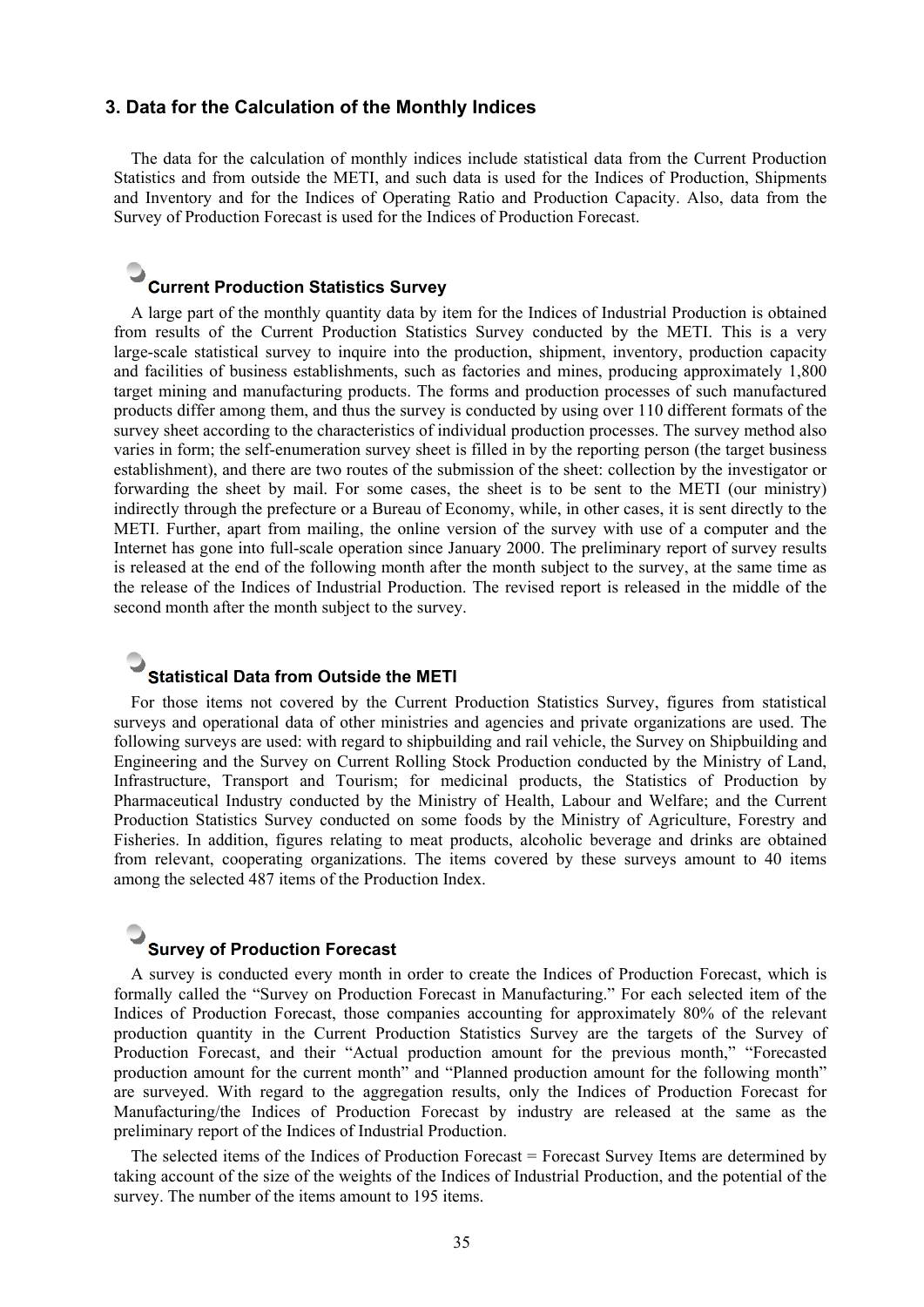[Reference]



### **From Collection of Survey Sheets for the Current Production Statistics Survey to Release of the Indices**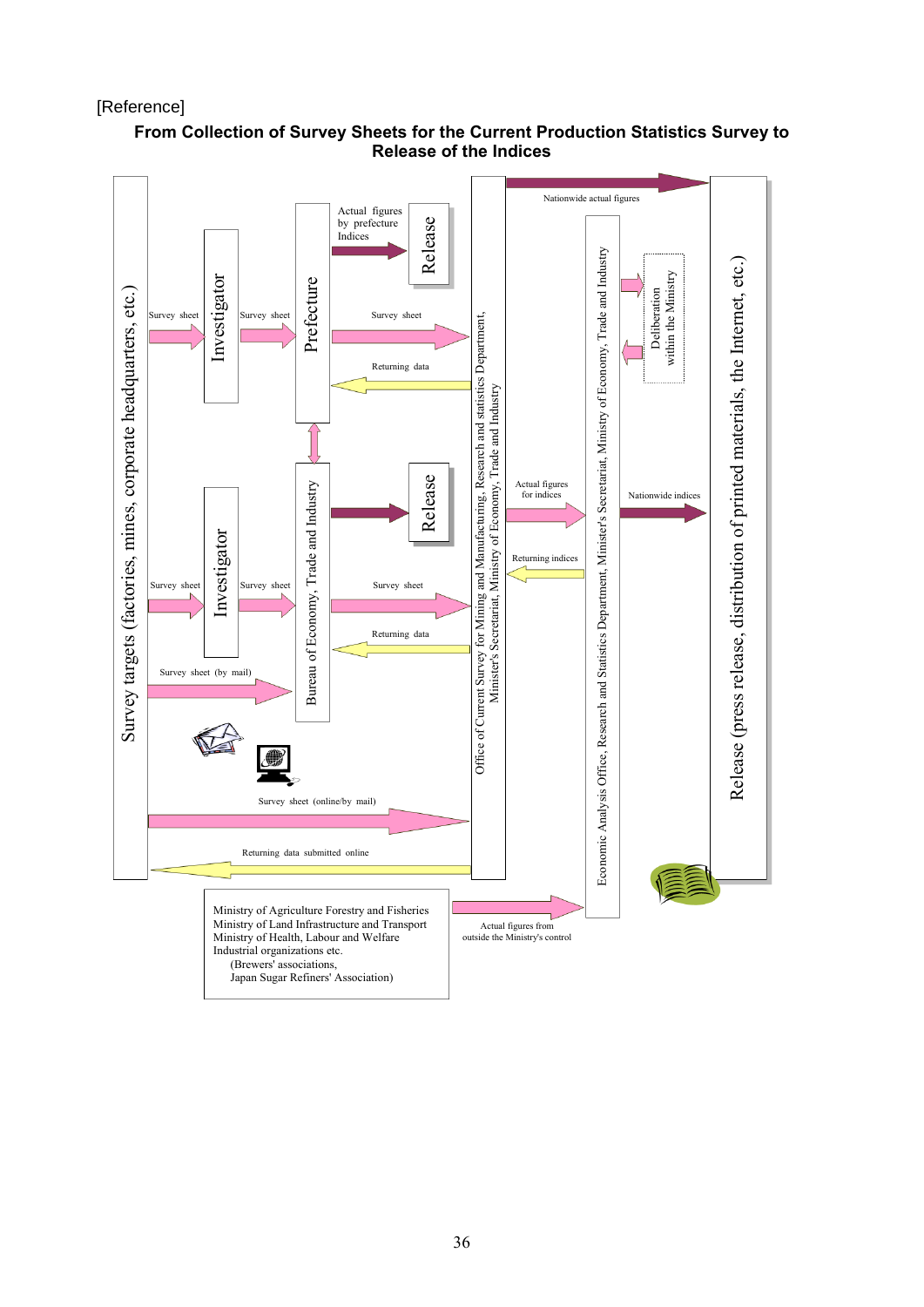### **4. Preliminary Report and Revised Report**

The monthly release of the Indices of Industrial Production takes place twice in the forms of a preliminary report and a revised report. A preliminary report is published in a brochure titled "Indices of Industrial Production (Preliminary Report)," and in the website of the METI, at the end of the following month after the month subject to the relevant survey. At the same time, in addition to the preliminary figures of the Production Index (value added weight), the Index of Producer's Shipments, the Index of Producer's Inventory of Finished Goods and the Index of Producer's Inventory Ratio of Finished Goods, the preliminary results of the Survey on Production Forecast in Manufacturing (= the Indices of Production Forecast) and the main items of the Current Production Statistics Survey are published.

Furthermore, the revised report is published in the form of a brochure titled "Indices of Industrial Production (Revised Report)" in the middle of the second month after the month subject to the survey. At the same time, the Indices of Operating Ratio and Production Capacity are also published.

These indices are published monthly in "Economic and Industrial Statistics" (issued by the Research institute of economy, trade and industry) with results of other statistical surveys implemented by the METI. Further, trends in production, supply and final demand are analyzed on the basis of the Indices of Production, Shipments, Inventory and Inventory Ratio covering the periods of January to March, April to June, July to September and October to December. Such analysis is released quarterly under the name of "Analysis of All Industrial Activities."

As the Production Index based on production value weights is not used frequently, both its preliminary and revised reports are released and made available to browse at the Economic Analysis Office, Research and Statistics Department, Ministry of Economy, Trade and Industry.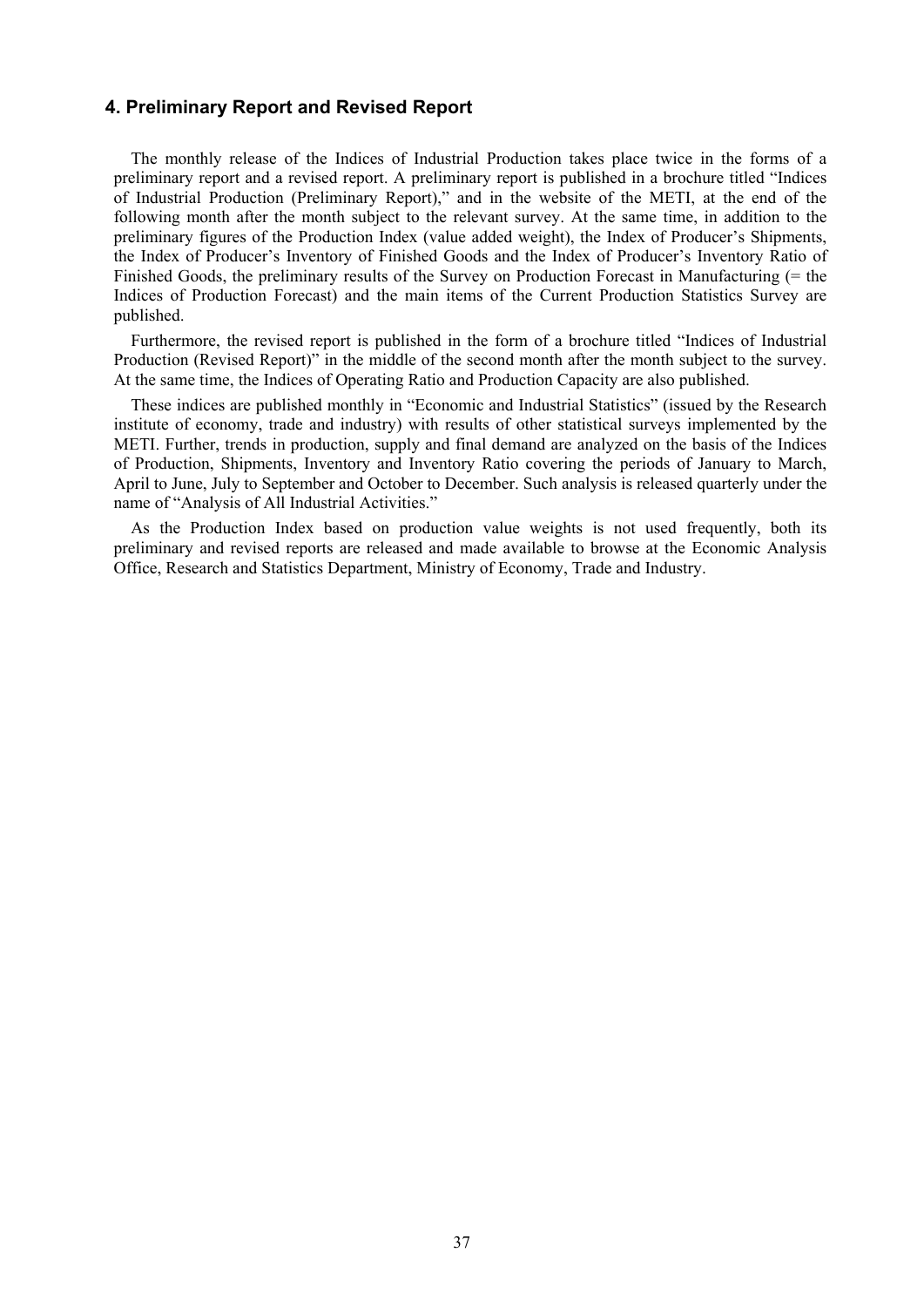### **5. Retrospective Calculation with Annual Revision and Base Revision**

## **Annual Revision**

In the case of the Current Production Statistics Survey, every year, at the stage where all the figures for a given year have become available, the actual figures are fully revised retrospectively up to the figures in January of the previous year. On this basis, the revised values are set. After the figures of other surveys are revised with those revised figures, the Indices of Industrial Production are fully recalculated. Concurrently, the seasonal index is recalculated, and the seasonally-adjusted index is recalculated with the new seasonal index. This process is called an "annual revision," and its results are released in the revised report for February (mid-April) (the Indices of Production Forecast in Manufacturing are published on the Internet at the same time). The "Yearbook of Indices of Industrial Production" that compiles these revised figures after the annual revision is published around June.

## **Base Revision**

In a base revision that takes place every five years, each index is retrospectively created up to two years prior to the base year. In the case of the 2010-based indices, the indices are calculated on the basis of a new base retrospectively up to January 2008. Those indices based on any other base year prior to January 2010 are connected to the indices based on the respective bases up to January 1978 by using the connected indices stated on the next page. Additionally, the retrospective connected indices up to January 1978 are published on the website.

On the presumption that a base revision takes place every five years as it has done so, the 2010-based indices are created and published monthly until the preliminary report for April 2018, and it will be switched to the 2015 base from the revised report for April 2018.

The 2015-based indices will be revised retrospectively up to two years prior to the base year. Hence, after a revision, the 2015 base is applies to the indices for January 2013 to the indices for January 2018, during which the indices based on the former base overlaps with the indices based on the new base.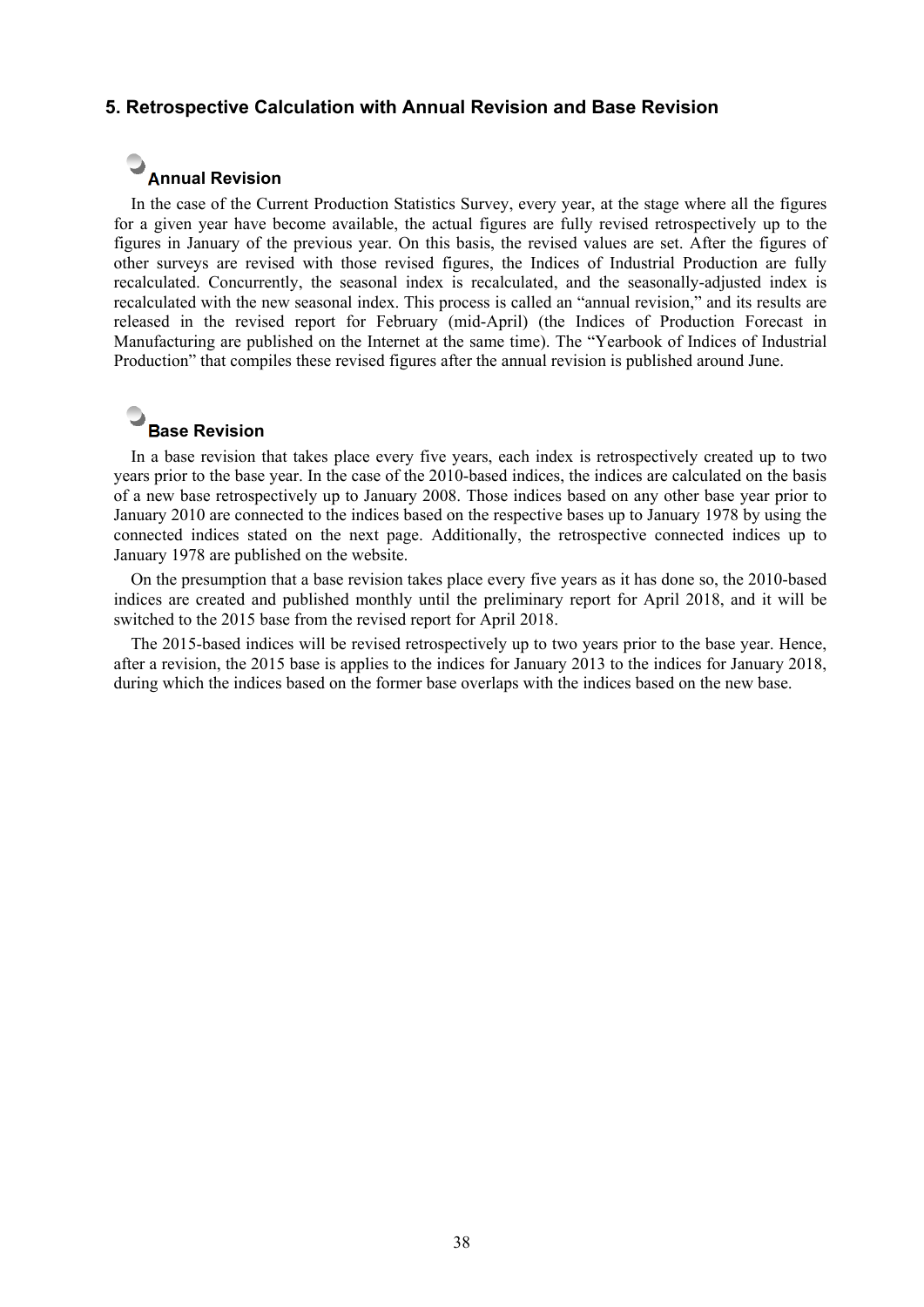### **6. Connection of the Indices**

In the examination of the economic status from a long-term perspective, it is possible to see rough movements during a whole year. However, as economic peaks and bottoms are found in the middle of a year, a more meticulous examination requires monthly or quarterly observation. Accordingly, it is necessary to create an index which enables the connection of monthly or quarterly indices with different base years and enables a continuous observation of transitions of such indices. The index created for such purpose is called a "connected index."

In the case of the 2010-based indices, the indices have been created retrospectively up to January 2008, and thus the 2010 base is used up to that point of time. For the indices for and prior to December 2007, as shown below, consider the ratio of the level of the 2010-based, seasonally-adjusted indices for January to March 2008 to the level of the 2005-based seasonally-adjusted indices for January to March 2008 as the "linking coefficient," and simply multiply it by the level of the indices based on the former base.

Connected index =  $\frac{2010 \text{-based average indices for January to March } 2008 \text{ (seasonally-adjusted)}}{2005 \text{-based average indices for January to March } 2008 \text{ (seasonally-adjusted)}}$ 

In addition, for the connection of the 2005 based indices and the 2000-based indices, use the same calculation with the ratio for January to March 2003. By repeating this, it is possible to create the connection indices for the 2010 base. Among the connected indices created in this manner, the monthly connected indices classified by industry and use of goods are published up to those indices for January 1978. With regard to yearly, fiscal-year-based and quarterly connected indices for the overall mining and manufacturing industries, the indices retrospectively up to 1953 are published.

### **[Reference] Points to Note in Relation to Connected Indices**

- [1] Connected indices are those linking two series of indices based on different bases at the middle point of the two series. That is to say, connected indices are created by multiplying indices based on a past base by the same coefficient for the purpose of integrating the levels (the base periods) of indices based on multiple, different bases with different weight structures, selected items, industrial classifications, and seasonal adjustment methods.
- [2] Accordingly, the older the base of indices is, the more the number of multiplications by the linking coefficient is required. Therefore, differences caused by rounding-off in calculations are accumulated in the level of the indices. Additionally, the extent of such differences differs depending on the age of the base period. From this, connected indices are not to be used for the calculation of a rate of change such as a percent change from the previous month and a percent change from the previous year. Instead, for the calculation, the indices of the original base year (the indices for five years before and after the base year of the indices concerned) are required to be used. Hence, a percent change from the previous month and a percent change from the previous year do not change because of the fact that indices are connected.
- [3] However, for the calculation of a ratio crossing the connecting point (for example, between December 2007 and January 2008) (the percent change in January 2008 relative to the previous month and the percent change in January 2008 relative to the same month in the previous year, the percent change in January to March 2008 relative to the previous period and the percent change in January to March 2008 relative to the same period in the previous year, the percent change in 2008 relative to the previous year, etc.), only the indices based on the older base between two series of the relevant indices are to be used.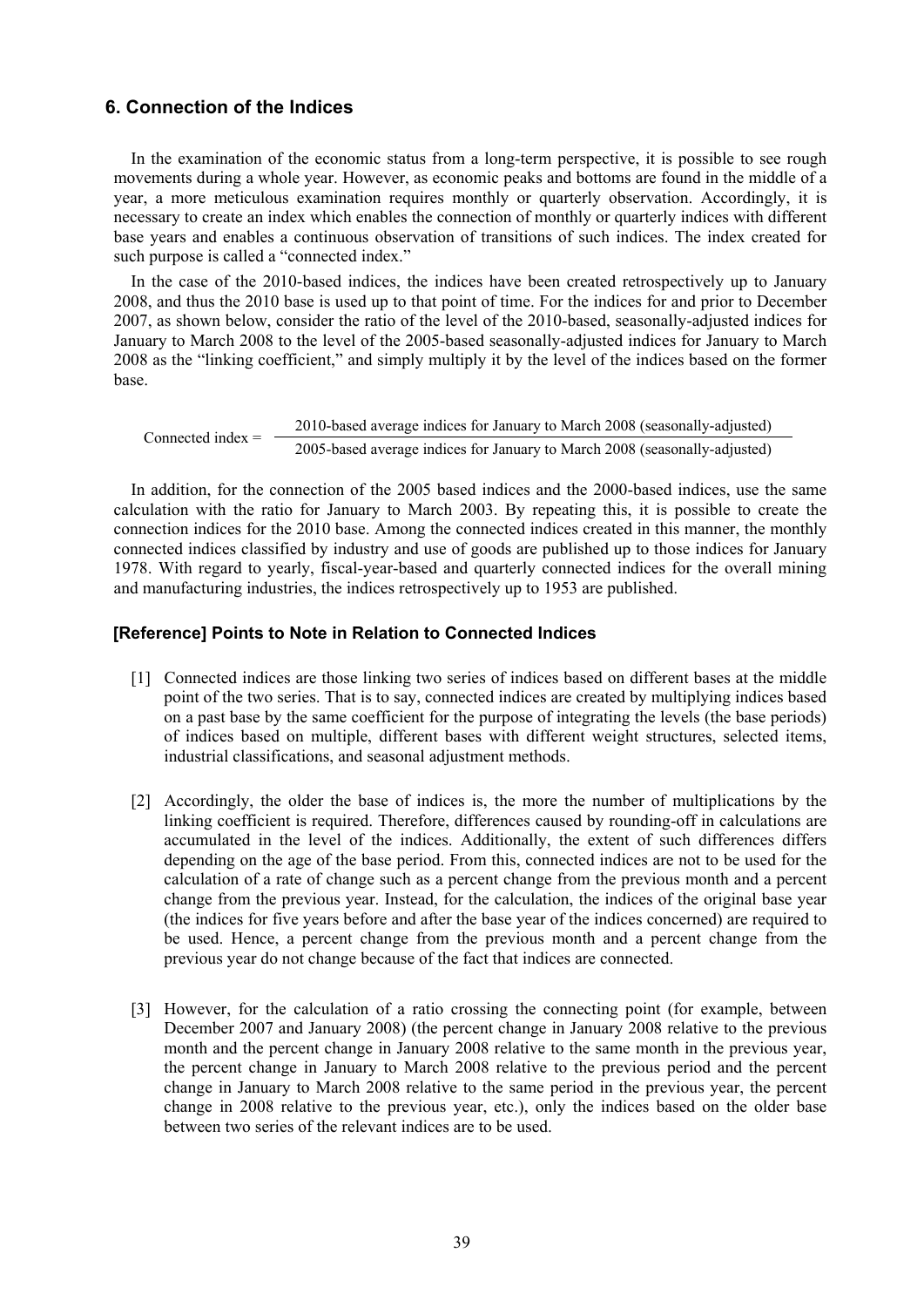#### **Chapter II Way to Understand the Indices**

### **Section 1 Method for Analyzing the Indices**

### **1. Rate of increase**

In order to judge whether an index in a month or year is high or low, often a ratio of the month/year to another month/year is calculated, and the sizes of the two series of index are compared. This ratio is called a "rate of increase." In particular, "the percent change from the previous month" and "the percent change from the previous year," which are a ratio of the month/year concerned to the immediately previous month/year, are often used for observing trends. Although these are expressed in a percent like 106.4% and 97.5%, 100 is often subtracted from it. Accordingly, it is expressed in an increase/decrease rate like a 6.4% rise and a 2.5% fall. Furthermore, instead of rise and fall, expressions such as increase and decrease, or simply up and down may be used (the Research and Statistics Department uses rise/fall for indices, and increase/decrease for figures).

For example, when an index in 2007 was 92.0 and the index in 2008 was 94.9, the percent change from the previous year in 2008 was a 3.2% rise.

$$
\frac{94.9}{92.0} \times 100.0 = 103.2
$$

Naturally, the difference between 2008 and 2007 was a different value from  $94.9 - 92.0 = 2.9$ . A simple difference between the values of indices is called a point difference in distinction to a percent. In this example, we say, "2.9 points rise in 2008 against the previous year." However, in general, a percent as in "the percent change from the previous year" is used more often: for instance, "a 3.2% rise."

If, for example, the percent change from the previous year rises at the same percent every year, an index draws a curve line like Line A in the graph on the next page. In contrast, if the point difference compared with the previous year is the same every year, the index draws a straight line like Line B in the graph. With regard to Line B, the calculation of the percent change from the previous year shows that the figures gradually decrease year by year. As illustrated by the chart, when the percent change from the previous year is relatively small and its period is short, the difference between the rate of increase and the point difference is not so great that the point difference can be used as a substituting, simplified method. However, for a proper analysis, these two require to be clearly distinguished.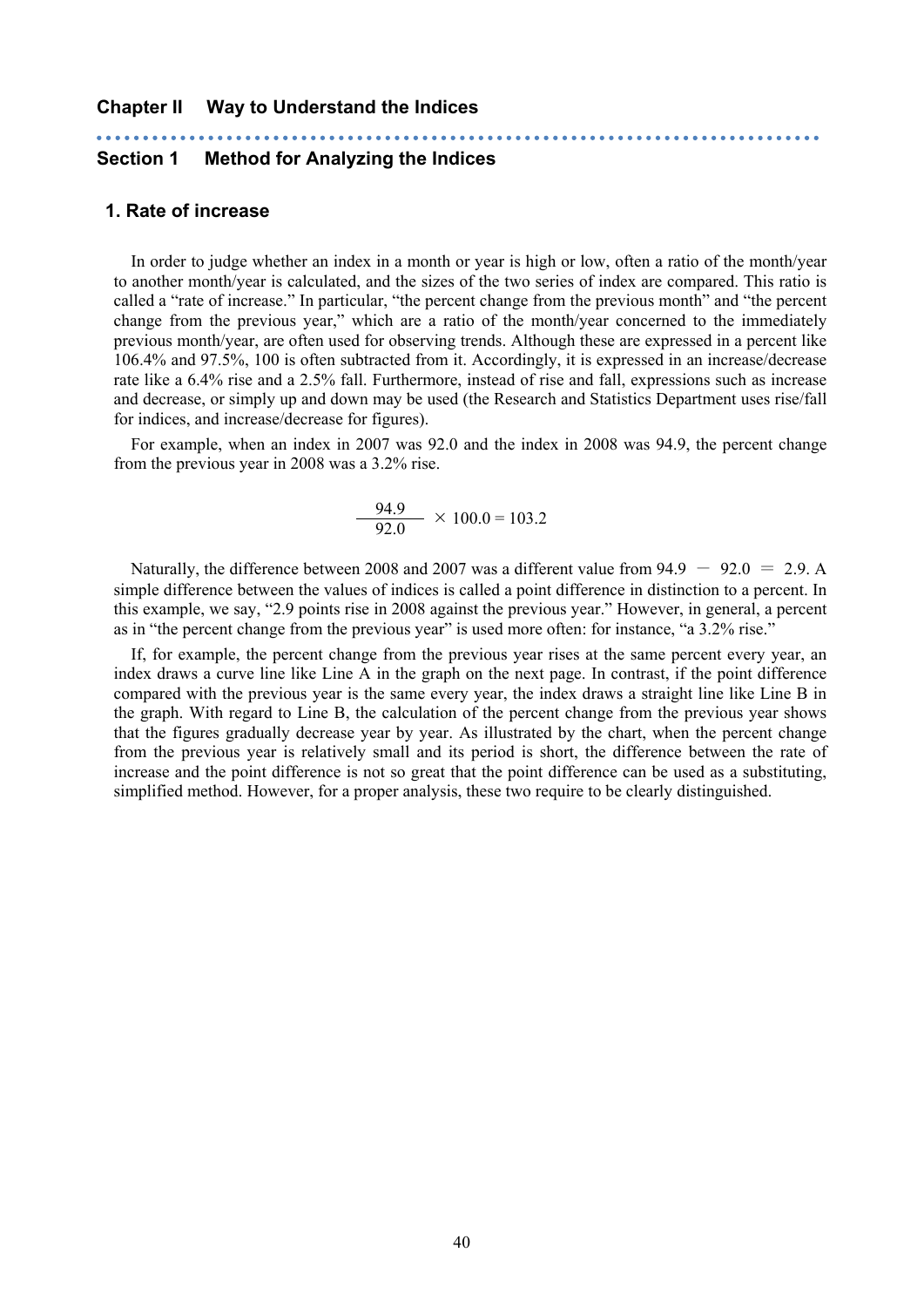

### **Comparison between Rate of increase and Point Difference**





hen point differences are constant, the rate of increase each year slows down as follows The achievement in the first year is set as 1, and the point difference in each year is set as *a*. When point differences are constant, the rate of increase in each year slows down as follows.

1年目の上昇率 a a 2年目の上昇率 1+a a 3年目の上昇率 1+2a … … a n年目の上昇率 1+(n-1)a Rate of increase in Year 1 Rate of increase in Year 2 Rate of increase in Year 3 Rate of increase in Year n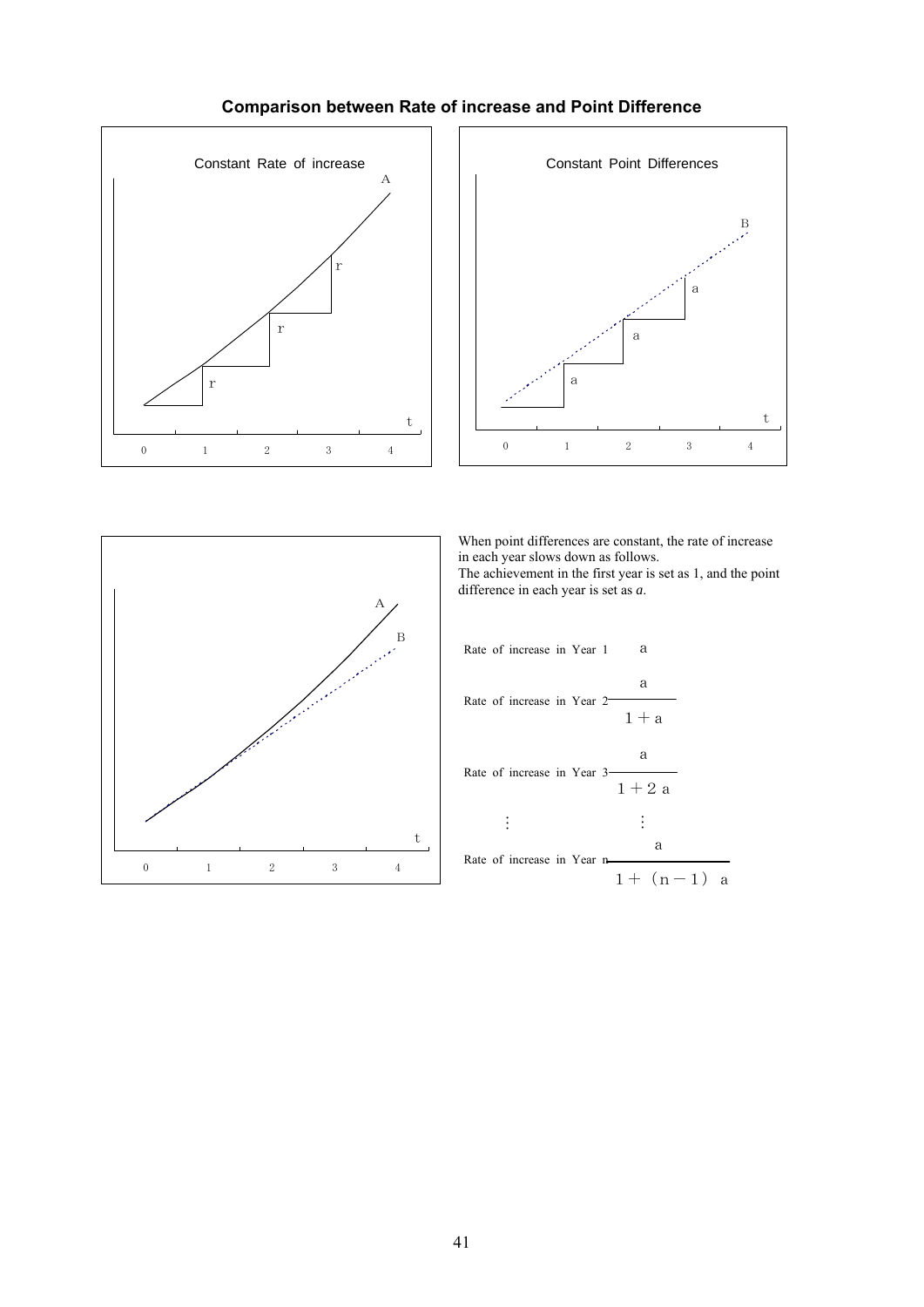### **2. Percent Change from the Previous Month and Percent Change from the Same Month in the Previous Year**

The explanation of the rate of increase so far is based on the percent change from the previous year. The same is true in relation to the percent change from the previous month. However, the point that requires attention in the case of the percent change from the previous month is whether the relevant indices are seasonally adjusted or not. As explained above, the original indices include seasonal fluctuations repeating every year. It is not appropriate to judge solely from the percent change from the previous month whether the month concerned was strong or at a low ebb. Hence, when trends of each month are to be grasped from the percent change from the previous month, the seasonally-adjusted indices are used.

On the other hand, instead of the percent change from the previous month in the seasonally-adjusted indices, trends are often grasped from the percent change from the same month in the previous year. As the percent change from the same month in the previous year means a comparison with the same month one year ago under the seasonally same conditions, this also means that seasonal fluctuations are excluded from the comparison. For this reason, it is widely utilized not only for indices but also as an elementary tool for observing economic time-series and analyzing trends. However, as the percent change from the same month in the previous year is obviously affected by trends in the same month of the previous year, it is necessary to find out about such trends in advance. It is necessary to take note of any anomalous movement in the figures in the same month of the previous year due to special factors, in order to avoid misleading others.

In lining up the percent changes from the same month in the previous year in chronological order to observe whether the speed of rise of the series has recently increased or slowed down, the trends in the previous year are required to be understood. The graph on the next page exemplifies changes in the percent change from the same month in the previous year in the case where monthly movements in the current year are the same but movements in the previous year were different. This should help you understand that even where monthly movements in the current month are the same, the transition of the percent change from the same month in the previous year shows a different shape when movements in the previous year were different.

### **Percentages to Be Calculated and Indices to Be Used**

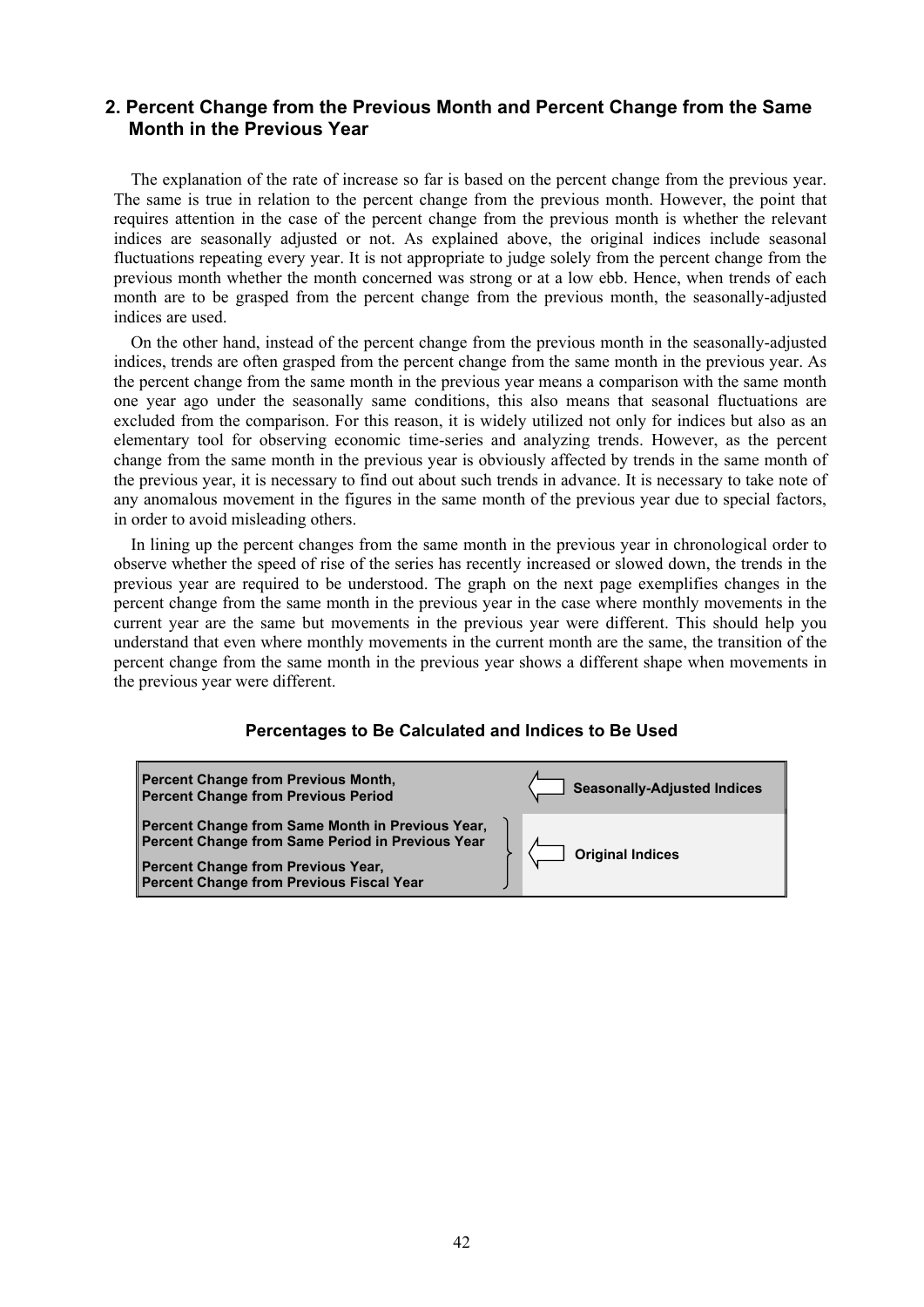

### **Transitions of the Indices and Percent Change from the Same Month in the Previous Year**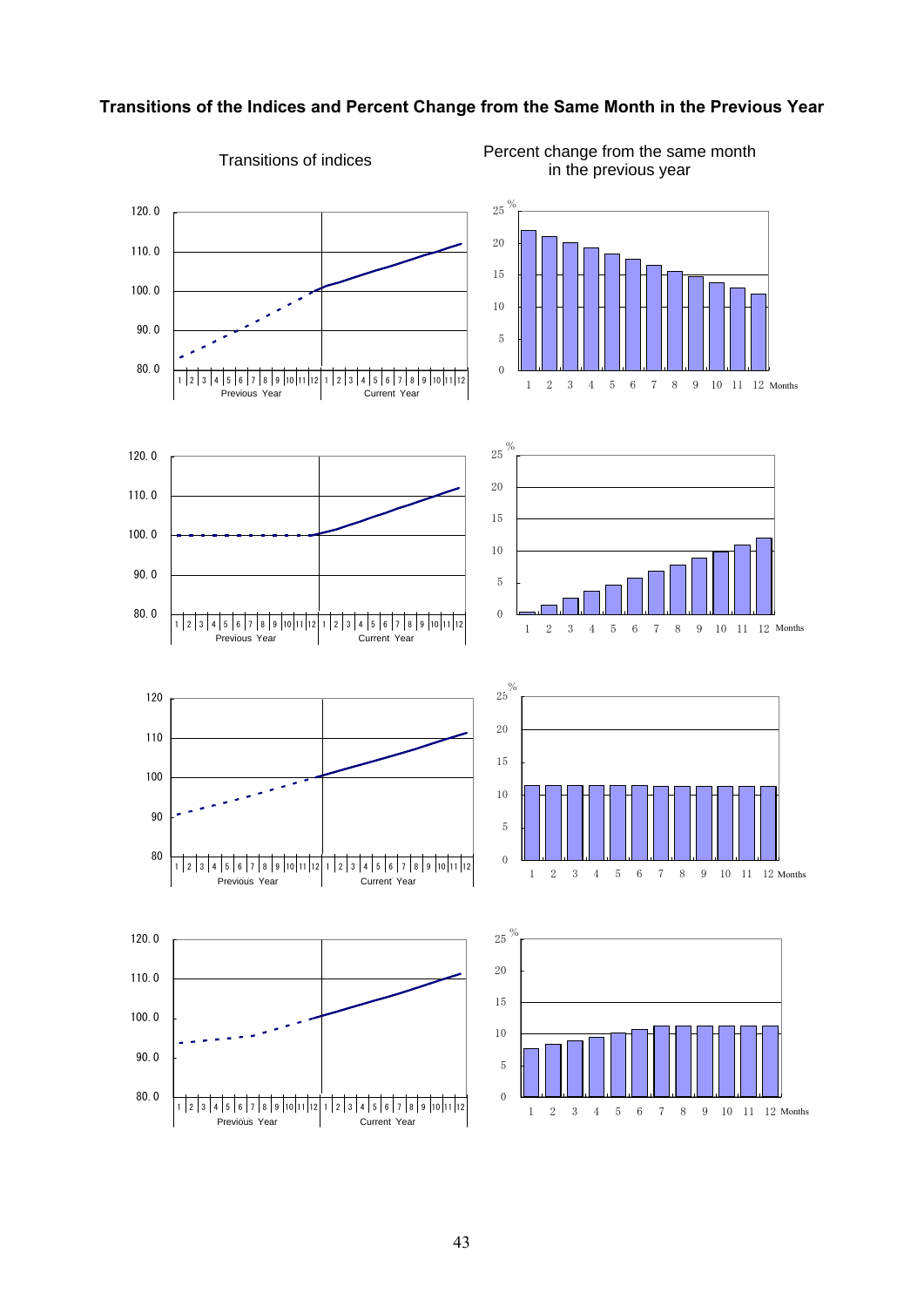### **3. Average Rate of increase**

With regard to a specific index, the size of the percent change from the previous month over recent past months and the size of the percent change from the previous month in a particular period in the past are often compared to see whether the recent speed of rise is high or not in comparison with the said period in the past. For instance, there are cases where the rise speed of the production of the mining and manufacturing industries some months after the economy hit a cyclical bottom and has started recovering, and the rise speed of it in the previous period of economic recovery are compared to see which is how high. In such cases, the monthly average rates of rise in the respective periods are compared. Assume that the Indices of Industrial Production from March to August in a year shifted as follows.

|                                                  | March | April | May   | June  | July  | August |
|--------------------------------------------------|-------|-------|-------|-------|-------|--------|
| Indices                                          | 108.3 | 109.5 |       | 111.1 | 112.1 | 113.3  |
| Percent change from the<br>previous month $(\%)$ |       | 101.1 | 101.8 | 99.6  | 100.9 | 101.1  |

The monthly average rate of increase is in general calculated with a geometric average.

$$
\sqrt[5]{1.011 \times 1.018 \times 0.996 \times 1.009 \times 1.011} = 1.009
$$

The reason for using a geometric average is that the rate of increase is originally calculated in the form of a ratio. When there was a 0.9% rise monthly during the given period, this means that the level of the indices grew from 108.3 to 113.3. Accordingly, from the start, the results are the same even where the rate of increase in August relative to March is calculated to find the 5th root.

$$
\sqrt[5]{113} \cdot 3 \div 108 \cdot 3 = \sqrt[5]{1} \cdot 046 = 1 \cdot 009
$$

However, given this extent of a rate of increase and this extent of a period of time, the calculation with an arithmetic average instead of a geometric average does not make a huge difference.

$$
\frac{(1.1) + (1.8) + (\triangle 0.4) + (0.9) + (1.1)}{5} = 0.9\,(%
$$

\*" $\blacktriangle$ " is the same as "-".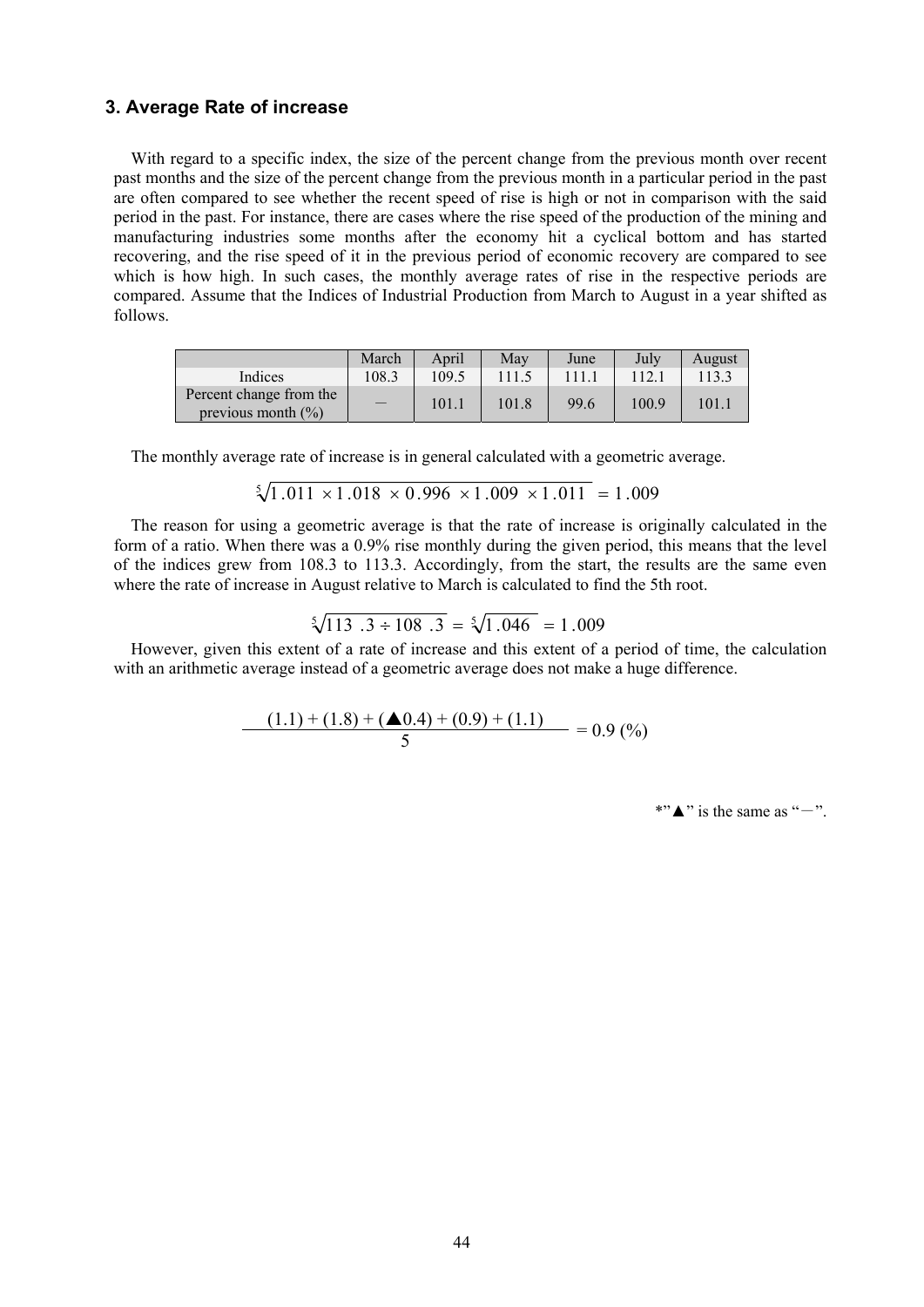### **4. Moving Average**

After the start of production, economic events that the indices are used to express do not necessarily change constantly in accordance with certain rules but change in various ways as such events are affected by factors inherent in themselves and by other surrounding conditions. Transitions of seasonally-adjusted series of the Indices of Industrial Production show, for example, that a significant rise is followed by a remarkable fall in the following month, and that rise and fall repeat within a short period of time. Fluctuations due to incidental factors in each month are called "irregular fluctuations." In the case of individual items, irregular fluctuations in production activities are identifiable to some extent, such as decline in production due to an accident, last-minute demand before increase in the prices of products and subsequent reactive decline, effects of the climate on foods whose raw materials are agricultural products and on heating, ventilation and air-conditioning equipment, etc. However, a close examination of these reveals that extremely wide-ranging factors are generated in combination with each other, such as changes in the circumstances surrounding the transportation of raw materials or products, the replacement of facilities and defects in them, losses caused by the reassignment of workers, and delay with regard to contracts and acceptance inspections. It is not easy to grasp these in an integrated and quantitative manner. Further, in the case of an integrated index, the part in which irregular fluctuations in individual items are canceled out by each other are intricately interlaced with the part in which such fluctuations have synergistic effects on each other, as mentioned above. It is virtually impossible to measure these.

For us to judge, from indices, whether production activities are on an upward trend or a declining trend, or whether such activities are at a transitional stage from rise to fall, the observation of indices requires to remove not only already-explained seasonal fluctuations but also irregular fluctuations. However, as explained, it is virtually impossible to accumulate and remove irregular fluctuations in each item. Consequently, an alternative method requires to be devised. The simplest method for doing this is to "average" irregular fluctuations. To average literally means the averaging of irregularities. To remove irregular fluctuations from time series = to average them, a specific method for this is "moving average."

There are various methods available for moving average depending on periods to be averaged. Furthermore, although there is a slightly advanced method of weighted moving average, we introduce a simple and frequently-used calculation method of the three-month (simplified) moving average in this section. In relation to a monthly original index such as the one in the table on the next page, its averages for three consecutive months (for instance, January, February and March) are calculated. The figure for the middle month of February is set. Next, the same calculation for February to April is performed, and the figure for March is set. Subsequently, the same calculation is repeated for March to May and onward.

| January  |                                      |
|----------|--------------------------------------|
| February | $(88.0 + 89.4 + 90.1) \div 3 = 89.2$ |
| March    | $(89.4 + 90.1 + 89.6) \div 3 = 89.7$ |
|          |                                      |
| November | $(94.1 + 93.7 + 93.6) \div 3 = 93.8$ |
| December |                                      |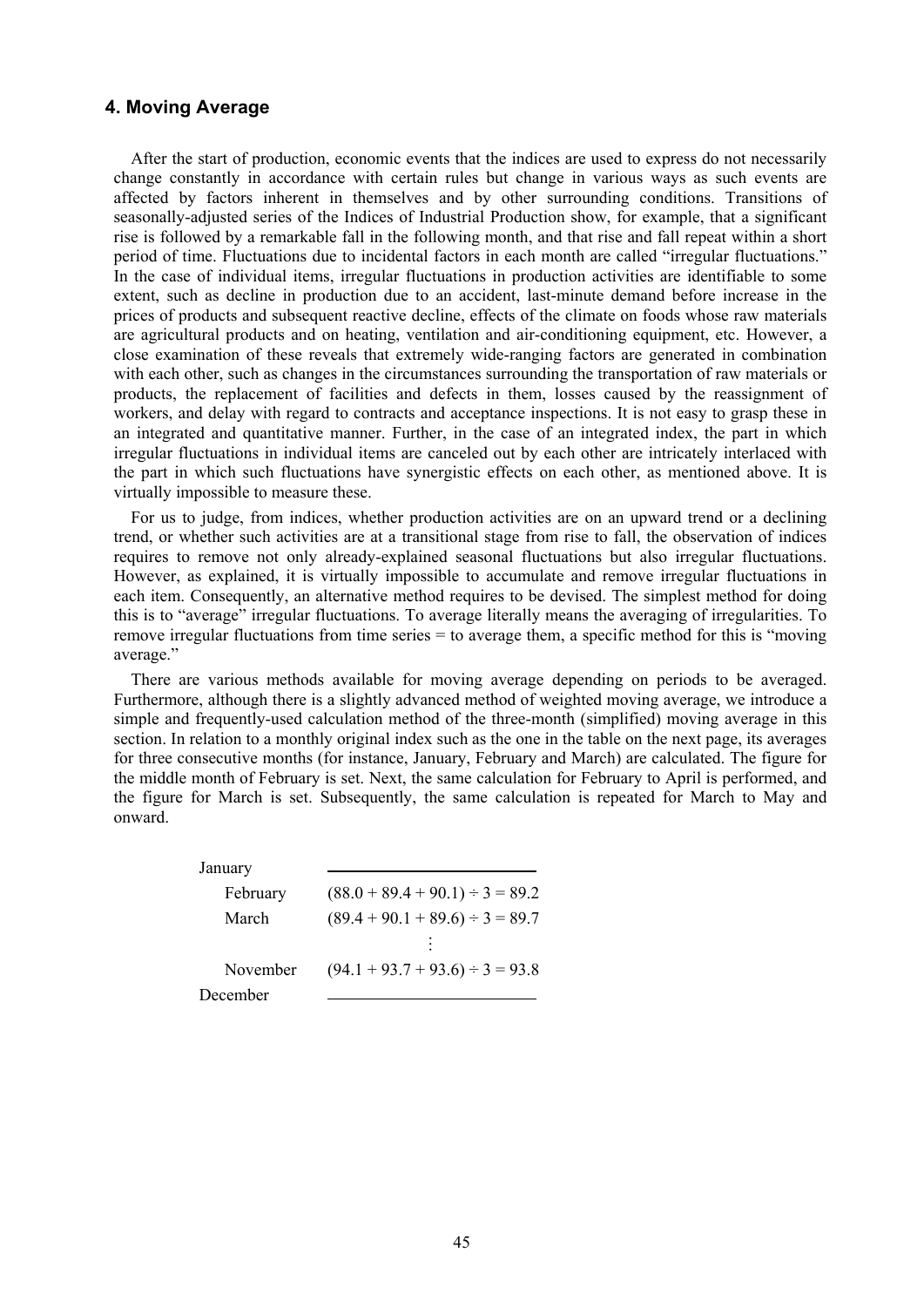The results of these calculations are shown in the table below. The percent changes from the respective previous months in the original index fluctuate within a range between the maximum of 4.2% rise and the minimum of  $\blacktriangle$  1.8% fall, whereas the percent changes from the respective previous months in the moving averages are within a range between the maximum of 1.4% rise and the minimum of  $\triangle$ 1.1% fall. This should clearly show that the method of moving average is to average irregular fluctuations of the original index. The chart below is the graph of these percent changes. However, this method has a weakness; it generates missing items in the first and last months of the index (those months which cannot be calculated). Consequently, as shown in the graph, moving averages only up to November can be obtained, if the latest data for the calculation of three-month moving averages is the one for December. As we would like to obtain information which is as new as possible, this point is rather inconvenient. Though many ideas have been studied to compensate this weakness, the details of such ideas are omitted.

|       |                                                                                                                                                                                                                                                                                                                                  |                                               | Index<br>(Seasonally-adjusted) |                                               | Three-Months Moving Averages |  |  |
|-------|----------------------------------------------------------------------------------------------------------------------------------------------------------------------------------------------------------------------------------------------------------------------------------------------------------------------------------|-----------------------------------------------|--------------------------------|-----------------------------------------------|------------------------------|--|--|
| Years | Original<br>Months<br>88.0<br>1<br>$\overline{2}$<br>89.4<br>$\overline{3}$<br>90.1<br>$\overline{4}$<br>89.6<br>5<br>93.4<br>92.4<br>6<br>7<br>93.0<br>8<br>93.3<br>9<br>94.0<br>10<br>94.1<br>93.7<br>11<br>12<br>93.6<br>95.2<br>1<br>$\overline{c}$<br>93.5<br>3<br>93.6<br>$\overline{4}$<br>92.2<br>5<br>94.6<br>6<br>93.4 | Percent change from<br>previous month $(\% )$ |                                | Percent change from<br>previous month $(\% )$ |                              |  |  |
|       |                                                                                                                                                                                                                                                                                                                                  |                                               |                                |                                               |                              |  |  |
|       |                                                                                                                                                                                                                                                                                                                                  |                                               | 1.6                            | 89.2                                          |                              |  |  |
|       |                                                                                                                                                                                                                                                                                                                                  |                                               | 0.8                            | 89.7                                          | 0.6                          |  |  |
|       |                                                                                                                                                                                                                                                                                                                                  |                                               | $-0.6$                         | 91.0                                          | 1.4                          |  |  |
|       |                                                                                                                                                                                                                                                                                                                                  |                                               | 4.2                            | 91.8                                          | 0.9                          |  |  |
| t     |                                                                                                                                                                                                                                                                                                                                  |                                               | $-1.1$                         | 92.9                                          | 1.2                          |  |  |
|       |                                                                                                                                                                                                                                                                                                                                  |                                               | 0.6                            | 92.9                                          | 0.0                          |  |  |
|       |                                                                                                                                                                                                                                                                                                                                  |                                               | 0.3                            | 93.4                                          | 0.5                          |  |  |
|       |                                                                                                                                                                                                                                                                                                                                  |                                               | 0.8                            | 93.8                                          | 0.4                          |  |  |
|       |                                                                                                                                                                                                                                                                                                                                  |                                               | 0.1                            | 93.9                                          | 0.1                          |  |  |
|       |                                                                                                                                                                                                                                                                                                                                  |                                               | $-0.4$                         | 93.8                                          | $-0.1$                       |  |  |
|       |                                                                                                                                                                                                                                                                                                                                  |                                               | $-0.1$                         | 94.2                                          | 0.4                          |  |  |
|       |                                                                                                                                                                                                                                                                                                                                  |                                               | 1.7                            | 94.1                                          | $-0.1$                       |  |  |
|       |                                                                                                                                                                                                                                                                                                                                  |                                               | $-1.8$                         | 94.1                                          | 0.0                          |  |  |
|       |                                                                                                                                                                                                                                                                                                                                  |                                               | 0.1                            | 93.1                                          | $-1.1$                       |  |  |
| $t+1$ |                                                                                                                                                                                                                                                                                                                                  |                                               | $-1.5$                         | 93.5                                          | 0.4                          |  |  |
|       |                                                                                                                                                                                                                                                                                                                                  |                                               | 2.6                            | 93.4                                          | $-0.1$                       |  |  |
|       |                                                                                                                                                                                                                                                                                                                                  |                                               | $-1.3$                         |                                               |                              |  |  |

**Calculation of Three-Month Moving Averages**

|  |  | <b>Comparison of the Original Index and Three-Month Moving Averages</b> |  |
|--|--|-------------------------------------------------------------------------|--|
|  |  |                                                                         |  |

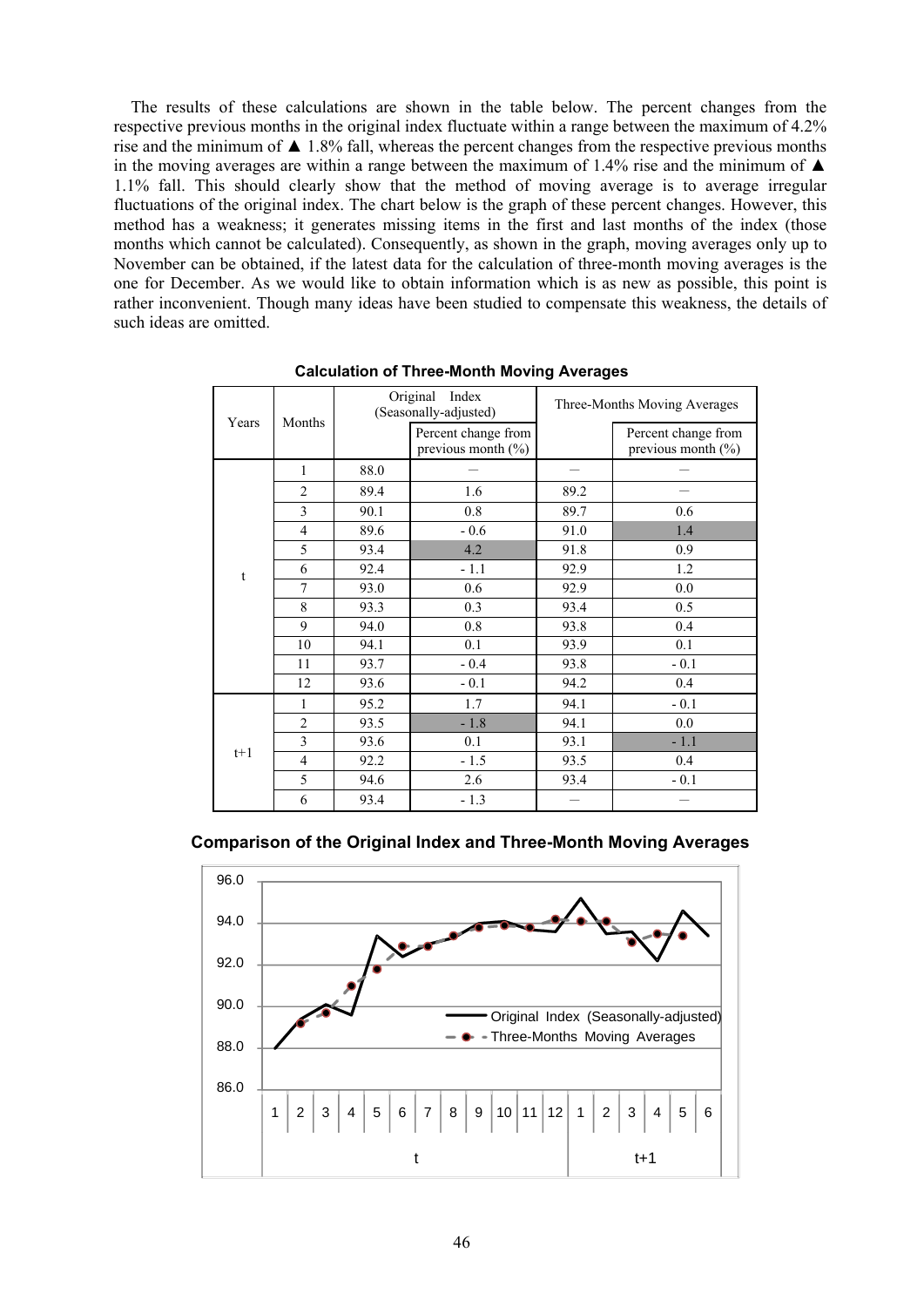### **5. Annual Rate (Instantaneous Wind Velocity)**

With regard to monthly indices, for a comparison of rise speeds in different periods, we have explained that the calculation of their monthly average rates of rise by using a geometric average is useful. This rate of increase is also simply called a "monthly rate." However, not all economic indices around us are monthly observable ones; some of them can be obtained only quarterly or annually. In order to compare these indices, it is useful to have a monthly rate converted into an annual rate of increase by multiplying it by 12. This type of rate of increase converted into an annual growth is called an "annual rate" relative to a monthly rate.

Let us use the aforementioned example of transitions of the Indices of Industrial Production from March to August.

| March | April | May   | June | July | August |
|-------|-------|-------|------|------|--------|
| 108.3 | 109.5 | 111.J | .    | .    | 11 J.J |

These are converted into an annual rate.

$$
\left(\sqrt[5]{113 \cdot 3 \div 108 \cdot 3}\right)^{12} = 1.114
$$

Therefore, it is an annual 11.4% rise. As an analogy, newspapers often call an annual rate as "instantaneous wind velocity."

Bear in mind that an annual rate represents just the speed of rise during the period subject to observation, and does not accord with the percent change from the previous year. The percent change from the previous year depends on the speed of rise in the previous year as well as the speed in the current year. Please look at "2-1-2 Percent Change from the Previous Month and Percent Change from the Same Month in the Previous Year" on page 62. This should clearly show that even where the speed of rise in the current year is the same, the percent change from the previous year is different when movements in the previous year were different.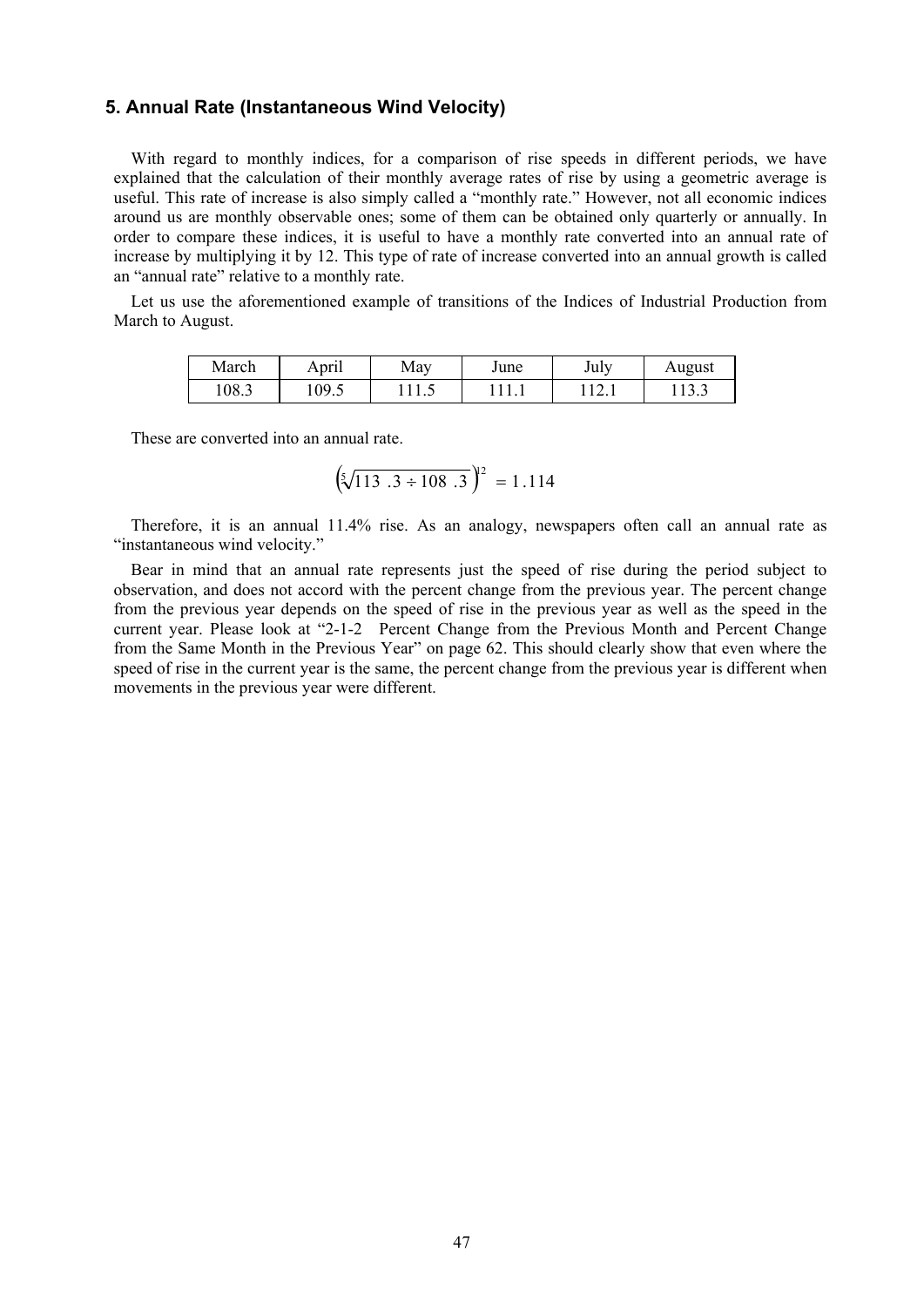### **6. Carryover and Percent Change from the Previous Year**

The percent change from the previous year is a rate of growth from the annual average indices in the previous year to those in the current year. As stated above, although the percent change from the previous year naturally differs depending on transitions of the indices in the current year, transitions in the previous year also significantly affect the percent change from the previous year.

For convenience of explanation, suppose that the annual rate from January to December in the current year is zero, which means that during the year, the indices have remained at the same level as in December of the previous year. In this case, the percent change from the previous year is the ratio of the level as of December in the previous year relative to the average level in the previous year. In considering the relation between the speed of rise during the current year and the percent change from the previous year, it is useful to take account, in advance, of the ratio of the average of the previous year relative to the level of December in the previous year. This ratio is commonly called "carryover." When a carryover is large, the percent change from the previous year becomes large even where the rate of increase is small. When a carryover is small or negative, the percent change from the previous year does not easily become large although the rate of increase is large to some extent. This relation is illustrated in the graph below.



#### **Relation among the Percent Change from the Previous Year, Carryover and Annual Rate of increase**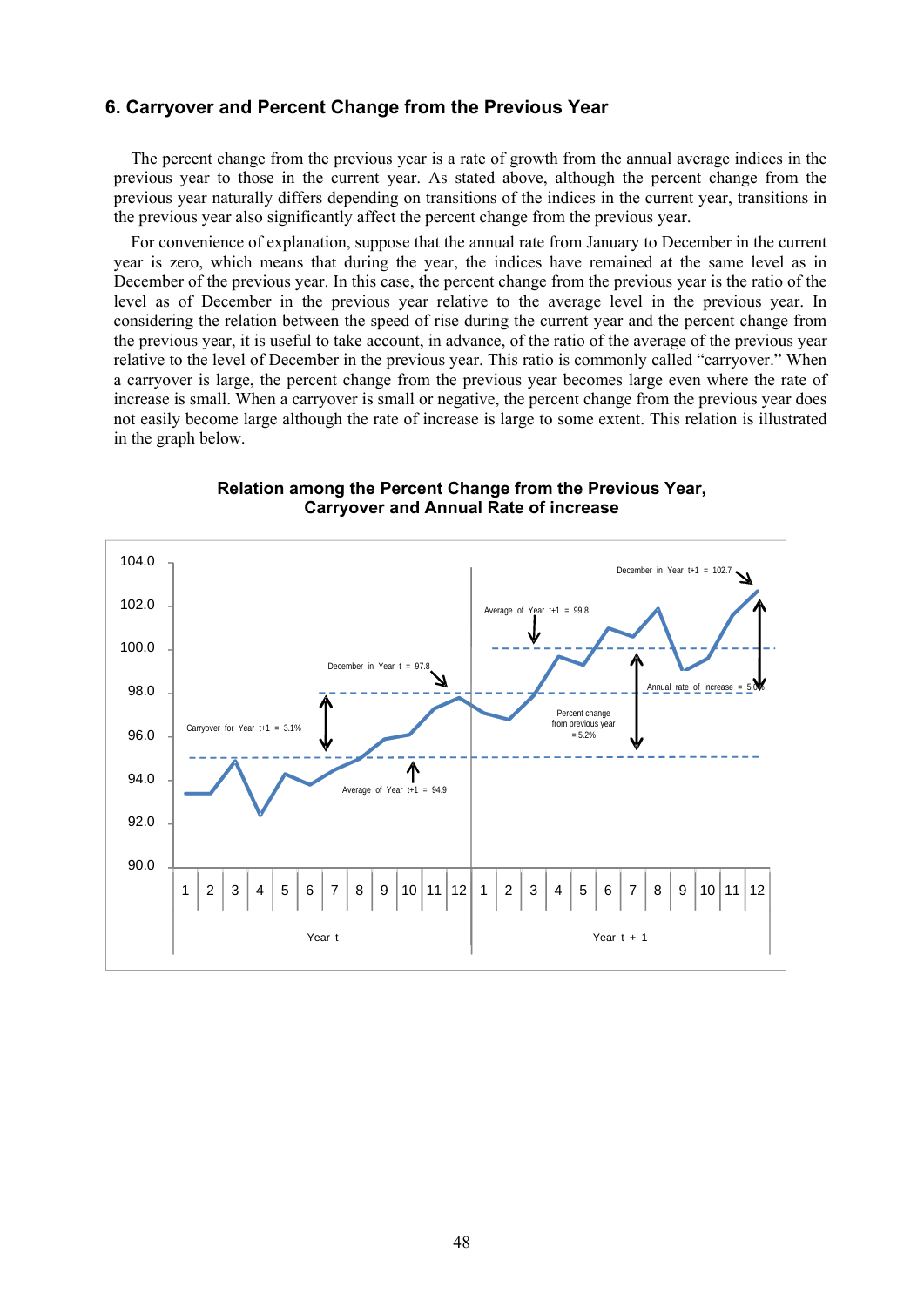### **7. Rise Contribution Ratio and Contribution Level**

Individual indices by item are combined to form the indices by industry and further form the integrated Indices of Industrial Production. Hence, movements of an integrated index are the accumulation of movements classified by item. Movements in the production, shipment and inventory of individual items are composed of the part which are affected by prosperous conditions and economic downturn of the overall economy at a macro level, and the part which fluctuates due to factors peculiar to individual industries or items. When movements due to factors peculiar to industries and items are integrated into the mining and manufacturing industries, they are canceled out in accordance with the law of great numbers. Consequently, effects of those factors common to the whole tend to appear frequently. On the other hand, often there are cases where peculiar movements have a significant effect on the whole as such movements synergize each other.

The first purpose of the Indices of Industrial Production is to observe trends in general production activities. In exploring fluctuating factors of an integrated index, such factors are very often explained according to each industry or item by taking advantage of the characteristics of the integrated index that the index can be created by accumulating items. The calculated composition ratio of the extent of effects of industries and items constituting a breakdown of the overall industry against rise in the overall industry is called a "rise contribution ratio" or simply a "contribution ratio." Further, the distribution of it to the rate of increase of the overall industry is called a "contribution level" or a "contribution portion." The rise contribution ratio and the contribution level in the example on the next page are calculated.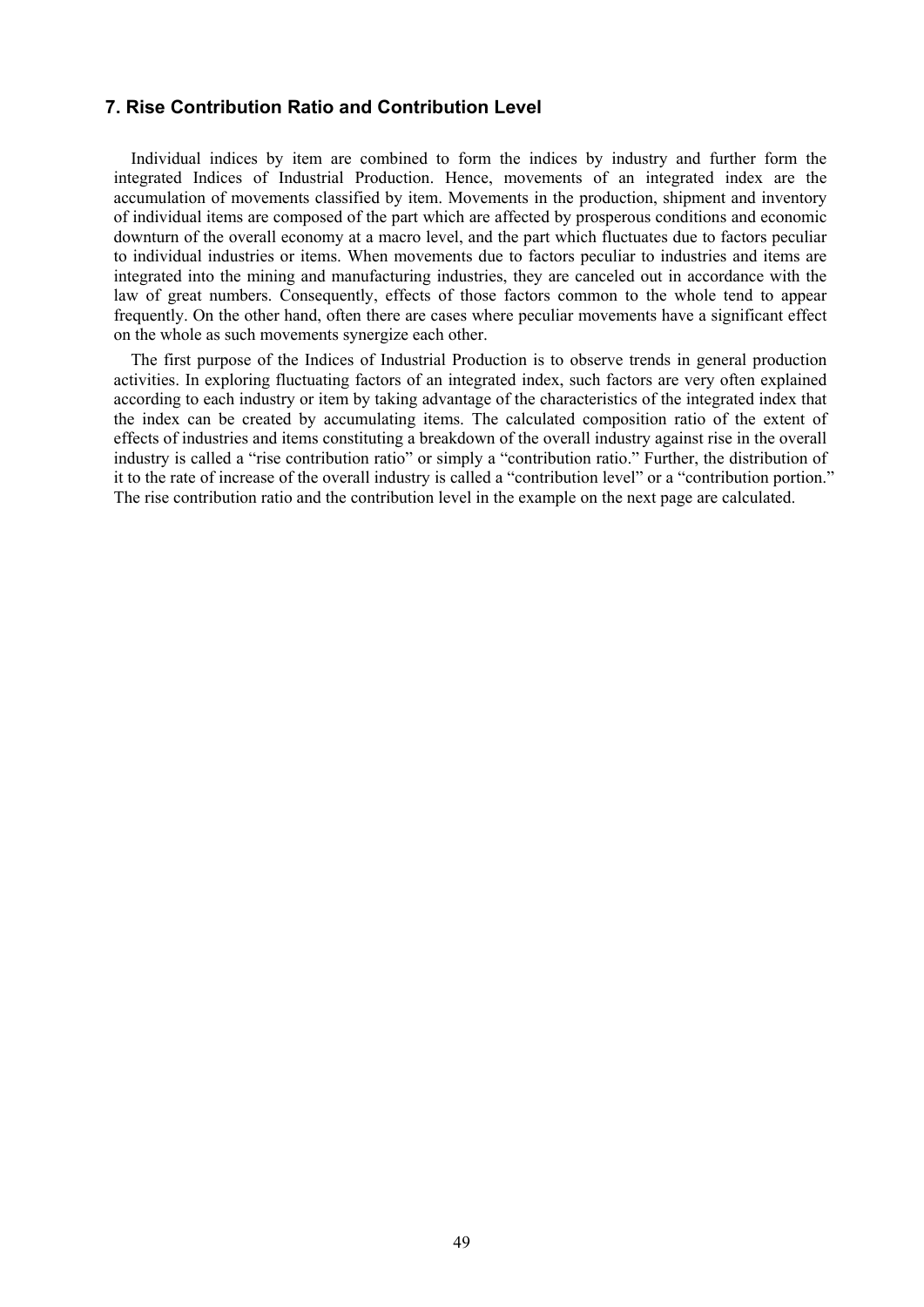### **Calculation of Rise Contribution Ratio and Contribution Level**

| Industry Type     | Weights | Current<br>Year | Previous<br>Year | Point<br>Differences | Point<br><b>Differences</b><br>$\times$ Weights | <b>Rise</b><br>Contribution<br>Ratio | Contribution<br>Level | Rate of<br>increase |
|-------------------|---------|-----------------|------------------|----------------------|-------------------------------------------------|--------------------------------------|-----------------------|---------------------|
|                   | W       | A               | В                | $(A - B)$            | $(A - B) \times W$                              |                                      |                       | $(A - B)/B$         |
| Overall Industry  | 100     | 12.8            | 106.0            | 6.8                  | 680                                             | 100.0                                | 6.4                   | 6.4                 |
| Transport<br>a.   | 50      | 10.0            | 104.0            | 6.0                  | 300                                             | 44.1                                 | 2.8                   | 5.8                 |
| Chemicals<br>b.   | 30      | 128.0           | 120.0            | 8.0                  | 240                                             | 35.3                                 | 2.3                   | 6.7                 |
| c. Iron and steel | 20      | 97.0            | 90.0             | 7.0                  | 140                                             | 20.6                                 | 1.3                   | 7.8                 |

- (1) Point differences in the indices by industry between the current year and the previous year are calculated.
	- a. Transport  $110.0 104.0 = 6.0$
	- b. Chemicals  $128.0 120.0 = 8.0$
	- c. Iron and steel  $97.0 90.0 = 7.0$

(2) These are multiplied by the respective weights.

- a. Transport  $6.0 \times 50 = 300$
- b. Chemicals  $8.0 \times 30 = 240$
- c. Iron and steel  $7.0 \times 20 = 140$

These totals are equal to the value found by multiplying the point difference in the integrated index by the weight.

 $300 + 240 + 140 = (112.8 - 106.0) \times 100 = 680$ 

- (3) These are converted into composition ratios (%), and the resultant ratios are the rise contribution ratios.
	- a. Transport  $300 \div 680 = 44.1$
	- b. Chemicals  $240 \div 680 = 35.3$
	- c. Iron and steel  $140 \div 680 = 20.6$
- (4) These rise contribution ratios are multiplied by the rate of increase of the overall industry, and the results of this are the contribution levels.

| a. Transport | $44.1 \times 6.4 = 2.8$                   |
|--------------|-------------------------------------------|
| b. Chemicals | $35.3 \times 6.4 = 2.3$                   |
|              | c. Iron and steel $20.6 \times 6.4 = 1.3$ |

From these results, a. Transport has made the largest contribution, followed by b. Chemicals and c. Iron and Steel in order. A comparison of these with the order of the sizes of the rates of rise shows that a high rate of increase does not necessarily mean a high contribution ratio. The size of a contribution ratio is determined by the overall size of the weight and index level as well as the rate of increase.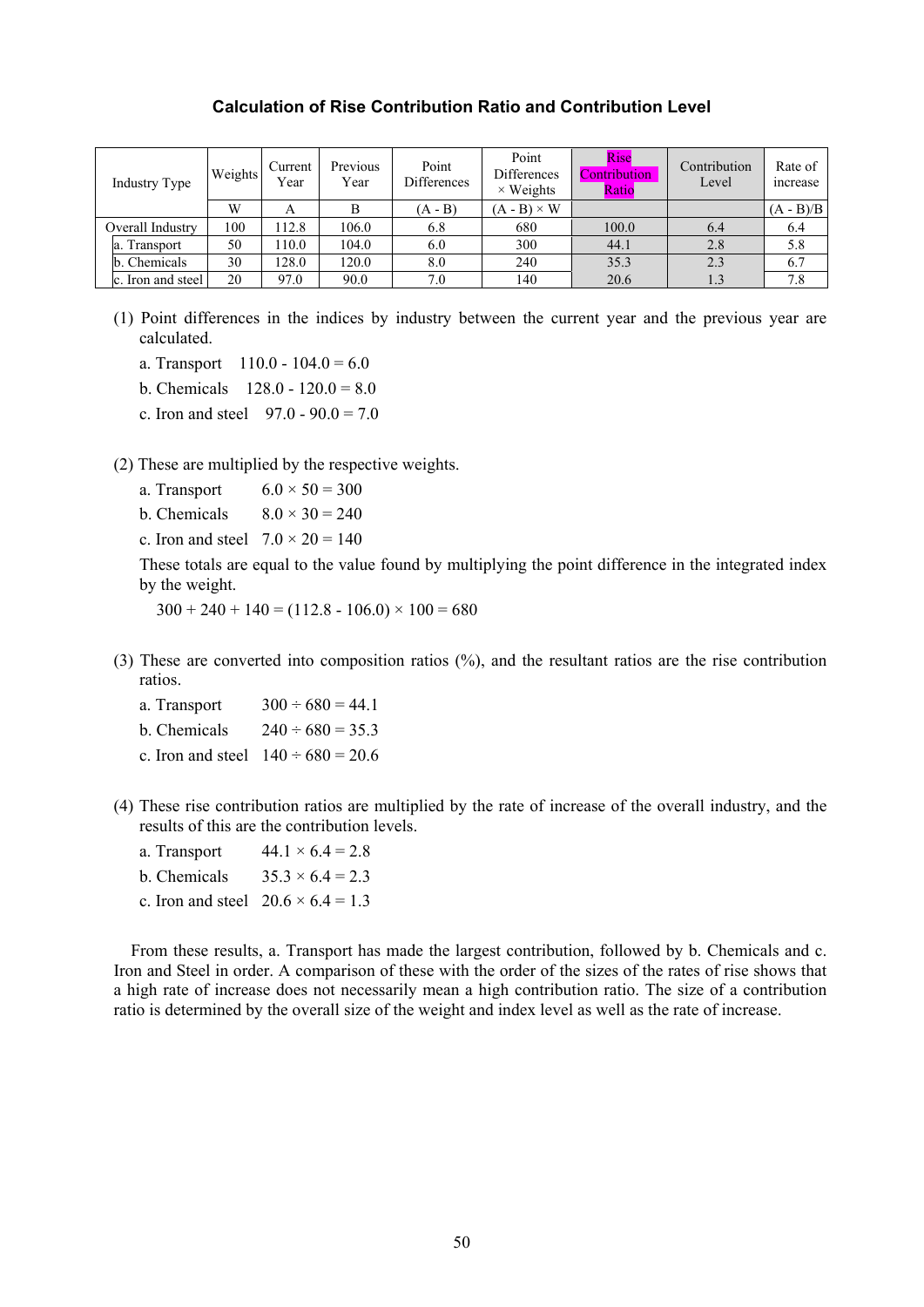### **8. Economic Fluctuations and Inventory Trends**

### **(1) Chart of Inventory Cycle**

To promptly judge economic fluctuations, the observation of inventory is effective. This is because changes in inventory have significant effects on production activities. Firstly, with demand starting



growing strong, inventory temporarily declines. Secondly, when companies accumulate inventory in prospect of an expansion in demand, production activities are further enhanced. On the other hand, when inventory is piled up due to low demand, companies judge that they are holding excess inventory and suppress their production, leading production activities to slow down. As Shown above, inventory situation normally goes around the following four phases: "[1] Phase of unintended decline in inventory"  $\rightarrow$  "[2] Phase of inventory increase"  $\rightarrow$  "[3] Phase of inventory accumulation"  $\rightarrow$  "[4] Phase of inventory adjustment." This is shown by the "Chart of Inventory Cycle." By observing the current inventory situation, it is possible to forecast future production activities to some extent.

### **(2) The balance between Shipments and Inventory**

Meanwhile, the "The balance between Shipments and Inventory" is used to forecast an economic prospect by using the difference between the rates of increase in shipment and inventory. This is calculated by subtracting the percent change in inventory from the previous year from the percentage

change in shipment from the previous year. The The balance between Shipments and Inventory becomes positive when increase in shipment exceeds that in inventory, and goes negative when it falls below. Therefore, an expansion of the extent of increase means the inventory level has been low due to a large volume of shipment and thus it is necessary for companies to activate production activities to return the inventory back to the proper level. On the other hand, an expansion of the extent of decline means that it is necessary to adjust the inventory to reduce the inventory level. Accordingly, the The balance between



Shipments and Inventory can be one of the useful tools for forecasting future production trends.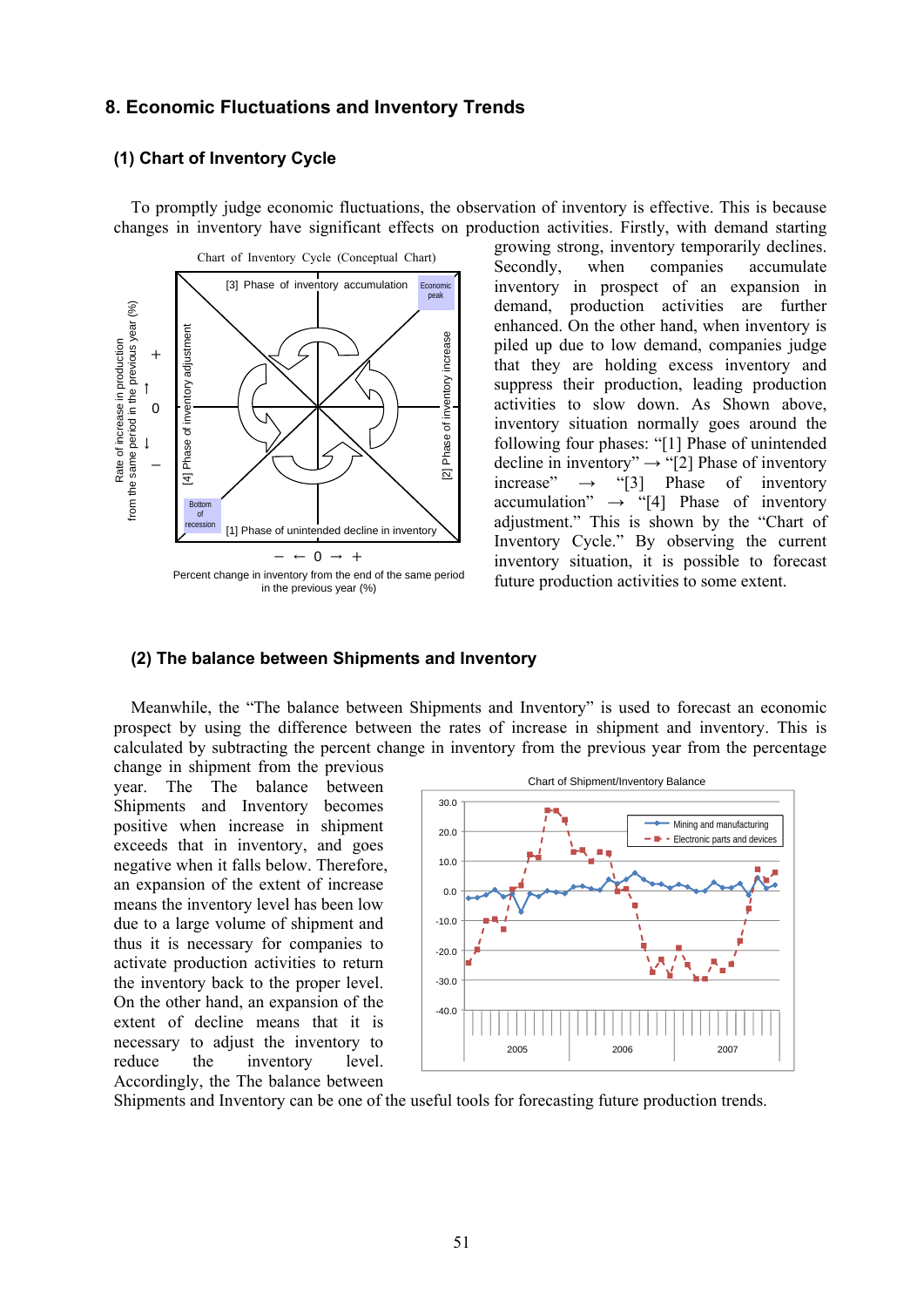### **Section 2 Long-term Analysis with the Indices**

### **1. History of the Preparation of the Indices of Industrial Production**

The history of the preparation of the Indices of Industrial Production by the METI started from the "1931- to 1933-Based Indices of Industrial Production" prepared by the then Ministry of Industry (the predecessor of the former Ministry of International Trade and Industry [presently, the METI]) prior to the Second World War. These indices were production indices based on value added weights in relation to 31 items on mining and manufacturing products (including electricity and gas), created in 1934 retroactively up to January 1930. Subsequently, as the wartime appearance had been growing strong, the publication of statistical materials became difficult and the preparation of the indices was interrupted.

After the war, basic statistics were developed and the preparation of indices was restarted. In May 1950, the Ministry of International Trade and Industry published the Production Index based on the 1946 base as a trial calculation. At that time, the Economic and Science Section of the GHQ created production indices as required for the execution of occupation policies. Further, the Economic Stabilization Agency, which was the predecessor of the former Economic Planning Agency of Japan (presently, the Cabinet Office) and private entities such as Diamond, Inc., Toyo Keizai, Inc., and Kokumin Keizai Research Institute published their own production indices.

However, it was confusing for users to have various types of production indices. As a large part of their monthly basic data depended on current production statistics, such indices were narrowed down to those prepared by the Ministry of International Trade and Industry. Subsequently, the indices went through improvements with the 1949 base and then the 1950 base. With the 1955 base, the indices were integrated into the current Indices, and the preparation method was also mostly established. In addition to the Production Index, the Indices of Shipments, Inventory, Operating Ratio, Production Capacity. Raw Materials, and Dealers' Inventory were created on the basis of the 1950 base and the 1953 base, and uniformly revised with the 1955 base, leading to the development of the current system of the Indices of Industrial Production. Afterward, the base has been revised every five years until today as was done so in 1960, 1965, 1970, 1975, 1980, 1985, 1990, 1995, 2000 and 2005.

In 1971, the Indices of Production Forecast were originally created on the basis of the 1969 base. Later, as is the case for other indices, the base has been revised every five years since the 1970 base. Further, the Index of Dealers' Inventory was abolished after the 1985-based index had been prepared, as it was no longer possible to continue the publication of the index as an accurate integrated index due to decline in the number of its selected items after the "Machinery and Appliances Distribution Survey" had been ended with its last survey results for March 1990, and as consequently the importance of its existence became weak. As the Raw Materials Index did not any longer reflecting the actual situation due to limitation on basic data, the significance of their existence became weak as was the case for the Index of Dealers' Inventory, and were abolished after the indices for December 2000 were created during the 1995 base period.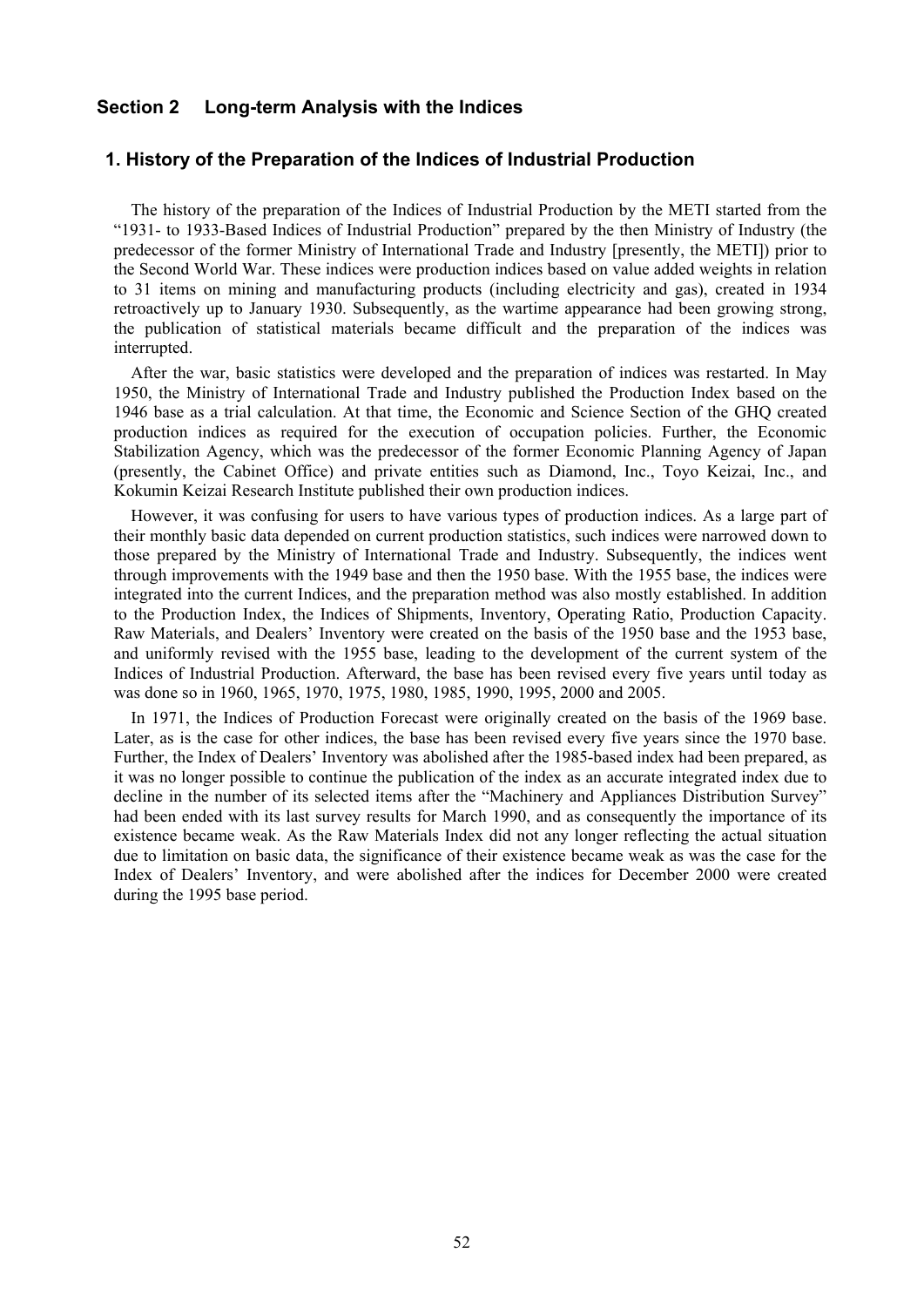### **2. Percent Change in the Indices of Industrial Production from the Previous Year**

Originally, the Indices of Industrial Production are created for the main purpose of observing short-term trends such as monthly movements, though often long-term analyses are required. For example, there are cases where it is necessary to see which is higher, the recent pace of increase in production or the same pace in the past during a high growth period. Since the current 2010-based indices have been created retrospectively up to January 2008, it is possible to calculate a percent change from the relevant previous year since 2009 and compare the two sizes. In relation to the percent change from the previous year prior to January 2008, indices based on a past base are used for such change for five years; for example, as the 2005-based indices are retroactive up to 2003, they can cover percent changes from 2004 to 2007; and in the same manner, percent changes from 1999 to 2002 are covered by the 2000-based indices. In so doing, in the year at the turn of a base year, the percent change from the previous year cannot be directly calculated; for example, in the case of 2008 which is in the 2010 base period, its previous year of 2007 is in the 2005 base period. For that reason, in such a case, the percent change of the previous year published in the previous base year is to be used.

As the 2005-based indices were created up to the preliminary report for April 2013 when the 2010-based indices were announced, it is possible to calculate the percent change from the previous year after 2008 (however, 2012 was prior to the annual revision). However, when the indices based on a closer base are published, these indices may replace those indices with an older base (see the next page). Furthermore, the 1970-based indices went through a change in their weights and an interim correction after their figures amended through the annual revision in 1973 had been confirmed, before the base revision in 1975. This means there are two series of figures for 1973 on the basis of the 1970-base. However, this correction only meant to be an exceptional measure, and it is considered to be more appropriate that the percent change from the previous year should be calculated with the figures before the interim correction as 1972 and 1973 used the same weights.

The table on the next page shows the Indices of Industrial Production from the 1955 base to the 2010 base, which means it chronologically lists the percent changes in the indices from the respective previous years and the percent changes in the indices from the respective, previous fiscal years (the ratio of each fiscal year to the previous fiscal year starting from April to March in the following year) from 1954.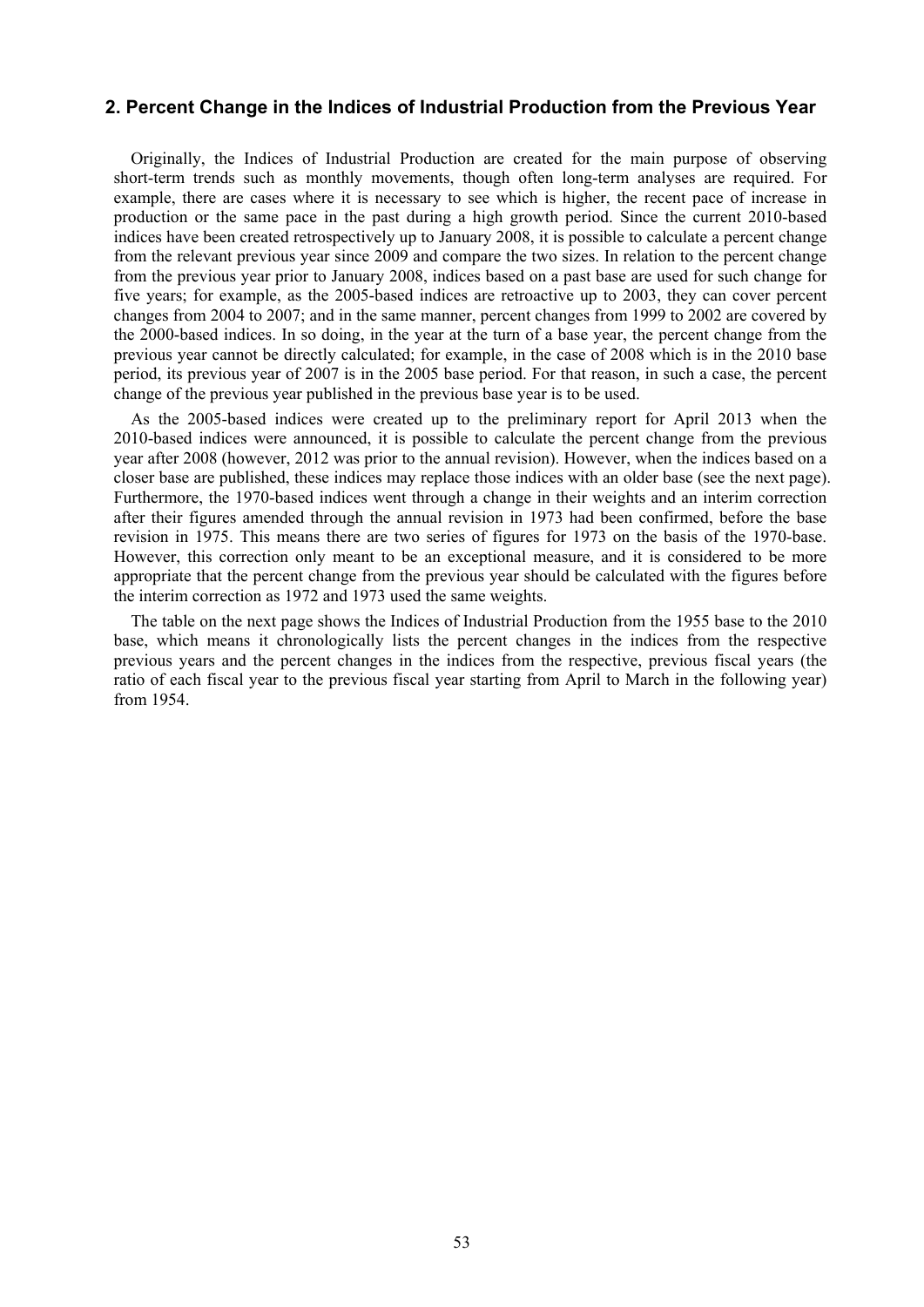| Base year            | Year/Fiscal<br>year | Percent<br>change from                                                     | Percent<br>change from<br>previous<br>fiscal year                                                                                                                                                                                                       | Base year | Year/Fiscal<br>year                                                                                                                                                             | Percent<br>change from<br>previous year | Percent<br>change from<br>previous<br>fiscal year |
|----------------------|---------------------|----------------------------------------------------------------------------|---------------------------------------------------------------------------------------------------------------------------------------------------------------------------------------------------------------------------------------------------------|-----------|---------------------------------------------------------------------------------------------------------------------------------------------------------------------------------|-----------------------------------------|---------------------------------------------------|
|                      | 1953                |                                                                            |                                                                                                                                                                                                                                                         |           | 1983                                                                                                                                                                            | 3.6                                     | 6.4                                               |
|                      | 1954                | 8.4                                                                        | 3.7                                                                                                                                                                                                                                                     |           | 1984                                                                                                                                                                            | 9.4                                     | 8.4                                               |
| 1955                 | 1955                | 7.6                                                                        | 11.7                                                                                                                                                                                                                                                    | 1985      | 1985                                                                                                                                                                            | 3.7                                     | 2.5                                               |
|                      | 1956                | 22.4                                                                       | 24.1                                                                                                                                                                                                                                                    |           | 1986                                                                                                                                                                            | $-0.2$                                  | $-0.2$                                            |
|                      | 1957                | 18.1                                                                       | 12.5<br>2.8<br>25.2<br>22.5<br>1990<br>18.5<br>4.7<br>15.3<br>12.6<br>3.2<br>1995<br>17.1<br>18.6<br>17.2<br>16.7<br>10.8<br>2000<br>2.0<br>$*10.8$<br>$*14.8$<br>$-9.7$<br>$-4.4$<br>2005<br>10.8<br>3.2<br>7.0<br>8.0<br>2.2<br>2010<br>2.0<br>$-0.6$ | 1987      | 3.4                                                                                                                                                                             | 5.9                                     |                                                   |
|                      | 1958                | 0.2                                                                        |                                                                                                                                                                                                                                                         |           | 1988                                                                                                                                                                            | 9.5                                     | 8.9                                               |
|                      | 1959                | 20.1                                                                       |                                                                                                                                                                                                                                                         |           | 1989                                                                                                                                                                            | 5.8                                     | 4.3                                               |
| 1960                 | 1960                | 24.8                                                                       |                                                                                                                                                                                                                                                         |           | 1990                                                                                                                                                                            | 4.1                                     | $5.0$                                             |
|                      | 1961                | 19.4                                                                       |                                                                                                                                                                                                                                                         |           | 1991                                                                                                                                                                            | 1.7                                     | $-0.7$                                            |
|                      | 1962                | 8.3                                                                        |                                                                                                                                                                                                                                                         |           | 1992                                                                                                                                                                            | $-6.1$                                  | $-6.3$                                            |
|                      | 1963                | 10.1                                                                       |                                                                                                                                                                                                                                                         |           | 1993                                                                                                                                                                            | $-4.5$                                  | $-4.0$                                            |
|                      | 1964                | 15.7                                                                       |                                                                                                                                                                                                                                                         |           | 1994                                                                                                                                                                            | 0.9                                     | 3.0                                               |
| 1965                 | 1965                | 3.7                                                                        |                                                                                                                                                                                                                                                         |           | 1995                                                                                                                                                                            | 3.2                                     | 2.1                                               |
|                      | 1966                | 13.2                                                                       |                                                                                                                                                                                                                                                         |           | 1996                                                                                                                                                                            | 2.3                                     | 3.4                                               |
|                      | 1967                | 19.4<br>17.7<br>16.0<br>13.8<br>2.6<br>7.3<br>$*17.5$<br>$-4.0$<br>$-11.0$ |                                                                                                                                                                                                                                                         | 1997      | 3.6                                                                                                                                                                             | 1.1                                     |                                                   |
|                      | 1968                |                                                                            |                                                                                                                                                                                                                                                         |           | 1998                                                                                                                                                                            | $-7.2$                                  | $-7.0$                                            |
|                      | 1969                |                                                                            |                                                                                                                                                                                                                                                         |           | 1999                                                                                                                                                                            | 0.2                                     | 2.6                                               |
| 1970<br>1975<br>1980 | 1970                |                                                                            |                                                                                                                                                                                                                                                         |           | 2000                                                                                                                                                                            | 5.7                                     | 4.3                                               |
|                      | 1971                |                                                                            |                                                                                                                                                                                                                                                         |           | 2001                                                                                                                                                                            | $-6.8$                                  | $-9.1$                                            |
|                      | 1972                |                                                                            |                                                                                                                                                                                                                                                         |           | 2002<br>$-1.3$<br>2003<br>3.3<br>2004<br>4.9<br>2005<br>1.3<br>2006<br>4.5<br>2007<br>2.8<br>2008<br>$-3.4$<br>2009<br>$-21.9$<br>2010<br>15.6<br>2011<br>$-2.8$<br>2012<br>0.6 | 2.8                                     |                                                   |
|                      | 1973                |                                                                            |                                                                                                                                                                                                                                                         |           |                                                                                                                                                                                 |                                         | 3.5                                               |
|                      | 1974                |                                                                            |                                                                                                                                                                                                                                                         |           |                                                                                                                                                                                 |                                         | 3.9                                               |
|                      | 1975                |                                                                            |                                                                                                                                                                                                                                                         |           |                                                                                                                                                                                 |                                         | 1.6                                               |
|                      | 1976                | 11.1                                                                       |                                                                                                                                                                                                                                                         |           |                                                                                                                                                                                 |                                         | 4.6                                               |
|                      | 1977                | 4.1                                                                        |                                                                                                                                                                                                                                                         |           |                                                                                                                                                                                 |                                         | 2.6                                               |
|                      | 1978                | 6.2                                                                        |                                                                                                                                                                                                                                                         |           |                                                                                                                                                                                 |                                         | $-12.7$                                           |
|                      | 1979                | 7.3                                                                        |                                                                                                                                                                                                                                                         |           |                                                                                                                                                                                 |                                         | $-9.5$                                            |
|                      | 1980                | 4.7                                                                        |                                                                                                                                                                                                                                                         |           |                                                                                                                                                                                 |                                         | 8.8                                               |
|                      | 1981                | 1.0                                                                        |                                                                                                                                                                                                                                                         |           |                                                                                                                                                                                 |                                         | $-0.7$                                            |
|                      | 1982                | previous year<br>0.3                                                       |                                                                                                                                                                                                                                                         |           |                                                                                                                                                                                 | $-2.9$                                  |                                                   |

### **Transitions of Percent Change in the Indices of Industrial Production from Previous Years (Fiscal Years)**

Note: 1. \* means the rate of growth before the interim correction.

2. The rates of growth in the shaded areas are calculated with the indices based on the respective previous bases.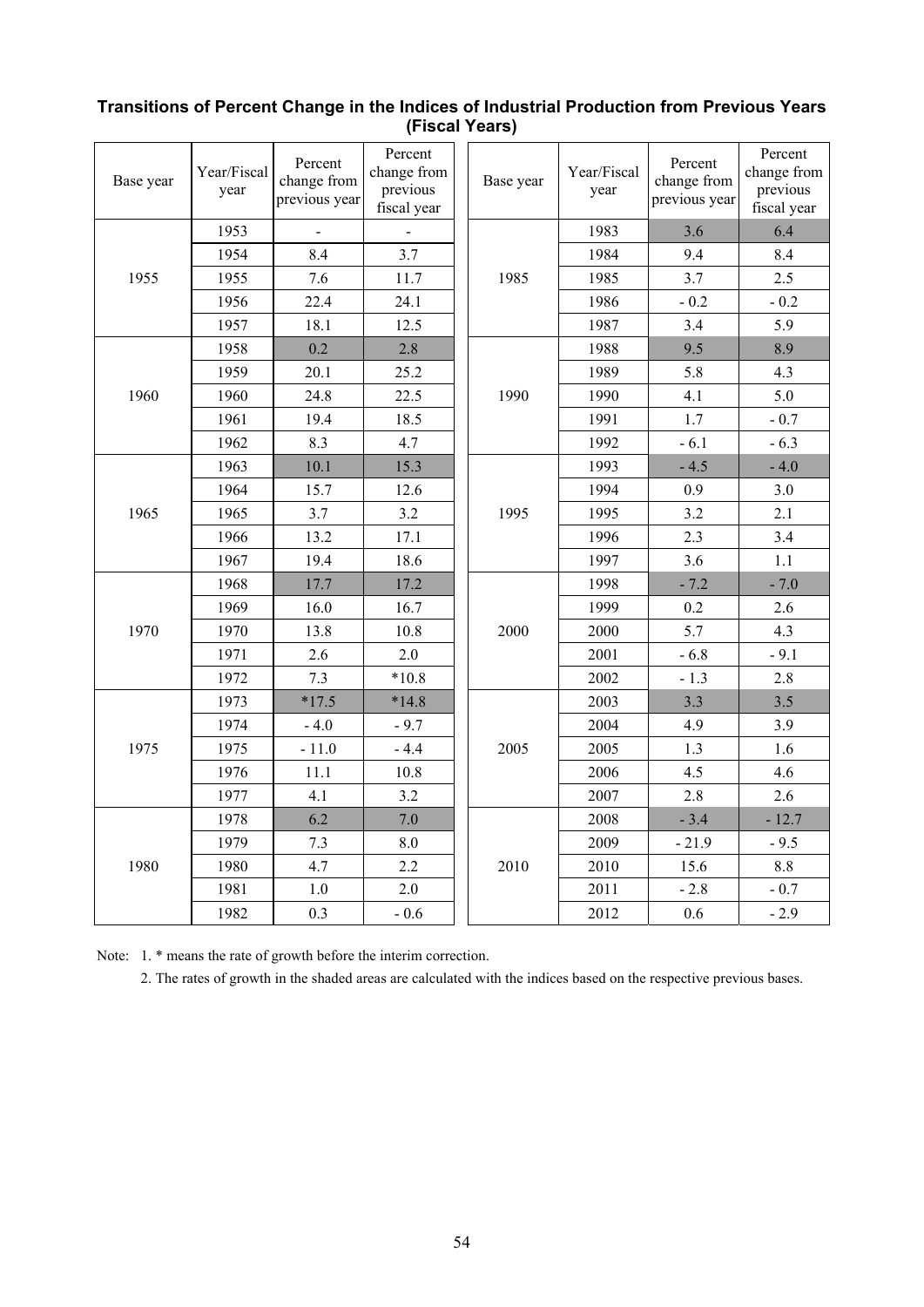### **3. Transitions of Production Activities in Mining and Manufacturing**

Sixty-three years have passed since the end of the World War II, and during these years, Japan has gone through a remarkable development and has become a major economic power on a global scale. This period can be largely divided into four phases: [1] After the post-war reconstruction and the high-growth period, [2] Two oil crises, [3] The high-yen recession and the subsequent, so-called "bubble" economy expansion, and [4] the long-term stagnation called the "Lost ten years" and the subsequent, gradual and long-term expansionary phase. The examination of these phases with the rate of increase of the Indices of Industrial Production enables clear understanding of the status of production activities during the period.

Let us observe the past transitions of the percent change from each of the previous years in light of the table on the previous page. The highest percent change from the previous year was in 1960, followed by 1956 and 1959, each indicating a remarkably high rate of increase of over 20%. On the other hand, the indices were low in 1974 and 1980, immediately after the first oil crisis, which gives evidence of the seriousness of the stagnant production activities during this period. Further, there was a decline in 1986 for the first time in 11 years due to a shape appreciation of the Japanese yen, though it marked an increase again from 1987. In 1992 and 1993, the production activities experienced the first decline for two consecutive years since 1974 and 1975, indicating sluggish trends. With various economic measures, the activities hit the lowest point and shifted to a gradual rise. Subsequently, poor domestic demand led upward trends to be weakened. Consequently, in 1998, there was the second greatest fall after 1975. In 2000, though the indices increased as supported by IT-related demand and export, they fell again for two consecutive years from 2001. Thereafter, they had a long-term, gradual rise until 2007, mainly due to export.

How has the recent pace of increase changed in comparison with such pace in the high-growth period? Since 1974, the only percent change from the previous year that exceeded 10% was the one in 1976. During 20 years from 1954 to 1973, there were 13 times where the percent change from the previous year showed a double-digit change. It is clear that the recent pace is slow, compared with the one during the high-growth period.

Further, in 2009, there was a record fall of 21.9% due to the economic recession due to the financial crisis of 2007-2008.

The details above cover the pace between January and December based on the calendar year. The rate of increase can be viewed slightly differently if it is based on the fiscal year basis starting from April to March in the following year. Although it is the same that the percent change from the previous year exceeded 20% three times, in the fiscal 1956, fiscal 1959 and fiscal 1960, the order of these sizes changed. The order of the sizes of decline in the fiscal 1974 and in the fiscal 1975 also reversed. In addition, there were a slight fall in the fiscal 1982, and a fall for three consecutive fiscal years from the fiscal 1991 to fiscal 1993. After 1974, there was a double-digit growth only in the fiscal 1976. During the period of 20 years from the fiscal 1973, there were 15 double-digit rises. Accordingly, the rate of increase changes a little even where the period from January to March shifts only slightly.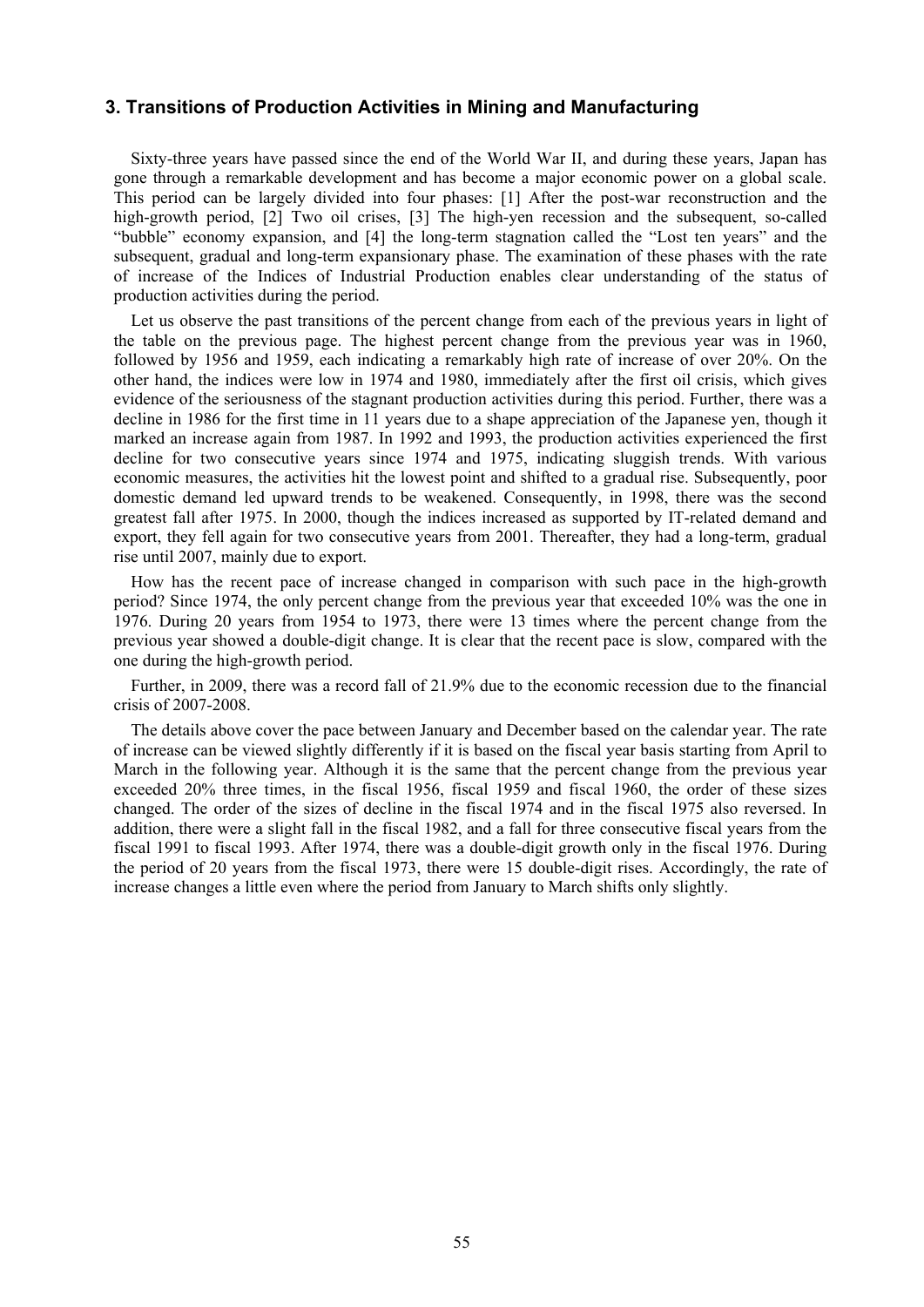### **4. Economic Trends from the Aspect of Connected Indices**

As stated above, connected indices have been calculated and published retrospectively up to January 1978. Further, when it comes to the Indices of Industrial Production, the quarterly, yearly and fiscal-year-based indices have been published retrospectively up to 1953. However, in comparing two series of the indices which are far from each other in terms of years, it is necessary to take note of the accumulation of differences in the connection of the two. In addition, as the level of the connected index for 1953 on the basis of the 2010 base is 5.4 for the overall mining and manufacturing industry, it is necessary to note huge errors generated from rounding-off. For this reason, the connected indices by industry for 1977 or earlier are not released.

The following graph intentionally starts from 1953 to see the quarterly transitions of the Indices of Production, Shipments and Inventory from the high-growth period.

According to the graph, the scale of fall in 1974 and 1975 immediately after the first oil crisis is clear. The pace of rise until 1973 and the subsequent pace of rise clearly differ, evidencing the results of the observation of the percent changes from the previous years above.

The shaded periods in the chart show the periods of economic recession. The periods of economic expansion before the first oil crisis had a name. The longest economic boom period was the economic expansion from February 2002 to October 2007 (tentative decision). On the other hand, the longest economic downturn was the one after the second oil crisis (approximately for three years). The average total length of one cycle of the economy is around four years, consisting of two and half years for an economic expansion period and one and half years for a recession period. The relation between movements of production and inventory and economic phases shows that production declines or slows down before and after an economic peak and rises in the same period as a bottom of recession, whereas inventory has a turning point sometime after an economic peak and bottom.



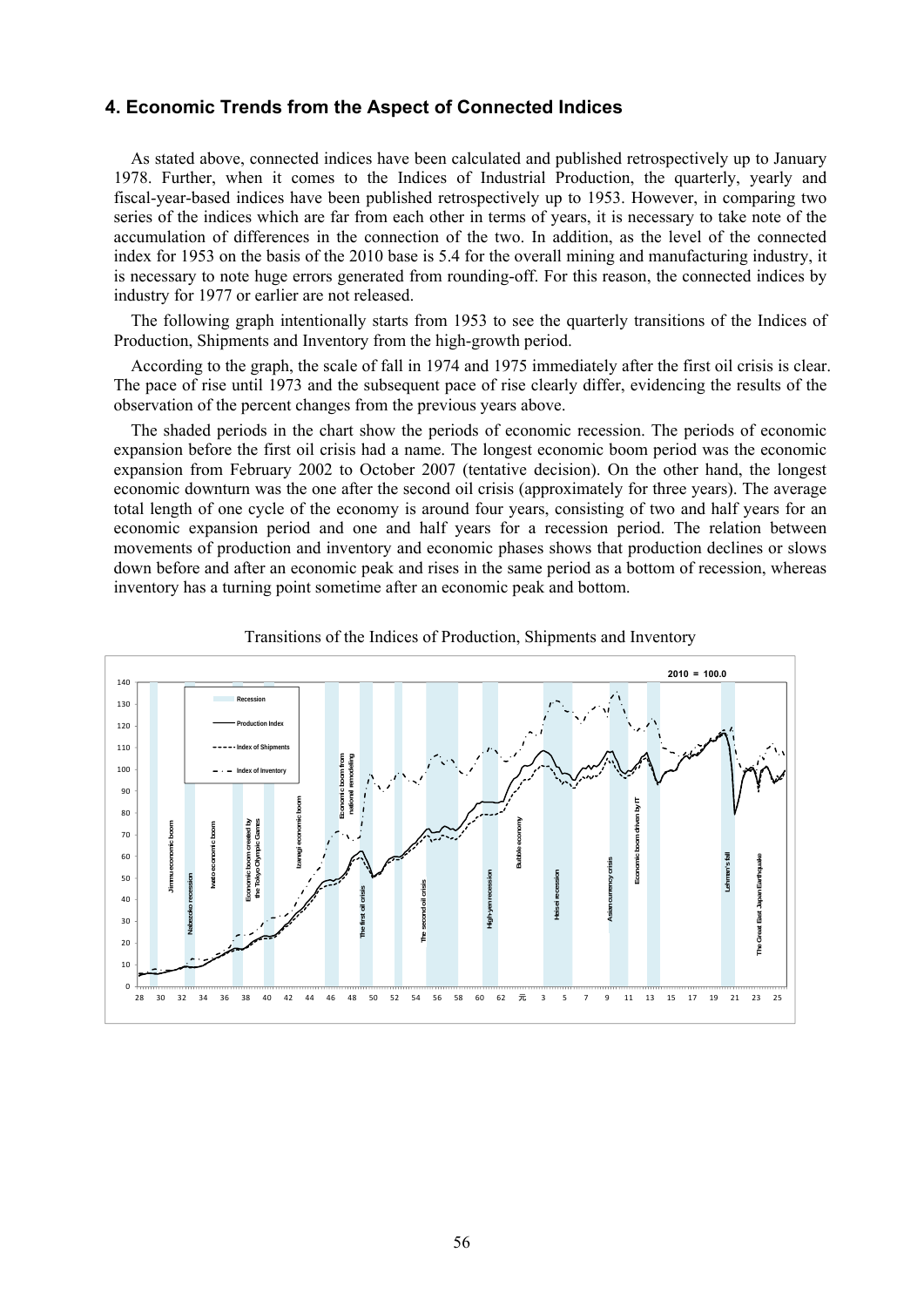### **5. Changes in the Industrial Structure from the Aspect of Indices**

Indices are created for analyzing trends by lining them up in chronological order. However, apart from such analyses, they can be utilized for other economic analyses in various ways by taking advantage of the structural characteristics of indices. In this section, let us look at changes in the industrial structure with reference to weights. Weights used for indices are compositional ratios of value added. From this, it is possible to have an overview of changes in the industrial structure from the past to the present time by comparing value added weights classified by industry for the Production Index based on different bases.

The chart on the next page is the percentage bar chart showing the value added weights for the indices based on each base year of 1955, 1970, 1980, 1985, 1990, 1995, 2000 and 2005. With the graph on the previous page, roughly, 1955 was the period when Japan was heading toward a high-growth period after the post-war confusing period. 1970 was the period when Japan became a major economic power by mostly accomplishing high-growth and when a wave of internationalization, such as trade conflict and yen appreciation, was about to come. 1980 was the period when the economy was entering a recession due to the second oil crisis once again after recovering from the first oil crisis. 1985 was a stable period after economic expansion, despite a sharp hike in the yen in the latter half of the year. 1990 was the period of a so-called bubble boom as the economy expanded after the strong recovery following the yen appreciation. 1995 was the period when the economy was entering a low growth period after recovering gradually from the recession following the economic bubble burst. 2000 was the period when the economy was temporarily shored up by information technology. 2005 was the period of a long-term, gradual economic expansion after the IT-led economy slowed down.

The graph shows that Machinery industry that accounted for less than 20% in 1955 developed dramatically during the high growth period in 1970 to reach near 40%, and has further continued expanding even in the current low growth period, accounting for approximately 50% and serving as an engine of the mining and manufacturing industries. On the other hand, the industry of Textiles accounted for nearly the same composition ratio as the ratio of Machinery industry in 1955. However, it declined to 0.8% in 2010 as the production gradually shrunk with the volume of import increasing. In the same manner, though Mining, including the coal industry as its typical example, had a composition ratio of less than 10% in 1955, it drastically dropped due to energy shift, resulting in less than 1% after 1970. Considering the entirety of Iron and steel, Non-ferrous metals, Fabricated metals, Ceramics, stone and clay products, Chemicals, and Petroleum and coal products collectively as the material-based industry, its total accounted for over 30% in 1955 and then way below 30% in 2010.

An examination of Foods and tobacco, Plastic products and Other manufacturing as one group shows that the group expanded as Plastic products grew since 1975. However, the food industry had been on the decline due to increase in imports. This led the group to move around 17%, except in 1995 when there was an increase as the industry of "Newspapers and publishers" was newly incorporated.

On the other hand, Machinery industry has consistently developed since 1955. Although it shrunk after the bubble economy, it started expanding again and grew over 50% in 2010.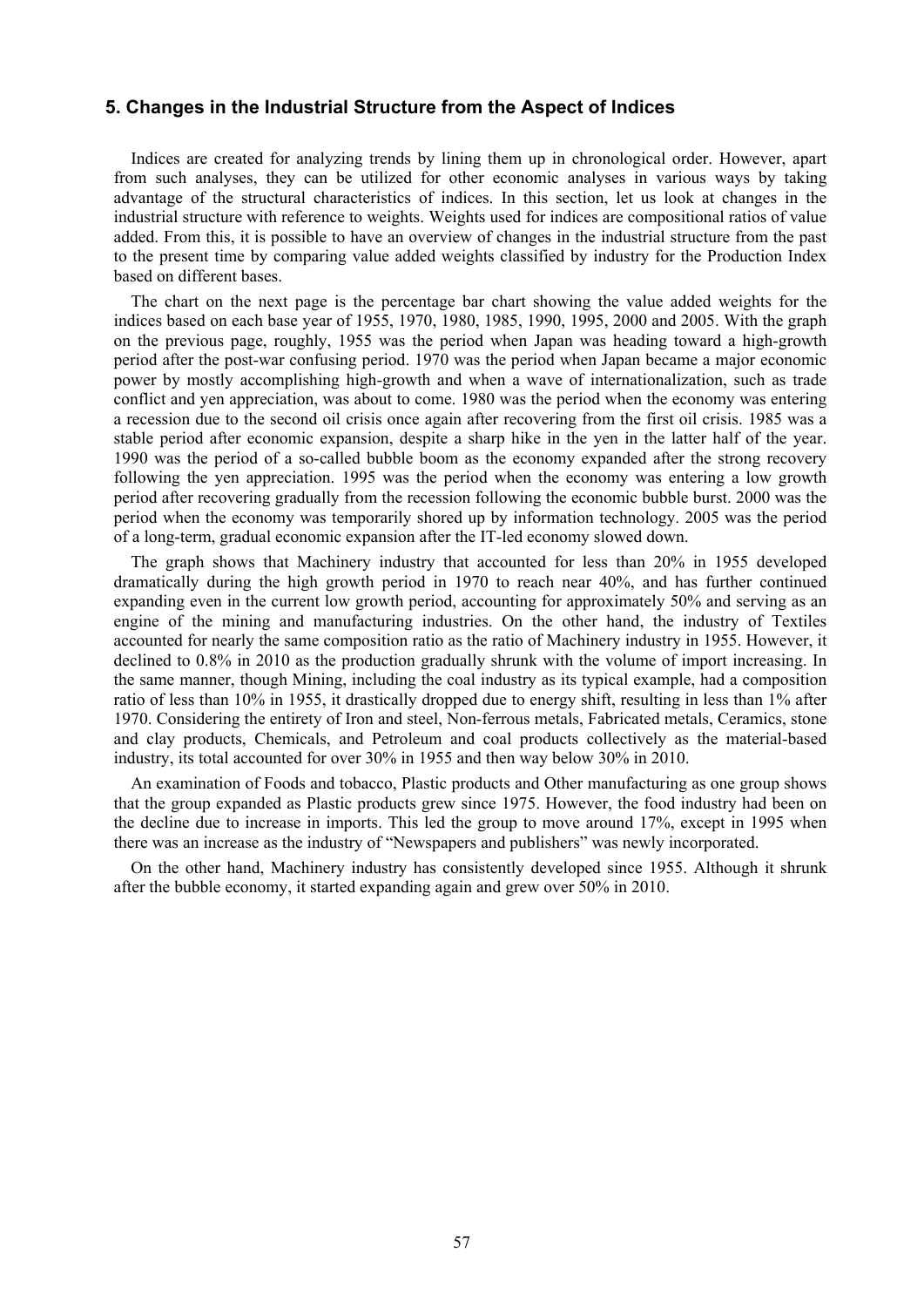### **Transitions of Value-Added Weights Classified by Industry**



- $\blacksquare$  Mining
- Iron and steel, Non-ferrous metals, and Fabricated metals
- $M$ achinery industry
- $\Box$  Ceramics, stone and clay products, Chemicals, and Petroleum and coal products
- Pulp, paper and paper products
- $\blacksquare$  Textiles
- Foods and tobacco, Plastic products, and Other manufacturing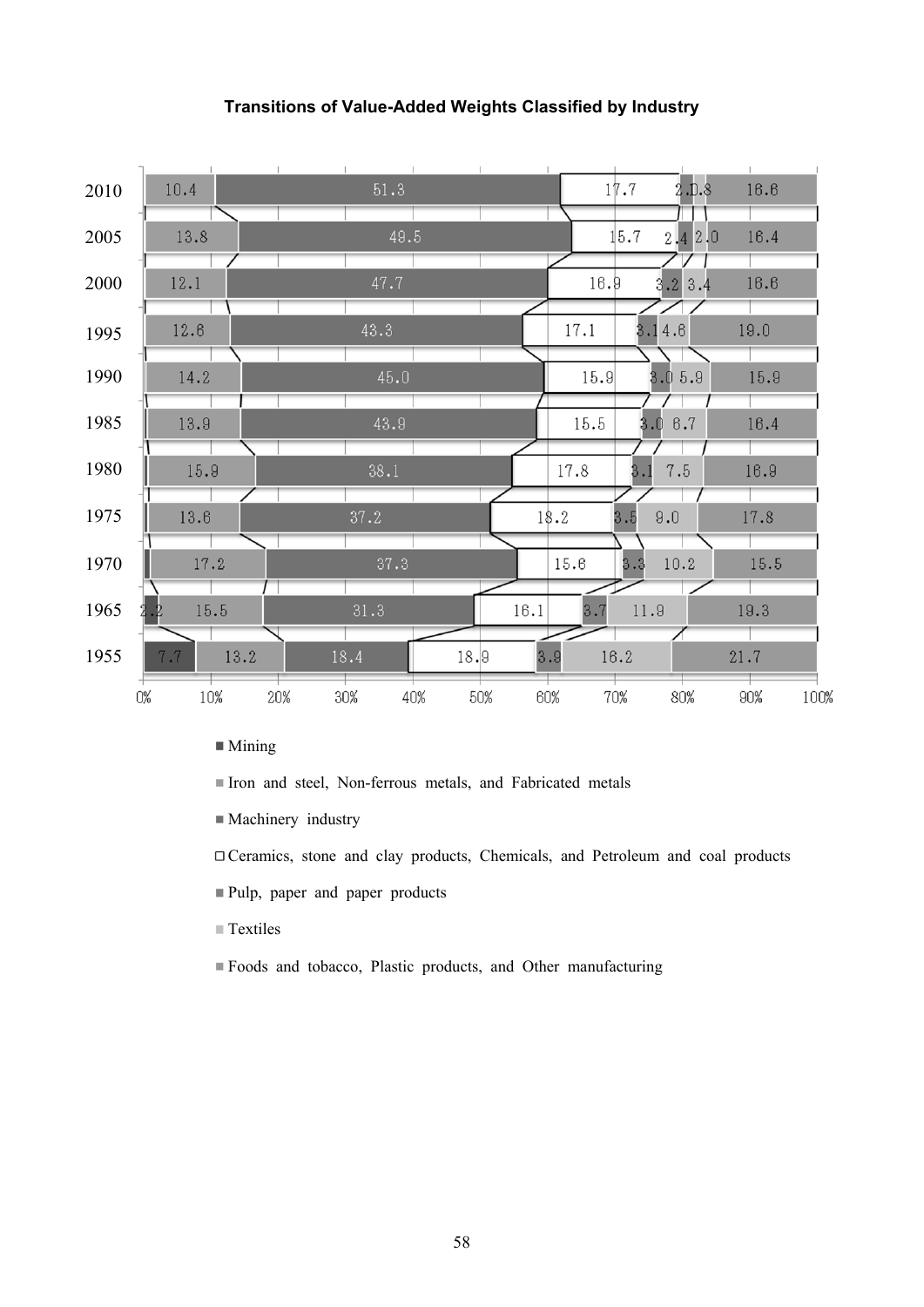### **6. Changes in Selected Items**

The selected items for the Indices of Industrial Production are selected on the basis of the representativeness (size of weight) of items, as an important requirement, in relation to the mining and manufacturing industries in the relevant base year. Accordingly, an examination of changes in the selected items enables us to understand trends of the times, such as the introduction of new products and conversely the declination of products.

|               | <b>Main Newly-Selected Items</b>                                                                                                                                                                        | <b>Main Abolished Items</b>                                                                                                                                                            |
|---------------|---------------------------------------------------------------------------------------------------------------------------------------------------------------------------------------------------------|----------------------------------------------------------------------------------------------------------------------------------------------------------------------------------------|
| The 1990 Base | Steel and stainless doors<br>Office computer<br>Industrial television devices<br>Automatic transmission<br>Fluorine resin<br>Non-woven fabric                                                           | Solar-powered water heaters<br>Electric fans<br>KD set (passengers cars)<br>Fishing net<br>Lead pencils                                                                                |
| The 1995 Base | Semiconductor products machinery<br>Digital and color copying machines<br>Pagers<br>Car navigation system<br>Small sized sealed lithium ion rechargeable<br>batteries<br>Silicon wafers                 | Domestic sewing machines<br>Electronic calculators<br>Telephone sets and answering machines<br>Headphone stereos<br>Cassette tape recorder with radio                                  |
| The 2000 Base | Optical fiber core wires<br>Flat-panel display products machinery<br>Tickets vending machines<br>Liquid crystal display television<br>DVD video<br>Metal oxide semiconductor ICs (CCD)<br>Low-malt beer | Electrostatic indirect copying machines<br>Word processor<br>Cordless phone<br>Pagers<br>Video disk players<br>Rayon yarn                                                              |
| The 2005 Base | Engine-powered air conditioners<br>Automatic dish washers and driers<br>Optical disks<br>Photovoltaic modules<br>PDP modules<br>Carbon fiber<br>Toilet stools with washer/seat heater                   | Power tillers<br>Rice planting machines<br>Tobacco vending machines<br>Facsimiles<br><b>PHS</b><br>Video tape recorders<br>Cathode-ray tubes for color television sets<br>35mm cameras |
| The 2010 Base | Solar battery cells<br>Engines for motor vehicles<br>Aircraft parts<br>Non-alkali glass substrates<br>Corrugated cardboard boxes                                                                        | Laminated springs<br>Optical disks<br>Electric washing machines<br>DVD video<br>Motorcycles (125 ml. or less)                                                                          |

**Main Newly-Selected and Abolished Items for 1990-2010 Bases**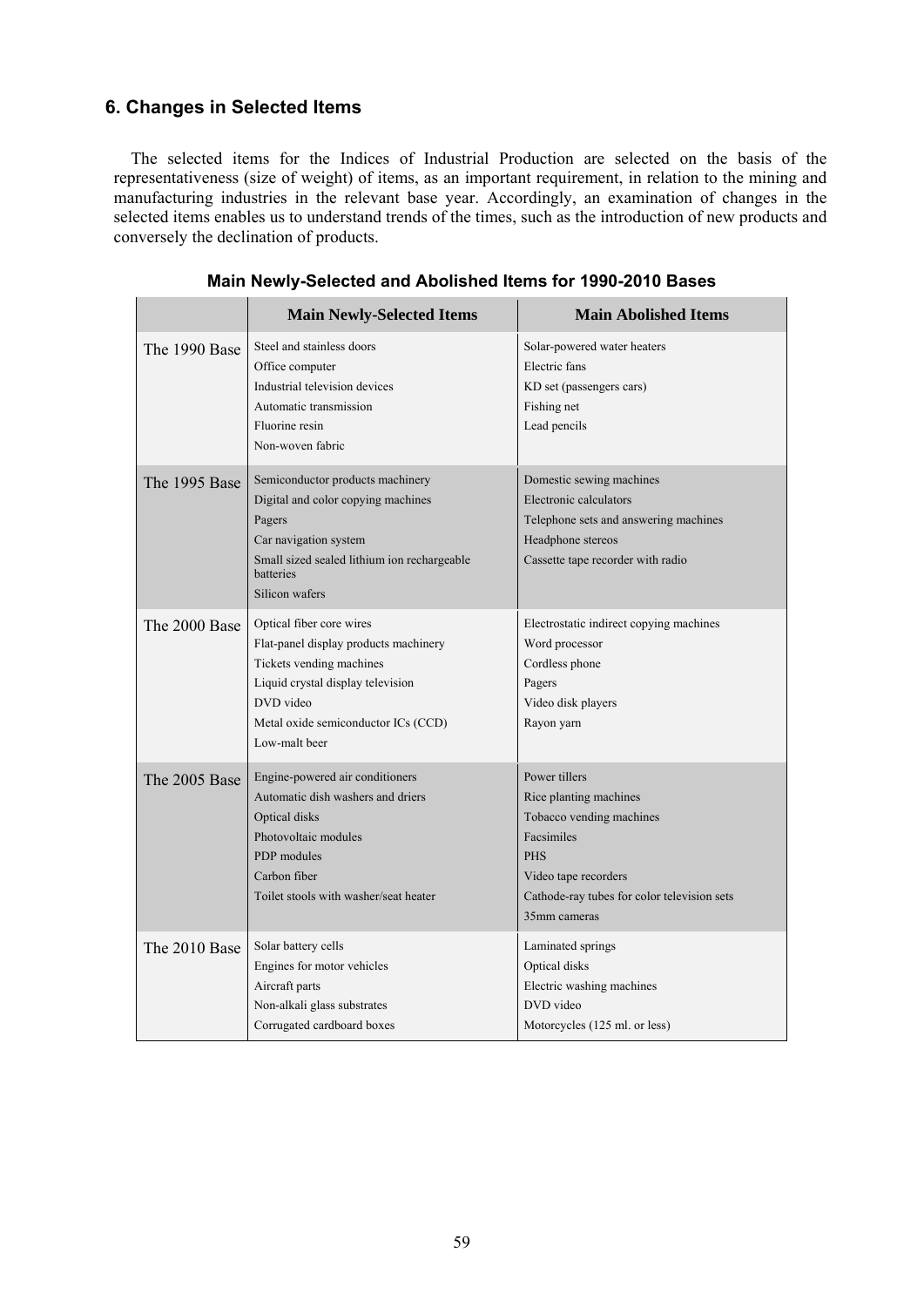### **Chapter III Regional Indices**

### **1. Outline of Regional Indices**

Other than the nationwide Indices of Industrial Production, regional versions of the indices are also prepared. Eight Bureaus of Economy, Trade and Industry from Hokkaido to Kyushu, which are local branch offices of the METI, prepare the indices covering their own areas. The Bureaus prepare the Indices of Production (value added weights), Shipments, Inventory and Inventory Ratio classified by industry and use of goods, as is the case for the nationwide indices. Among the Bureaus, the Chubu Bureau of Economy, Trade and Industry creates the Production Index for Tokai Region (Gifu, Aichi and Mie Prefectures) among its areas. The Hokuriku Branch for Electricity and Gas Operation creates the Production Index for Hokuriku Region (Toyama, Ishikawa and Fukui Prefectures).

Further, the local governments create the indices for their own areas. In the case of Hokkaido, the Hokkaido Bureau of Economy, Trade and Industry creates indices as the Bureau covers only one prefecture. Each local government creates the Production Index (value added weights), and approximately two-thirds of the local governments also create the Indices of Shipments and Inventory. The majority of the local governments create both indices classified by industry and those classified by use of goods, though some only create the former. Among regional indices by industry, some do not adopt the main industrial classification adopted by the nationwide indices, or integrate the main industrial classification into their own classification, in order to match the economic situation of their regions.

These indices are basically prepared in conformity with the preparation guidelines for the nationwide indices. Accordingly, each of such indices covers the mining and manufacturing industries and is calculated with the weighted arithmetic average method based on weights fixed in the base period (the Laspeyres formula) on the basis of the 2010 base. As the basic data for the preparation of the indices, the Census of Manufactures is used for the calculation of weights, and current production statistics are used for the monthly performance of each item, as is the case for the nationwide indices. With regard to those selected items which are not covered by the Current Production Statistics Survey, survey results are obtained from outpost agencies of the other ministries and agencies, such as the Ministry of Agriculture, Forestry and Fisheries, and industrial organizations in the region concerned, though some local governments conduct their own surveys in relation to particular items for the purpose of preparing indices.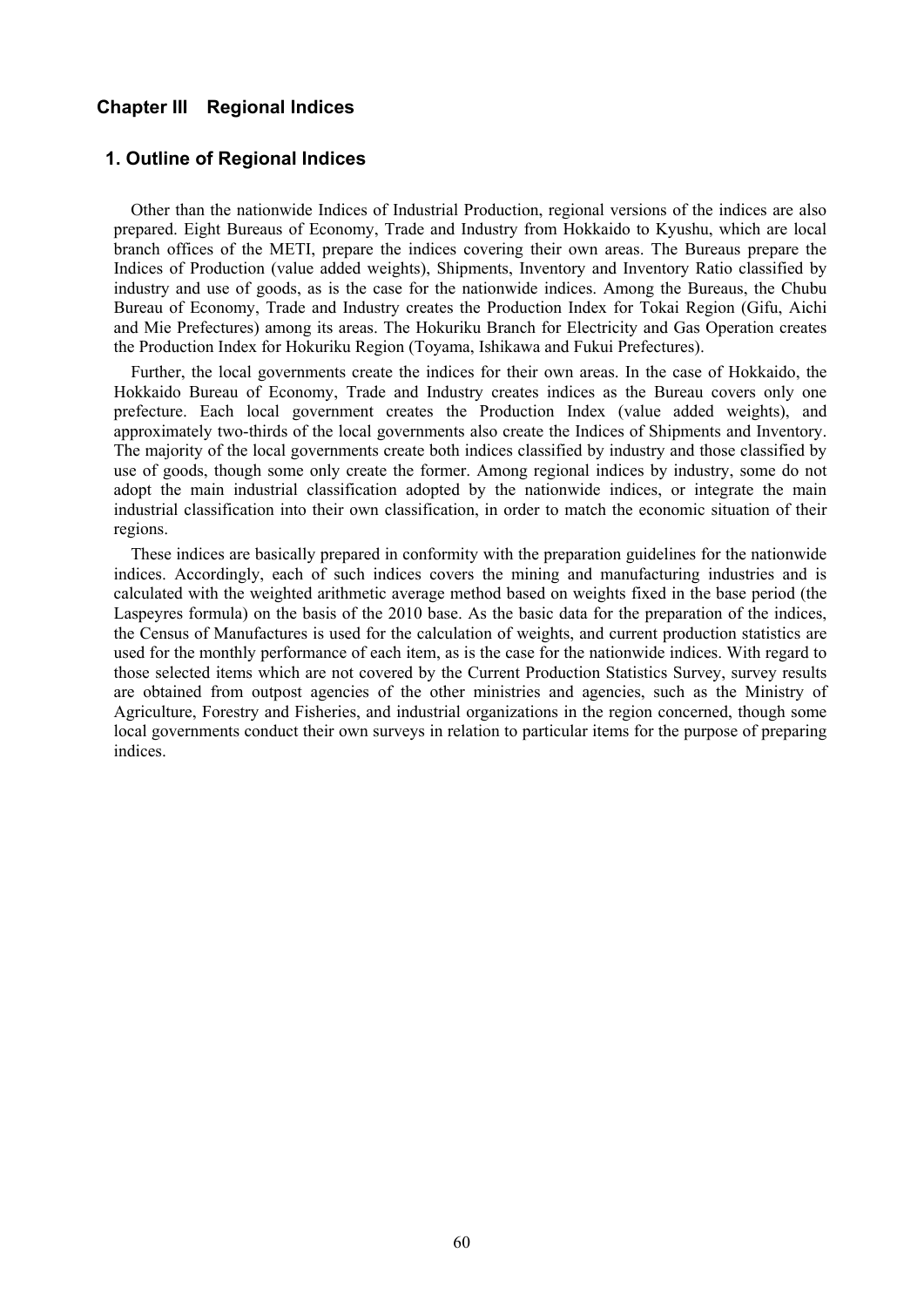### **2. Relation between the Nationwide Indices and Regional Indices**

Those indices prepared by a Bureau of Economy, Trade and Industry do not necessarily accord with the integrated indices of the relevant local governments within the area of the Bureau. Moreover, the indices integrating those indices prepared by all the local governments or the indices integrating the indices of each of the Bureaus of Economy, Trade and Industry do not necessarily match the nationwide indices completely. The first reason for this is that the selected items consist of those items chosen in accordance with the characteristics of each region. The selected items for the nationwide indices are chosen from the perspective that such items represent the production activities of the whole country, whereas items which represent the production activities of the region concerned are selected for the relevant regional indices. Even where an item has a large weight in terms of the entire nation, it will not be adopted in a region if its composition ratio in the region is small. On the other hand, those items not adopted to the nationwide indices should be selected for regional indices if they are regionally important, and should be reflected in movements of regional indices. The second reason for the non-matching is the non-consistency of weights. In the Census of Manufactures, which serves as the basic data, the total of regional figures is treated as the nationwide figure. However, the extent of the representativeness of the selected items differs regionally, and thus there is no consistency in the method for the inflation in the calculation of weights. The indices of each region are designed to adapt to the regional, economic characteristics in order to enable the indices to most accurately reflect the activities of the region.

As the indices of each region appropriately represent the production activities of the region, the extent of non-consistency is not significant between the indices integrating regional indices into a nationwide level and the nationwide indices. For this reason, integrated indices for a particular region may be created to adapt them to a particular analysis purpose.